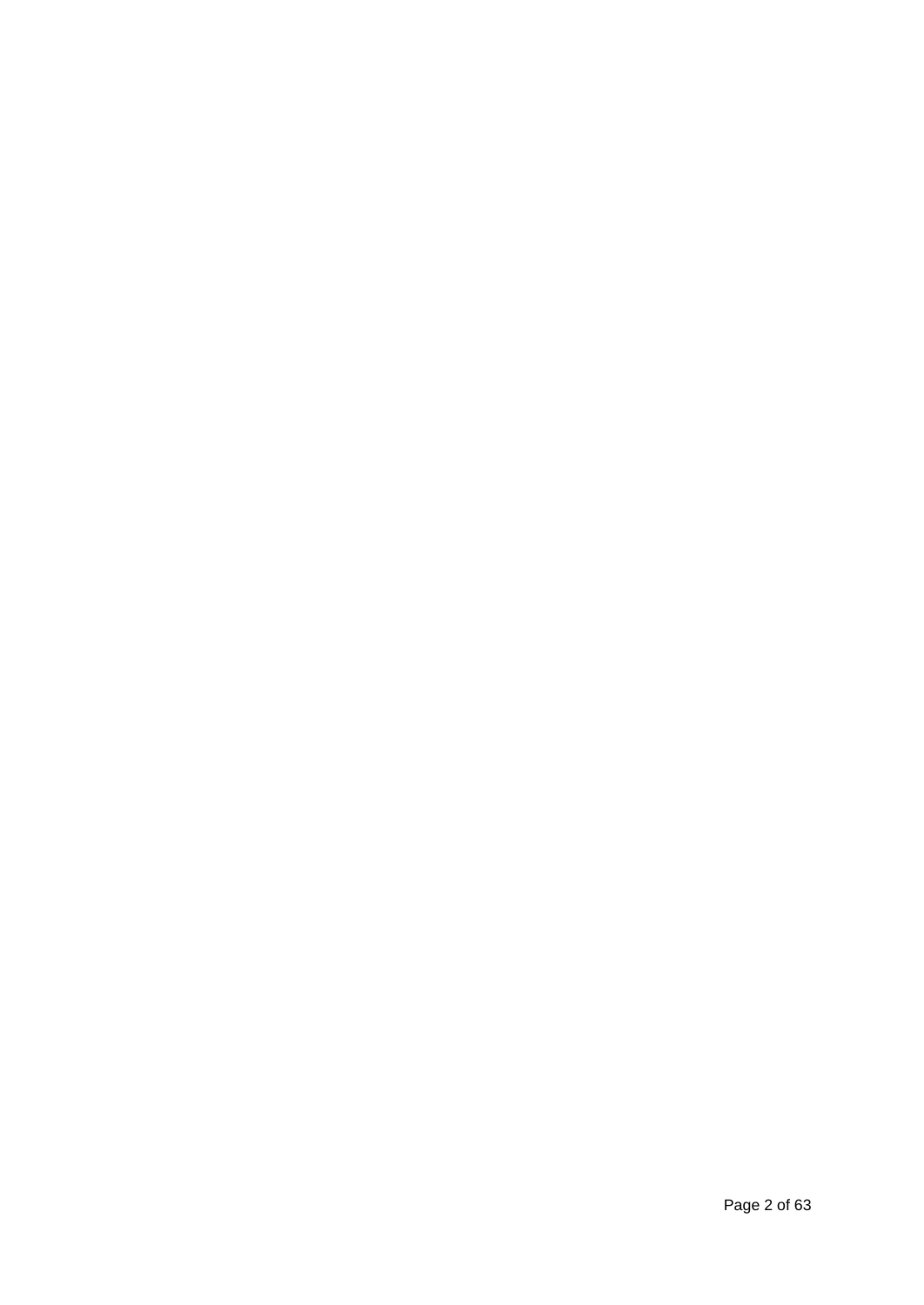# **Table of Contents**

| 1.1          |  |
|--------------|--|
| 1.2          |  |
| $\mathbf{2}$ |  |
| 2.1          |  |
| 2.2          |  |
| 2.3          |  |
| 2.4          |  |
| 3            |  |
| 3.1          |  |
| 3.2          |  |
| 3.3          |  |
| 3.4          |  |
| 3.5          |  |
| 3.6          |  |
| 3.7          |  |
| 3.8          |  |
| 4            |  |
| 4.1          |  |
| 4.2          |  |
| 4.3          |  |
| 4.4          |  |
| 4.5          |  |
| 4.6          |  |
|              |  |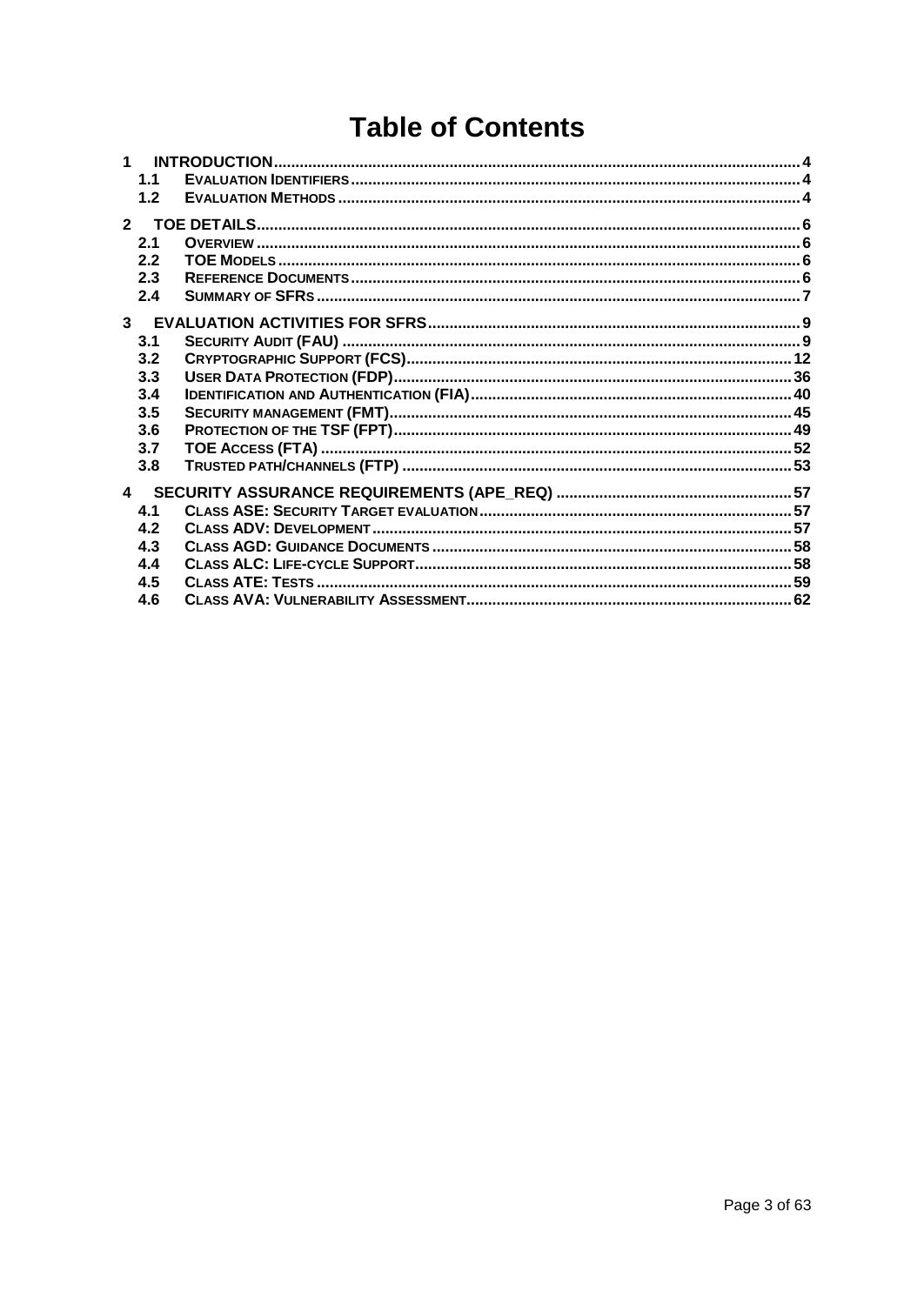# <span id="page-3-0"></span>**1 Introduction**

1 This Assurance Activity Report (AAR) documents the evaluation activities performed by Lightship Security for the evaluation identified in Table 1. The AAR is produced in accordance with National Information Assurance Program (NIAP) reporting guidelines.

### <span id="page-3-1"></span>**1.1 Evaluation Identifiers**

| <b>Evaluation Facility</b> | <b>Lightship Security</b>                                                                                                                       |
|----------------------------|-------------------------------------------------------------------------------------------------------------------------------------------------|
| <b>Developer/Sponsor</b>   | <b>Xerox Corporation</b>                                                                                                                        |
| <b>TOE</b>                 | Xerox AltaLink C8130/C8135/C8145/C8155/C8170 &<br>B8145/B8155/B8170 with SSD                                                                    |
|                            | System Software version: 111.011.000.27020 and<br>111.013.000.27020                                                                             |
| <b>Security Target</b>     | Xerox Multi-Function Device Security Target Xerox® AltaLink™<br>C8130 / C8135 / C8145 / C8155 / C8170 & B8145 / B8155 / B8170<br>with SSD, v0.6 |
| <b>Protection Profile</b>  | Protection Profile for Hardcopy Devices, v1.0, September 10, 2015                                                                               |
|                            | Protection Profile for Hardcopy Devices, v1.0, Errata #1                                                                                        |

### **Table 1: Evaluation Identifiers**

### <span id="page-3-2"></span>**1.2 Evaluation Methods**

2 The evaluation was performed using the methods, and standards identified in [Table](#page-3-3)  [2.](#page-3-3)

<span id="page-3-3"></span>

| <b>Evaluation Criteria</b>    | CC v3.1R5                                                                   |
|-------------------------------|-----------------------------------------------------------------------------|
| <b>Evaluation Methodology</b> | CEM v3.1R5                                                                  |
| <b>Supporting Documents</b>   | N/A                                                                         |
| <b>Interpretations</b>        |                                                                             |
|                               | $HCD$ v <sub>1.0</sub>                                                      |
|                               | TD0074 FCS_CKM.1(a) Requirement in HCD PP v1.0                              |
|                               | TD0157 FCS_IPSEC_EXT.1.1 - Testing SPDs                                     |
|                               | TD0176 FDP_DSK_EXT.1.2 - SED Testing                                        |
|                               | TD0219 NIAP Endorsement of Errata for HCD PP v1.0 (Errata<br>#1, June 2017) |

|  | <b>Table 2: Evaluation Methods</b> |  |
|--|------------------------------------|--|
|  |                                    |  |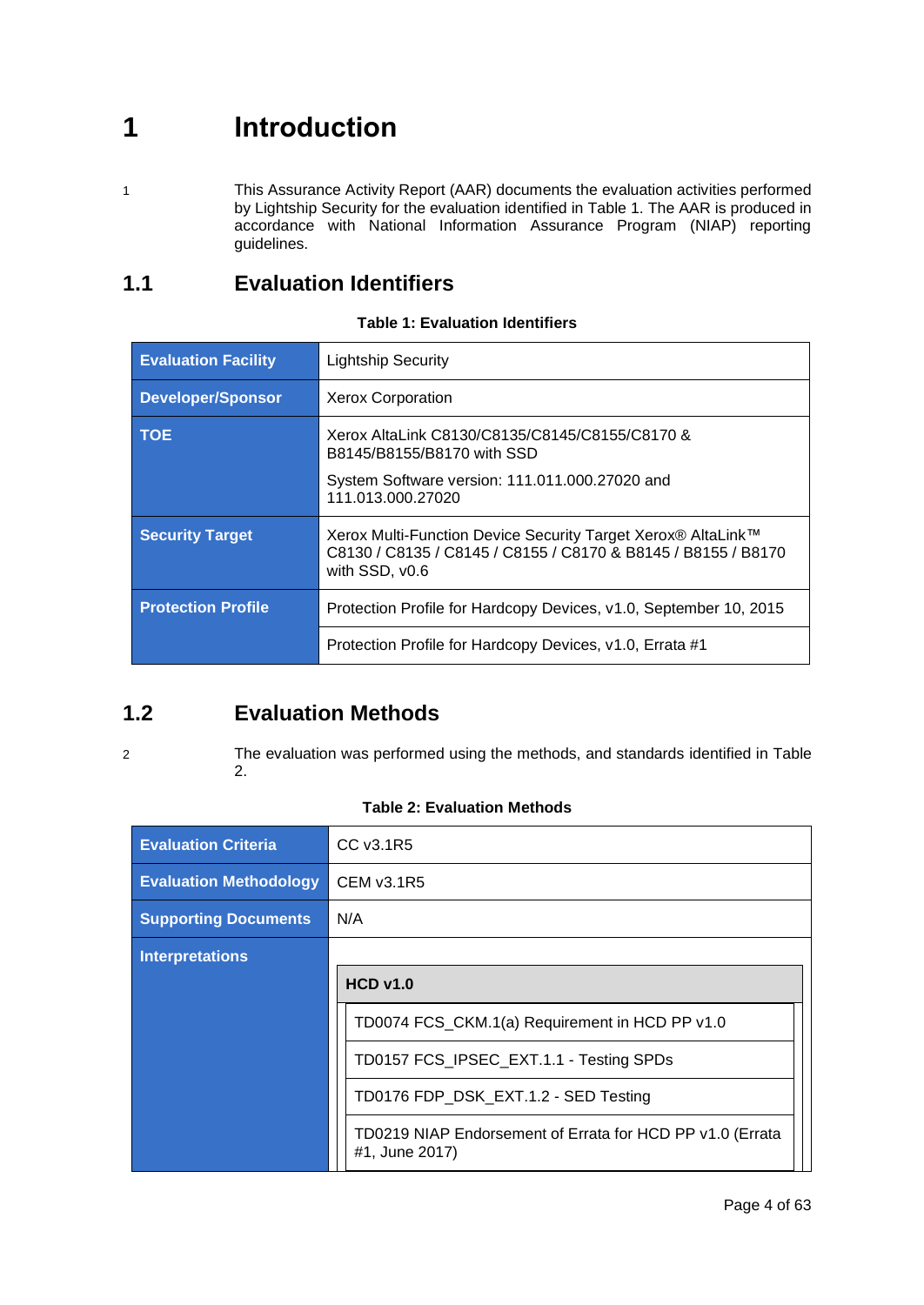| TD0253 Assurance Activities for Key Transport                |
|--------------------------------------------------------------|
| TD0261 Destruction of CSPs in flash                          |
| TD0299 Update to FCS_CKM.4 Assurance Activities              |
| TD0393 Require FTP_TRP.1(b) only for printing                |
| TD0474 Removal of Mandatory Cipher Suite in<br>FCS TLS EXT.1 |
| TD0494 Removal of Mandatory SSH Cipher Suite for HCD         |
| TD0562 Test Activity for Public Key Algorithms               |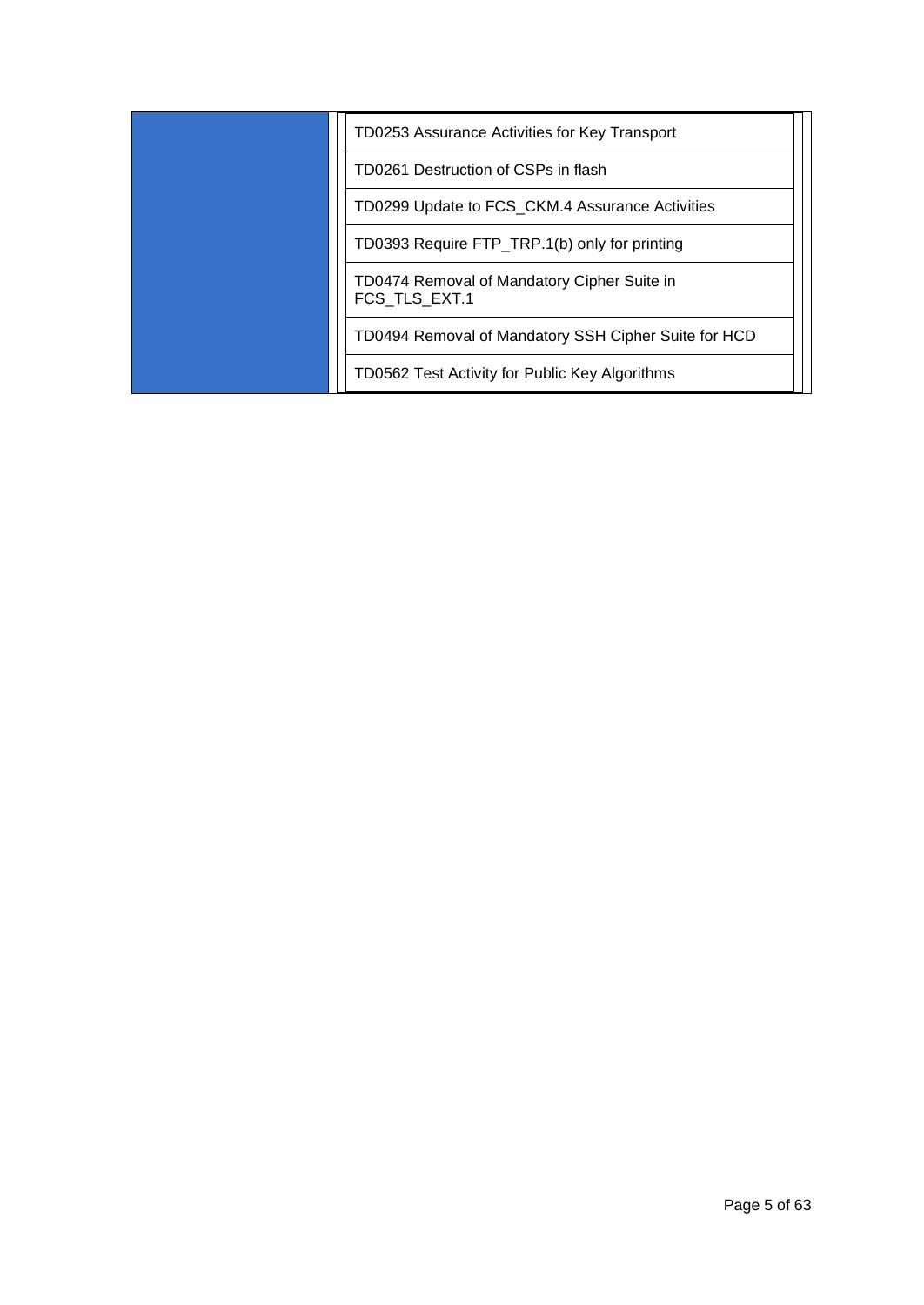# <span id="page-5-0"></span>**2 TOE Details**

### <span id="page-5-1"></span>**2.1 Overview**

The TOE is a hardcopy device that copies and prints with scan and fax capabilities, commonly known as Multi-Function Device (MFD), Multi-Function Printer (MFP) or simply printer. The TOE is deployed within office environments for general copy/print/scan/fax use by nonadministrative users.

### <span id="page-5-2"></span>**2.2 TOE Models**

The TOE models vary in print speeds. C8100 devices are color capable while B8100 devices are black and white only.

| <b>Model</b>                                    | <b>Firmware Version</b> | CPU / OS                       |
|-------------------------------------------------|-------------------------|--------------------------------|
| AltaLink™ C8130 / C8135<br>C8145 / C8155/ C8170 | 111.011.000.27020       | Intel Atom E3950<br>(Goldmont) |
| AltaLink™ B8145 / B8155/<br>B8170               | 111.013.000.27020       | Wind River Linux 9.0           |

**Table 3: TOE models**

### <span id="page-5-3"></span>**2.3 Reference Documents**

### **Table 4: List of Reference Documents**

| <b>Ref</b> | <b>Document</b>                                                                                                                                                                                         |
|------------|---------------------------------------------------------------------------------------------------------------------------------------------------------------------------------------------------------|
| [ST]       | Xerox Multi-Function Device Security Target Xerox® AltaLink™ C8130 / C8135 /<br>C8145 / C8155 / C8170 & B8145 / B8155 / B8170 with SSD, v0.6                                                            |
| [S G]      | Secure Installation and Operation of your Xerox® Alta Link® B8145 / B8155 / B8170<br>Multifunction Printer, Xerox® AltaLink® C8130 / C8135 / C8145 / C8155 / C8170<br>Color Multifunction Printer, v2.2 |
| [SAG]      | Xerox® AltaLink® Series Multifunction Printer System Administrator Guide, v2.4                                                                                                                          |
| [AGD]      | Xerox <sup>®</sup> AltaLink <sup>®</sup> B81XX Series Multifunction Printer User Guide, v1.0                                                                                                            |
|            | Xerox® AltaLink® C81XX Series Color Multifunction Printer User Guide, v1.0                                                                                                                              |
| $[AGD-1]$  | Xerox® AltaLink® Series ® Smart Card Installation and Configuration Guide, v3.0                                                                                                                         |
| [KMD]      | Xerox® AltaLink™ C8130 / C8135 / C8145 / C8155 / C8170 & B8145 / B8155 /<br>B8170 Key Management Description, version 3.0, March 2021                                                                   |
| [Entropy]  | Xerox® AltaLink™ C8130 / C8135 / C8145 / C8155 / C8170 & B8145 / B8155 /<br>B8170 Entropy Description, v1.0, January 2021                                                                               |
| [DTR]      | Xerox® AltaLink™ C8130 / C8135 / C8145 / C8155 / C8170 & B8145 / B8155 /<br>B8170, Evaluation Detailed Test Report, version 1.1                                                                         |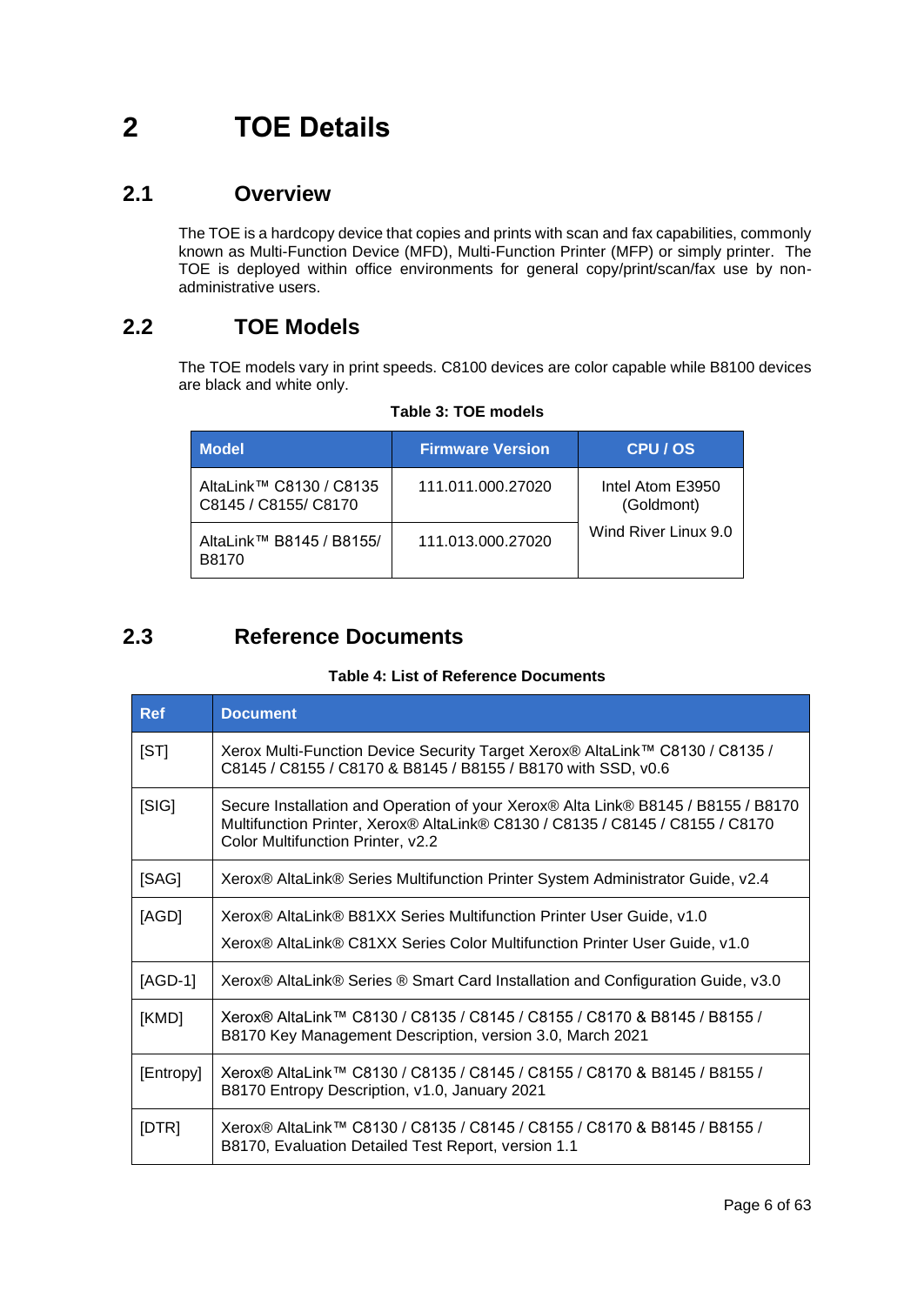| <b>Ref</b> | <b>Document</b>                                                                                                                   |
|------------|-----------------------------------------------------------------------------------------------------------------------------------|
|            | Xerox® AltaLink™ C8130 / C8135 / C8145 / C8155 / C8170 & B8145 / B8155 /<br>B8170, Evaluation Detailed Test Report Evidence, v1.1 |

## <span id="page-6-0"></span>**2.4 Summary of SFRs**

### **Table 5: List of SFRs**

| <b>Requirement</b>         | <b>Title</b>                                                           |
|----------------------------|------------------------------------------------------------------------|
| FAU_GEN.1                  | <b>Audit Data Generation</b>                                           |
| FAU_GEN.2                  | <b>User Identity Association</b>                                       |
| FAU_STG_EXT.1              | <b>Protected Audit Event Storage</b>                                   |
| FAU_STG.1                  | Extended: External Audit Trail Storage                                 |
| FAU_STG.4                  | <b>Prevention of Audit Data Loss</b>                                   |
| FCS_CKM.1(a)               | Cryptographic Key Generation (for asymmetric keys)                     |
| FCS_CKM.1(b)               | Cryptographic Key Generation (Symmetric keys)                          |
| FCS_CKM.4                  | <b>Cryptographic Key Destruction</b>                                   |
| FCS_COP.1(a)               | Cryptographic Operation (Symmetric Encryption/Decryption)              |
| FCS_COP.1(b)               | Cryptographic Operation (for Signature Generation and<br>Verification) |
| $FCS$ <sub>_COP.1(c)</sub> | Cryptographic operation (Hash Algorithm)                               |
| $FCS$ <sub>_COP.1(d)</sub> | Cryptographic operation (AES Data Encryption/Decryption)               |
| $FCS$ <sub>_COP.1(g)</sub> | Cryptographic Operation (for Keyed-hash message<br>authentication)     |
| FCS_RBG_EXT.1              | Extended: Cryptographic Operation (Random Bit Generation)              |
| FCS_IPSEC_EXT.1            | Extended: IPsec selected                                               |
| FCS_HTTPS_EXT.1            | Extended: HTTPS selected                                               |
| FCS KYC EXT.1              | Extended: Key Chaining                                                 |
| FCS_TLS_EXT.1              | Extended: TLS selected                                                 |
| FCS_SSH_EXT.1              | Extended: SSH selected                                                 |
| FDP_ACC.1                  | <b>Subset Access Control</b>                                           |
| FDP_ACF.1                  | Security attribute based access control                                |
| FDP_DSK_EXT.1              | Extended: Protection of Data on Disk                                   |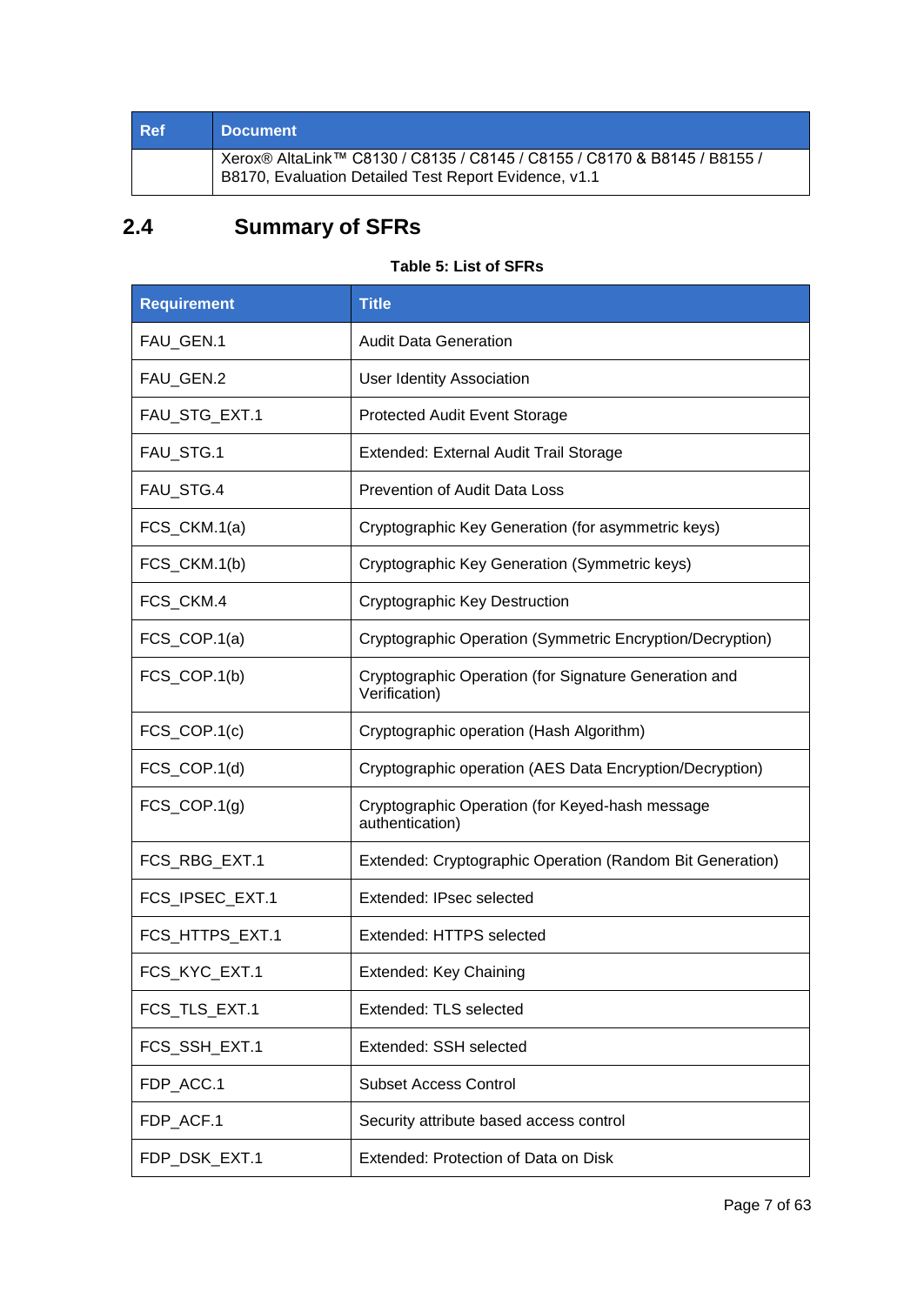| <b>Requirement</b> | <b>Title</b>                                 |
|--------------------|----------------------------------------------|
| FDP_FXS_EXT.1      | Extended: Fax separation                     |
| FDP_RIP.1(b)       | Subset residual information protection       |
| FIA_AFL.1          | <b>Authentication Failure Handling</b>       |
| FIA_ATD.1          | User attribute definition                    |
| FIA_PMG_EXT.1      | <b>Extended Password Management</b>          |
| FIA_UAU.1          | Timing of authentication                     |
| FIA_UAU.7          | <b>Protected Authentication Feedback</b>     |
| FIA UID.1          | Timing of identification                     |
| FIA_USB.1          | User-subject binding                         |
| FIA_PSK_EXT.1      | Extended: Pre-Shared Key Composition         |
| FMT_MOF.1          | Management of security functions behavior    |
| FMT_MSA.1          | Management of security attributes            |
| FMT_MSA.3          | Static attribute initialization              |
| FMT_MTD.1          | Management of TSF Data                       |
| FMT_SMF.1          | Specification of Management Functions        |
| FMT_SMR.1          | <b>Security Roles</b>                        |
| FPT_KYP_EXT.1      | Extended: Protection of Key and Key Material |
| FPT_SKP_EXT.1      | Extended: Protection of TSF Data             |
| FPT_STM.1          | <b>Reliable Time Stamps</b>                  |
| FPT_TST_EXT.1      | Extended: TSF testing                        |
| FPT_TUD_EXT.1      | Extended: Trusted update                     |
| FTA_SSL.3          | <b>TSF-initiated Termination</b>             |
| FTP_ITC.1          | Inter-TSF trusted channel                    |
| FTP_TRP.1(a)       | Trusted Path (for Administrators)            |
| FTP_TRP.1(b)       | Trusted Path (for Non-administrators)        |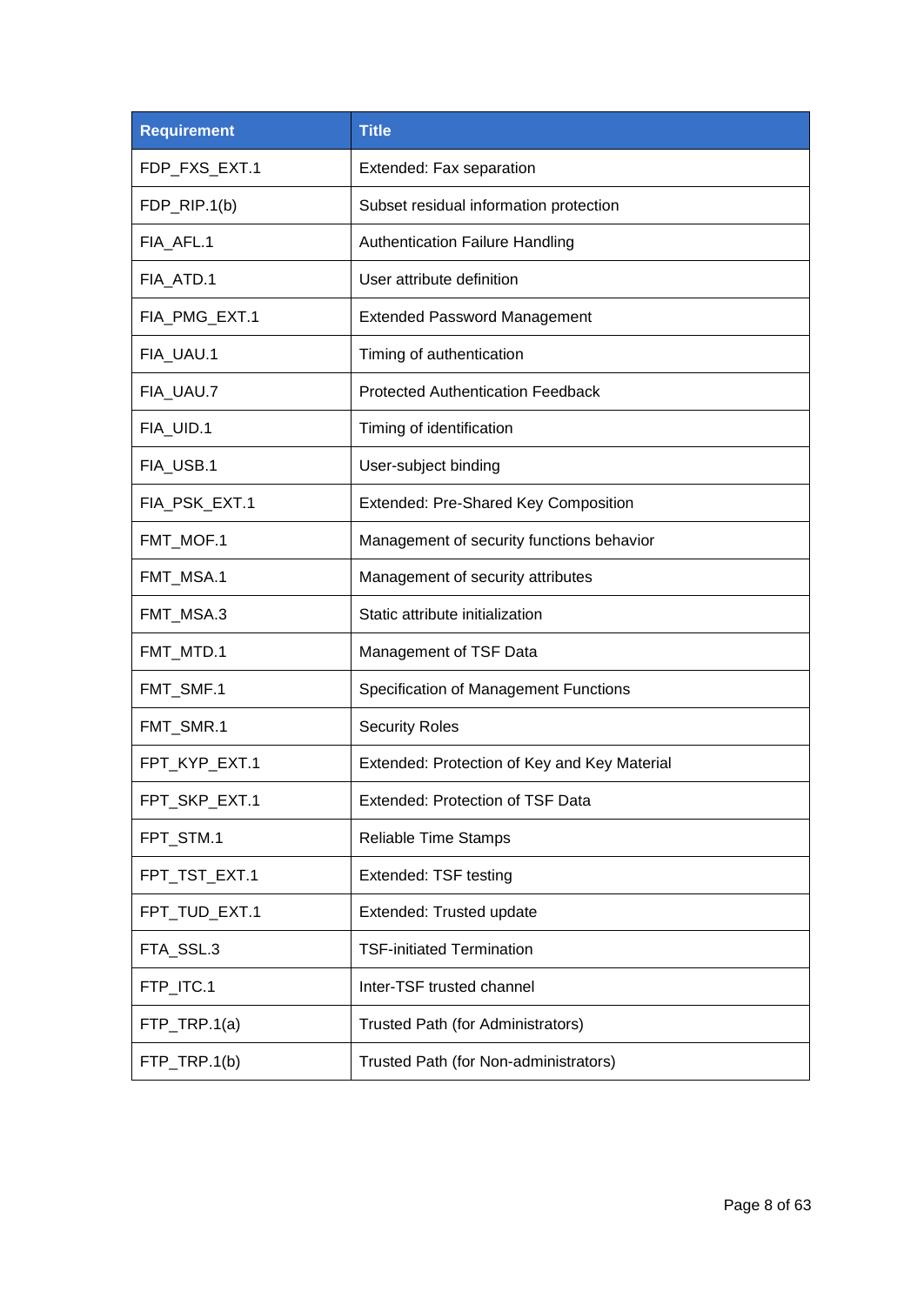# <span id="page-8-0"></span>**3 Evaluation Activities for SFRs**

<span id="page-8-1"></span>**3.1 Security Audit (FAU)**

### **3.1.1 FAU\_GEN.1 Audit data generation**

- 3.1.1.1 TSS
- 3.1.1.2 The evaluator shall check the TOE Summary Specification (TSS) to ensure that auditable events and its recorded information are consistent with the definition of the SFR.

**Findings:** ST Section 6.1.2 describes audit generation, references the table in the SFR for the list of auditable events, and identifies audit record information to include a timestamp, type of event, subject identity (where applicable) and outcome of event. The auditable events and recorded information are consistent with the SFR.

### 3.1.1.3 Guidance Documentation

3 The evaluator shall check the guidance documents to ensure that auditable events and its recorded information are consistent with the definition of the SFRs.

**Findings:** The SIG in the Section 'Audit Log' describes the audit logs and the information captured in the audit log; the recorded information is consistent with the SFR.

- 3.1.1.4 Test
- 4 The evaluator shall also perform the following tests:
- 5 The evaluator shall check to ensure that the audit record of each of the auditable events described in Table 1 is appropriately generated.
- 6 The evaluator shall check a representative sample of methods for generating auditable events, if there are multiple methods.
- 7 The evaluator shall check that FIA\_UAU.1 events have been generated for each mechanism, if there are several different I&A mechanisms.

**Findings:** The DTR test case for FAU\_GEN.1 describes that the evaluator performs actions to generate the baseline audit events in table 1. The evaluator confirmed that the baseline required audit events were generated. For the FIA\_UAU.1 auditable events, the evaluator ensures that the test for FIA\_UAU.1 exercises all the I&A mechanisms claimed in the TSS and verify that audit events are generated for all use of the I&A mechanisms.

### **3.1.2 FAU\_GEN.2 User identity association**

8 The Assurance Activities for FAU GEN.1 address this SFR.

### **3.1.3 FAU\_STG.1 Protected audit trail storage**

- 3.1.3.1 TSS
- 9 The evaluator shall check to ensure that the TSS contains a description of the means of preventing audit records from unauthorized access (modification, deletion).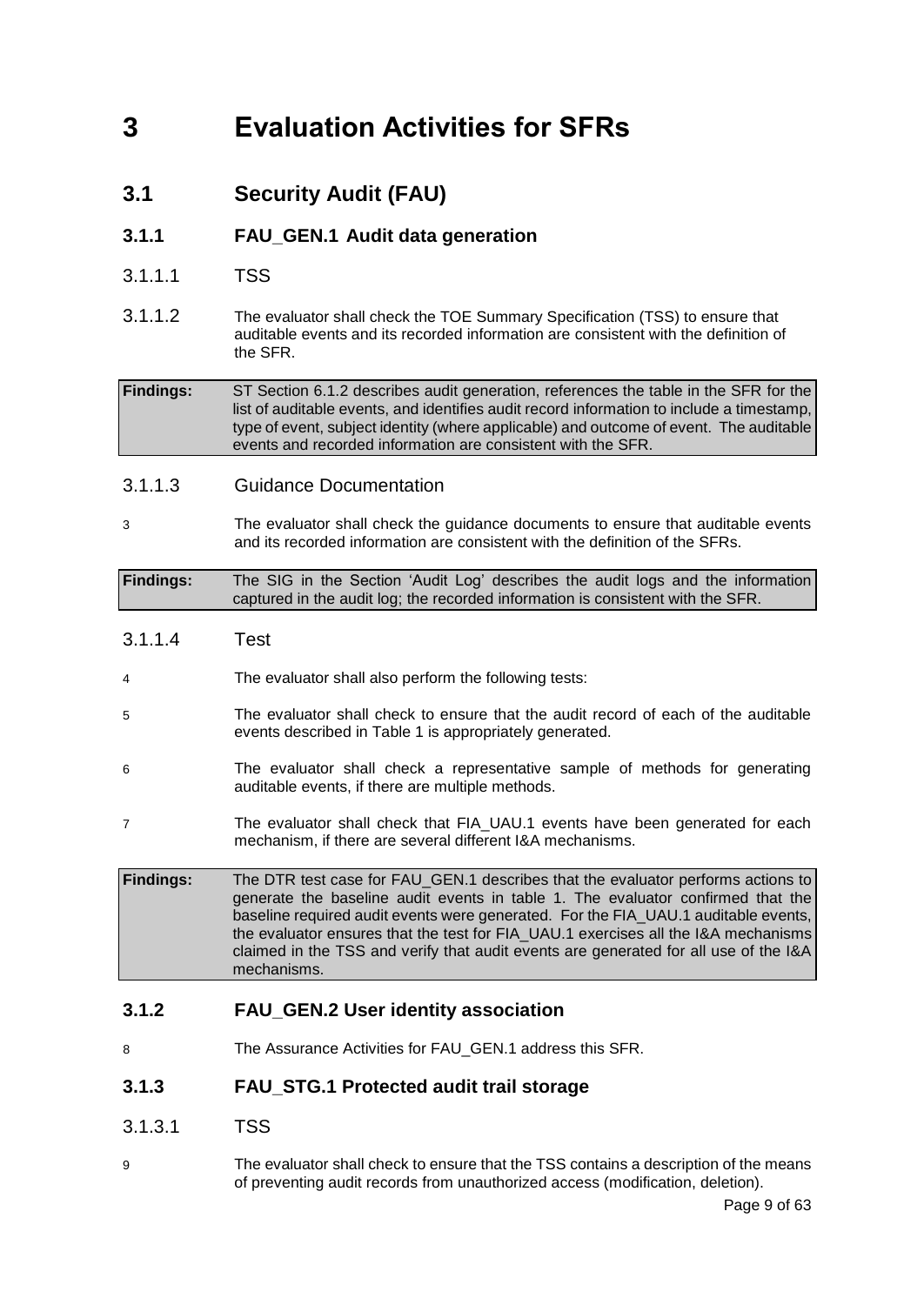**Findings:** ST Section 6.1.2 describes that the audit logs must be downloaded from the MFP through WebUI or the LUI. Unauthorized access to the audit records is prevented by ensuring that only the system administrator can download or delete the log files.

### 3.1.3.2 Guidance Documentation

10 The evaluator shall check to ensure that the TSS and operational guidance contain descriptions of the interfaces to access the audit records, and if the descriptions of the means of preventing audit records from unauthorized access (modification, deletion) are consistent.

**Findings:** The SIG Section 'Audit Log' describes how the system administrator downloads the audit log and protocol logs for review, and that the logs are not accessible to nonadmin users.

### 3.1.3.3 Test

- 11 The evaluator shall also perform the following tests:
- 12 12 1. The evaluator shall test that an authorized user can access the audit records.
- 13 2. The evaluator shall test that a user without authorization for the audit data cannot access the audit records.

**Findings:** The evaluator for the DTR test for FAU\_STG.1 configures the audit settings and shows that only the admin users can see the settings to access the audit records, and that the non-admin user cannot see the settings.

### **3.1.4 FAU\_STG.4 Prevention of audit data loss**

### 3.1.4.1 TSS

14 The evaluator shall check to ensure that the TSS contains a description of the processing performed when the capacity of audit records becomes full, which is consistent with the definition of the SFR.

**Findings:** ST Section 6.1.2 describes that when audit storage capacity reaches 90% an email warning is sent to the administrator, subsequent warning emails are sent to the administrator every time the maximum of 15,000 records has been reached until audit log storage is clear.

### 3.1.4.2 Guidance Documentation

15 The evaluator shall check to ensure that the operational guidance contains a description of the processing performed (such as informing the authorized users) when the capacity of audit records becomes full.

**Findings:** The SIG Section 'Audit Log' describes the audit log processing for sending a warning email to the administrator when the log is at 90% full.

- 3.1.4.3 Test
- 16 The evaluator shall also perform the following tests:
- 17 1. The evaluator generates auditable events after the capacity of audit records becomes full by generating auditable events in accordance with the operational guidance.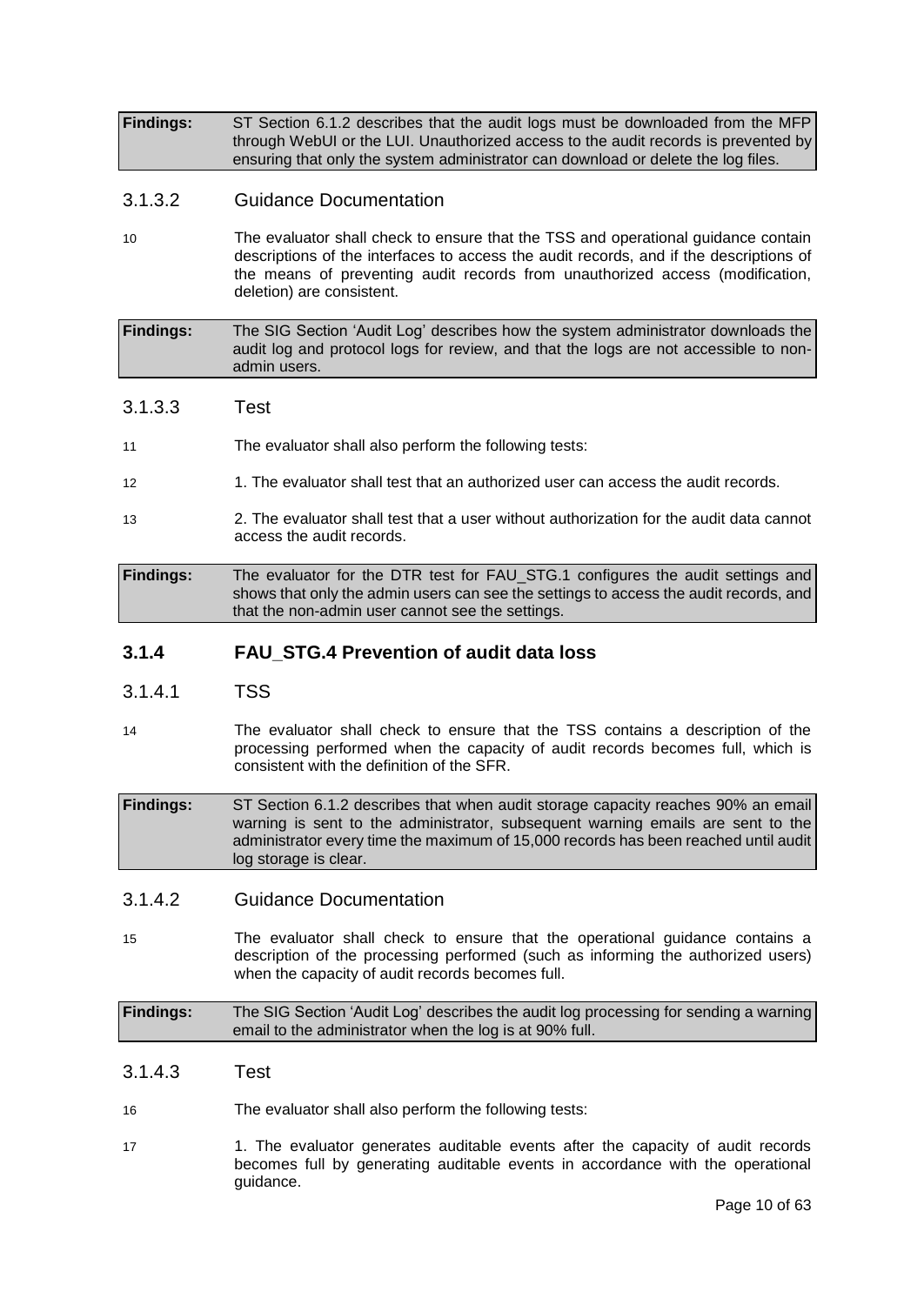18 2. The evaluator shall check to ensure that the processing defined in the SFR is appropriately performed to audit records.

**Findings:** The evaluator for the DTR test for FAU STG.4 runs a script to rapidly fill the audit log with 13500 records and demonstrates that an email alert is sent when the log reached 90% full.

### **3.1.5 FAU\_STG\_EXT.1 Extended: External Audit Trail Storage**

### 3.1.5.1 TSS

19 The evaluator shall examine the TSS to ensure it describes the means by which the audit data are transferred to the external audit server, and how the trusted channel is provided. Testing of the trusted channel mechanism will be performed as specified in the associated assurance activities for the particular trusted channel mechanism.

**Findings:** ST Section 6.1.2 — The TSS describes that the TOE can be configured to transfer audit logs to an external audit server. The 'Send Now' option will transfer the audit logs immediately, and the 'Push' option automates scheduled daily transfer of audit logs. Audit logs are transferred via SSH/SFTP only. The TSS in ST Section 6.1.7 describes the SSH trusted channel for audit transfer.

20 The evaluator shall examine the TSS to ensure it describes the amount of audit data that are stored locally; what happens when the local audit data store is full; and how these records are protected against unauthorized access.

> The evaluator shall also examine the operational guidance to determine that it describes the relationship between the local audit data and the audit data that are sent to the audit log server. For example, when an audit event is generated, is it simultaneously sent to the external server and the local store, or is the local store used as a buffer and "cleared" periodically by sending the data to the audit server.

**Findings:** ST Section 6.1.2 — The TSS describes that the TOE will store a maximum of 15,000 audit log entries and will overwrite oldest events first if the maximum is reached. When local audit storage reaches 90% capacity, an email is sent to the administrator. The SIG Section 'Audit Log' describes that audit records are pushed to the external server daily.

### 3.1.5.2 Guidance Documentation

21 The evaluator shall also examine the operational guidance to ensure it describes how to establish the trusted channel to the audit server, as well as describe any requirements on the audit server (particular audit server protocol, version of the protocol required, etc.), as well as configuration of the TOE needed to communicate with the audit server.

**Findings:** The SIG Section 'SFTP Filing' describes how to configure the trusted channel for audit transfer.

- 3.1.5.3 Test
- 22 Test 1: The evaluator shall establish a session between the TOE and the audit server according to the configuration guidance provided. The evaluator shall then examine the traffic that passes between the audit server and the TOE during several activities of the evaluator's choice designed to generate audit data to be transferred to the audit server. The evaluator shall observe that these data are not able to be viewed in the clear during this transfer, and that they are successfully received by the audit server.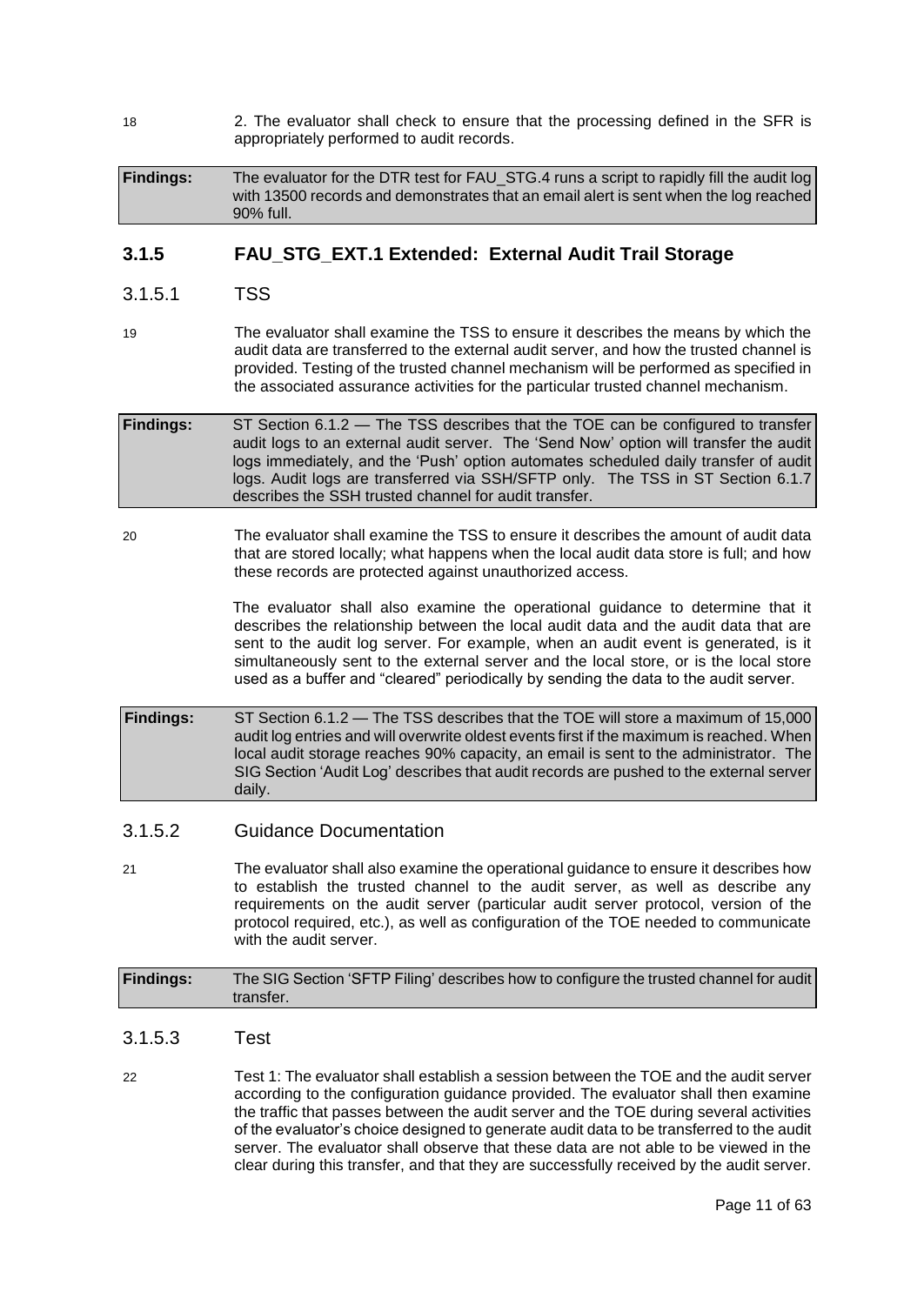The evaluator shall record the particular software (name, version) used on the audit server during testing.

Findings: The evaluator for the DTR test case for FAU STG EXT.1 follows the guidance to configure the SSH/SFTP trusted channel and performs an audit log transfer using Wireshark to capture the traffic. The evaluator confirms that the audit transfer is successful. The evaluator then examined the Wireshark capture to confirm that the traffic is encrypted during the transfer. The software used for the audit transfer test is identified in the DTR.

### <span id="page-11-0"></span>**3.2 Cryptographic Support (FCS)**

### **3.2.1 FCS\_CKM.1(a) Cryptographic Key Generation (for asymmetric keys)**

- 3.2.1.1 TSS
- 23 *(Modified by NIAP TD0074)*
- 24 The evaluator shall ensure that the TSS contains a description of how the TSF complies with 800-56A and/or 800-56B, depending on the selections made. This description shall indicate the sections in 800-56A and/or 800-56B that are implemented by the TSF, and the evaluator shall ensure that key establishment is among those sections that the TSF claims to implement.
- 25 Any TOE-specific extensions, processing that is not included in the documents, or alternative implementations allowed by the documents that may impact the security requirements the TOE is to enforce shall be described in the TSS.
- 26 The TSS may refer to the Key Management Description (KMD), described in Appendix F, that may not be made available to the public.

#### **Findings:** ST Section 6.1.6 describes how the TOE complies with the 800-56A and 800-56b and identifies the relevant sections in the standard which include sections on key establishment. The TSS does not identify any TOE-specific extensions not described in the NIST publication or any alternative implementation.

### 3.2.1.2 Test

27 The evaluator shall use the key pair generation portions of "The FIPS 186-4 Digital Signature Algorithm Validation System (DSA2VS)", "The FIPS 186-4 Elliptic Curve Digital Signature Algorithm Validation System (ECDSA2VS)", and "The 186-4 RSA Validation System (RSA2VS)" as a guide in testing the requirement above, depending on the selection performed by the ST author. This will require that the evaluator have a trusted reference implementation of the algorithms that can produce test vectors that are verifiable during the test.

**Note:** This test AA is addressed with CAVP Certificates CVL 1723, RSA 2809, ECDSA 1368.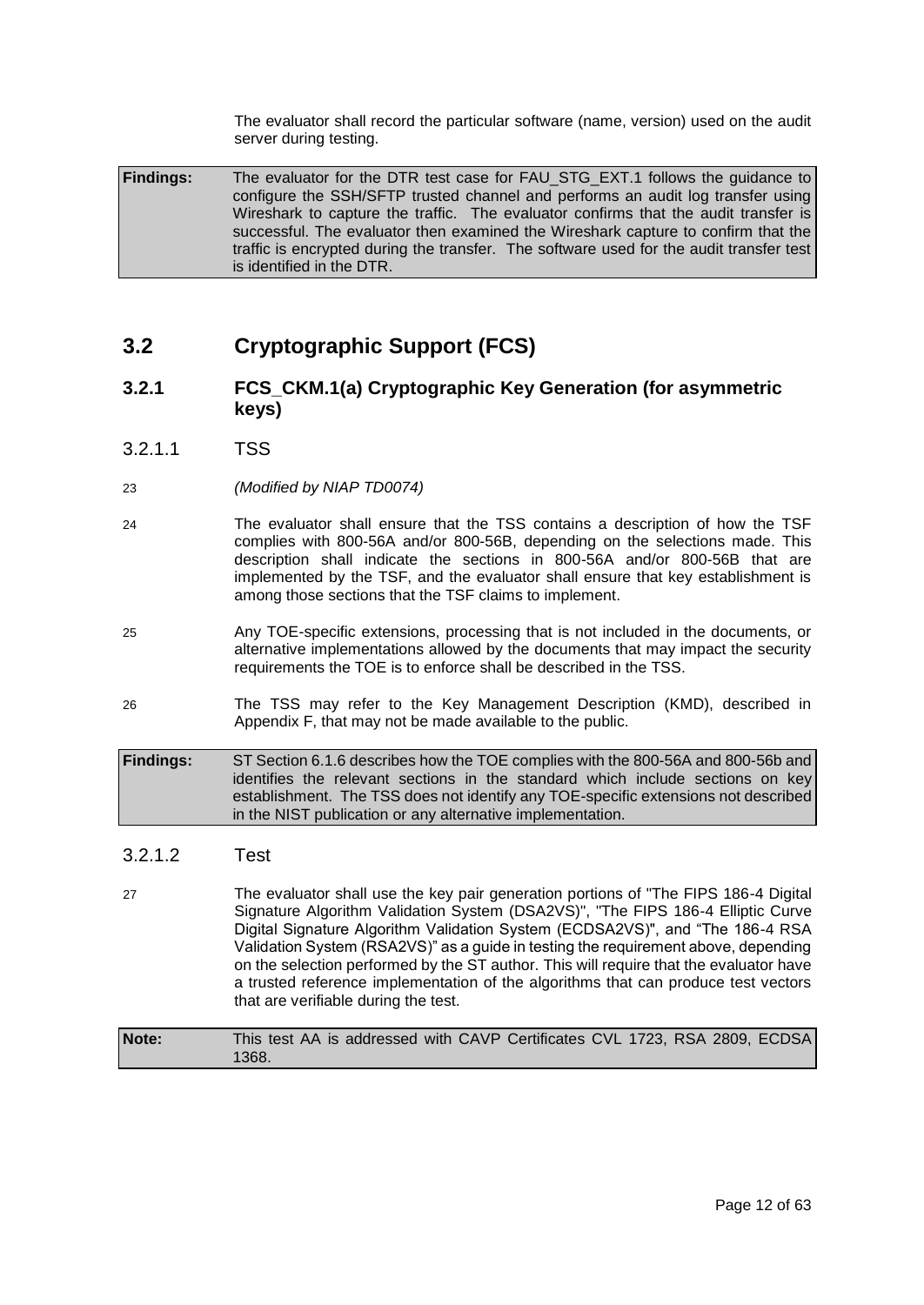### **3.2.2 FCS\_CKM.1(b) — Cryptographic Key Generation (symmetric keys)**

### 3.2.2.1 TSS

28 The evaluator shall review the TSS to determine that it describes how the functionality described by FCS\_RBG\_EXT.1 is invoked.

**Findings:** ST Section 6.1.6 — The TSS describes how the TOE invokes the CTR-DRBG.

### 3.2.2.2 KMD

- 29 If the TOE is relying on random number generation from a third-party source, the KMD needs to describe the function call and parameters used when calling the thirdparty DRBG function. Also, the KMD needs to include a short description of the vendor's assumption for the amount of entropy seeding the third-party DRBG. The evaluator uses the description of the RBG functionality in FCS\_RBG\_EXT or the KMD to determine that the key size being requested is identical to the key size and mode to be used for the encryption/decryption of the user data (FCS\_COP.1(d)).
- 30 The KMD is described in Appendix F.
- **Findings:** Table 5 in Section 4 of the KMD indicates that the TOE incorporates its own DRBG seeded with 256-bits of entropy. The TSS in ST Section 6.1.6 indicates that the TOE uses CTR-DRBG and performs encryption/decryption using AES in CBC mode and key size of 256 bits.

### **3.2.3 FCS\_CKM\_EXT.4 Extended: Cryptographic Key Material Destruction**

- 3.2.3.1 TSS
- 31 The evaluator shall verify the TSS provides a high-level description of what it means for keys and key material to be no longer needed and when then should be expected to be destroyed.

**Findings:** ST Section 6.1.6 — Table 16 in the TSS lists all key and key materials along with description of how each key is stored, how it is protected (where applicable), how and when the key is expected to be destroyed.

### 3.2.3.2 KMD

32 The evaluator shall verify the Key Management Description (KMD) includes a description of the areas where keys and key material reside and when the keys and key material are no longer needed.

**Findings:** Table 4 in Section 3.3 of the KMD identifies the keys and key materials used by the TOE and describes where they reside, and when they are no longer needed.

33 The evaluator shall verify the KMD includes a key lifecycle, that includes a description where key material reside, how the key material is used, how it is determined that keys and key material are no longer needed, and how the material is destroyed once it is not needed and that the documentation in the KMD follows FCS\_CKM.4 for the destruction.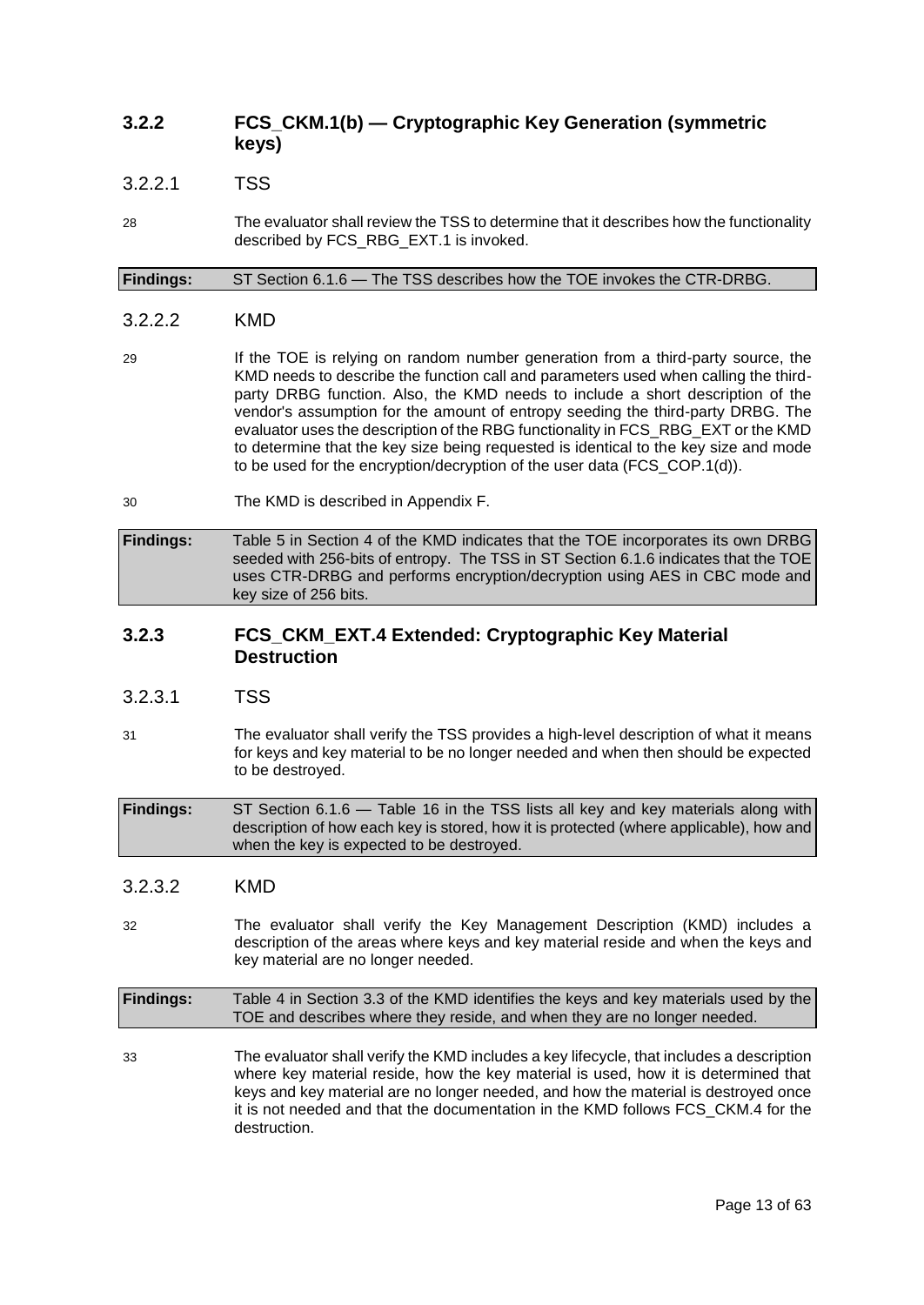**Findings:** Table 4 in Section 3.3 of the KMD includes a key lifecycle. The table list all keys and key material, how they are used, where they reside, end-of-life, and destruction method. Section 3.2 of the KMD includes a detailed description of key destruction.

### **3.2.4 FCS\_CKM.4 Cryptographic key destruction**

*(Modified by NIAP TD0261 and TD0299)*

- 3.2.4.1 TSS
- 34 The evaluator shall verify the TSS provides a high-level description of how keys and key material are destroyed.
- 35 If the ST makes use of the open assignment and fills in the type of pattern that is used, the evaluator examines the TSS to ensure it describes how that pattern is obtained and used. The evaluator shall verify that the pattern does not contain any CSPs.
- 36 The evaluator shall check that the TSS identifies any configurations or circumstances that may not strictly conform to the key destruction requirement.
- **Findings:** ST Section 6.1.6 The TSS describes that keys and key material in volatile memory are destroyed by removal of power to the memory; in non-volatile memory, keys are overwritten with a hardcoded pattern. The TSS also indicates that there are no known configurations or circumstances that do not conform to the key destruction requirement.

### 3.2.4.2 KMD

37 The evaluator examines the KMD to ensure it describes how the keys are managed in volatile memory. This description includes details of how each identified key is introduced into volatile memory (e.g. by derivation from user input, or by unwrapping a wrapped key stored in non-volatile memory) and how they are overwritten.

| <b>Findings:</b> | The 'Derivation/usage' column of Table 4 in Section 3.3 of the KMD describes how     |
|------------------|--------------------------------------------------------------------------------------|
|                  | the keys stored in volatile memory are derived and used; the column labeled 'End-of- |
|                  | life' describes that they are destroyed at power-off.                                |
|                  |                                                                                      |

38 The evaluator shall check to ensure the KMD lists each type of key that is stored in non-volatile memory, and identifies the memory type (volatile or non-volatile) where key material is stored.

**Findings:** Table 4 in the KMD lists each type of key stored in the TOE and identifies the memory type where key material is stored. Table 4 identifies which keys are stored in the TPM, in the encrypted file system or in RAM.

39 The KMD identifies and describes the interface(s) that is used to service commands to read/write memory. The evaluator examines the interface description for each different media type to ensure that the interface supports the selection(s) made by the ST Author.

**Findings:** The KMD Section 4 describes the two interfaces that are used to service commands to read/write memory. The KMD description supports the selections in the SFR.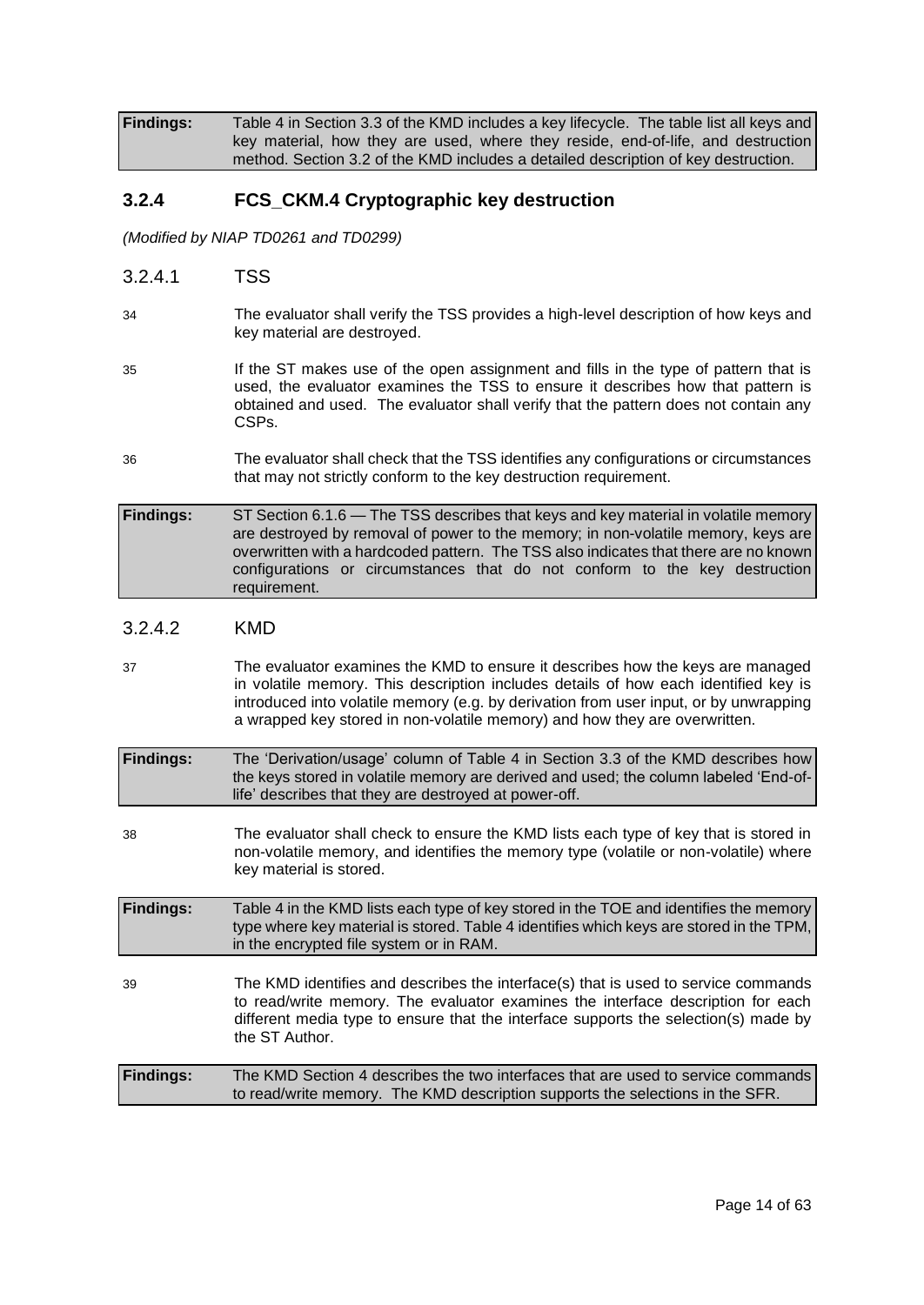### 3.2.4.3 Guidance Documentation

- 40 There are a variety of concerns that may prevent or delay key destruction in some cases. The evaluator shall check that the guidance documentation identifies configurations or circumstances that may not strictly conform to the key destruction requirement, and that this description is consistent with the relevant parts of the TSS and any other relevant Required Supplementary Information. The evaluator shall check that the guidance documentation provides guidance on situations where key destruction may be delayed at the physical layer and how such situations can be avoided or mitigated if possible.
- 41 Some examples of what is expected to be in the documentation are provided here.
- 42 When the TOE does not have full access to the physical memory, it is possible that the storage may be implementing wear-leveling and garbage collection. This may create additional copies of the key that are logically inaccessible but persist physically. In this case, to mitigate this the drive should support the TRIM command and implements garbage collection to destroy these persistent copies when not actively engaged in other tasks.
- 43 Drive vendors implement garbage collection in a variety of different ways, as such there is a variable amount of time until data is truly removed from these solutions. There is a risk that data may persist for a longer amount of time if it is contained in a block with other data not ready for erasure. To reduce this risk, the operating system and file system of the OE should support TRIM, instructing the non-volatile memory to erase copies via garbage collection upon their deletion. If a RAID array is being used, only set-ups that support TRIM are utilized. If the drive is connected via PCI-Express, the operating system supports TRIM over that channel.
- 44 The drive should be healthy and contains minimal corrupted data and should be end of lifed before a significant amount of damage to drive health occurs, this minimizes the risk that small amounts of potentially recoverable data may remain in damaged areas of the drive.

| <b>Findings:</b> | The SIG Section 'Special Configuration Notes' on page 24 states that there are no |
|------------------|-----------------------------------------------------------------------------------|
|                  | situations where key destruction may be delayed at the physical layer.            |

### 3.2.4.4 Test

- 45 For these tests the evaluator shall utilize appropriate development environment (e.g. a Virtual Machine) and development tools (debuggers, simulators, etc.) to test that keys are cleared, including all copies of the key that may have been created internally by the TOE during normal cryptographic processing with that key.
- 46 Test 1: Applied to each key held as in volatile memory and subject to destruction by overwrite by the TOE (whether or not the value is subsequently encrypted for storage in volatile or non-volatile memory). In the case where the only selection made for the destruction method key was removal of power, then this test is unnecessary. The evaluator shall:
- 47 1. Record the value of the key in the TOE subject to clearing.
- 48 2. Cause the TOE to perform a normal cryptographic processing with the key from Step #1.
- 49 3. Cause the TOE to clear the key.
- 50 4. Cause the TOE to stop the execution but not exit.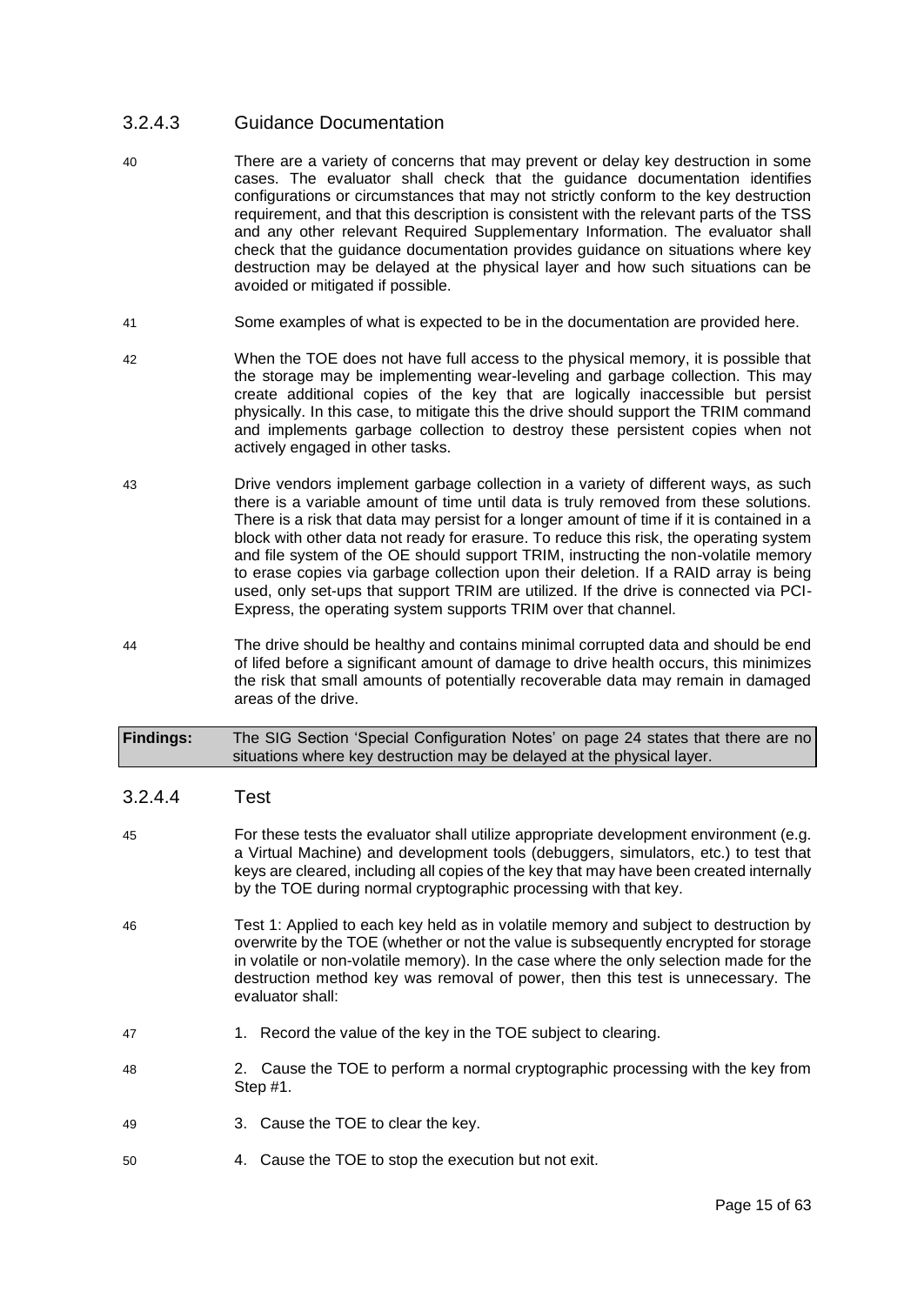- 51 5. Cause the TOE to dump the entire memory of the TOE into a binary file.
- 52 6. Search the content of the binary file created in Step #5 for instances of the known key value from Step #1.
- 53 Steps 1-6 ensure that the complete key does not exist anywhere in volatile memory. If a copy is found, then the test fails.
- 54 Test 2: Applied to each key held in non-volatile memory and subject to destruction by the TOE, except for replacing a key using the selection [*a new value of a key of the same size*]. The evaluator shall use special tools (as needed), provided by the TOE developer if necessary, to ensure the tests function as intended.
- 55 1. Identify the purpose of the key and what access should fail when it is deleted. (e.g. the data encryption key being deleted would cause data decryption to fail.)
- 56 2. Cause the TOE to clear the key.
- 57 3. Have the TOE attempt the functionality that the cleared key would be necessary for. The test succeeds if step 3 fails.
- 58 Test 3: Applied to each key held in non-volatile memory and subject to destruction by overwrite by the TOE. The evaluator shall use special tools (as needed), provided by the TOE developer if necessary, to view the key storage location:
- 59 1. Record the value of the key in the TOE subject to clearing.
- 60 2. Cause the TOE to perform a normal cryptographic processing with the key from Step #1.
- 61 3. Cause the TOE to clear the key.
- 62 4. Search the non-volatile memory the key was stored in for instances of the known key value from Step #1. If a copy is found, then the test fails.
- 63 Test 4: Applied to each key held as non-volatile memory and subject to destruction by overwrite by the TOE. The evaluator shall use special tools (as needed), provided by the TOE developer if necessary, to view the key storage location:
- 64 1. Record the storage location of the key in the TOE subject to clearing.
- 65 2. Cause the TOE to perform a normal cryptographic processing with the key from Step #1.
- 66 3. Cause the TOE to clear the key.
- 67 4. Search the storage location in Step #1 of non-volatile memory to ensure the appropriate pattern is utilized.
- 68 The test succeeds if correct pattern is used to overwrite the key in the memory location. If the pattern is not found the test fails.
- **Findings:** The evaluator for the DTR test for FCS\_CKM.4 performs all steps defined for test 2, test 3 and test 4 to delete each of the keys that are stored in non-volatile memory per the ST Table 16. Keys stored in non-volatile memory are destroyed by overwrite with a value of (0x35 or 0x97), so after performing the key destructions, the evaluator searched for both values and confirmed that the search returned the (0x97) value. The evaluator also verified that the destroyed keys no longer exist in the TOE. Test 1 does not apply to the TOE.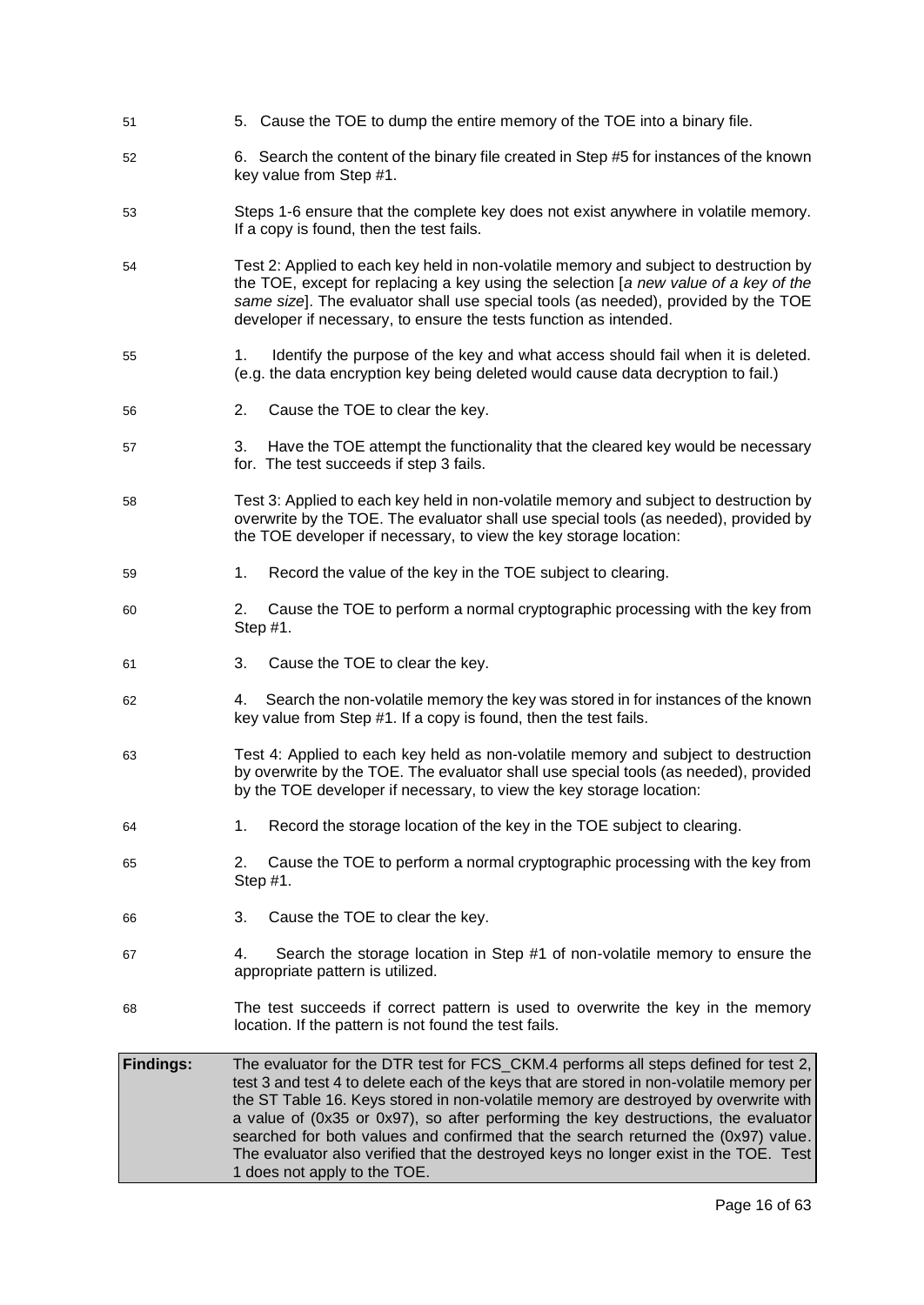### **3.2.5 FCS\_COP.1(a) Cryptographic Operation (Symmetric encryption/decryption)**

- 3.2.5.1 Test
- 69 The evaluator shall use tests appropriate to the modes selected in the above requirement from "The Advanced Encryption Standard Algorithm Validation Suite (AESAVS)", The CMAC Validation System (CMACVS)", "The Counter with Cipher Block Chaining-Message Authentication Code (CCM) Validation System (CCMVS)", and "The Galois/Counter Mode (GCM) and GMAC Validation System (GCMVS)" (these documents are available from http://csrc.nist.gov/groups/STM/cavp/index.html) as a guide in testing the requirement above. This will require that the evaluator have a reference implementation of the algorithms known to be good that can produce test vectors that are verifiable during the test.

**Note:** The test assurance activity for FCS COP.1(a) is covered by the CAVP certificates AES 5252, 5253, 5254.

### **3.2.6 FCS\_COP.1(b) Cryptographic Operation (for signature generation/verification)**

### 3.2.6.1 Tests

70 The evaluator shall use the signature generation and signature verification portions of "The Digital Signature Algorithm Validation System" (DSA2VS), "The Elliptic Curve Digital Signature Algorithm Validation System" (ECDSA2VS), and "The RSA Validation System" RSA2VS as a guide in testing the requirement above. The Validation System used shall comply with the conformance standard identified in the ST (i.e., FIPS PUB 186-4). This will require that the evaluator have a reference implementation of the algorithms known to be good that can produce test vectors that are verifiable during the test.

**Note:** The test assurance activity for FCS COP.1(b) is covered by CAVP certificates RSA 2809, ECDSA 1368.

### **3.2.7 FCS\_COP.1(c) Cryptographic operation (Hash Algorithm)**

- 3.2.7.1.1 TSS
- 71 The evaluator shall check that the association of the hash function with other TSF cryptographic functions (for example, the digital signature verification function) is documented in the TSS.

**Findings:** ST Section 6.1.6 – The TSS describes cryptographic hashing services using SHA-256, SHA-384 and SHA-512 are used for signature verification.

### 3.2.7.1.2 Guidance Documentation

72 The evaluator checks the operational guidance documents to determine that any configuration that is required to be done to configure the functionality for the required hash sizes is present.

| <b>Findings:</b> | The SIG Section 'FIPS140-2 Mode' and Section 'Special Configuration Notes' include |
|------------------|------------------------------------------------------------------------------------|
|                  | instructions for configuring the hash sizes.                                       |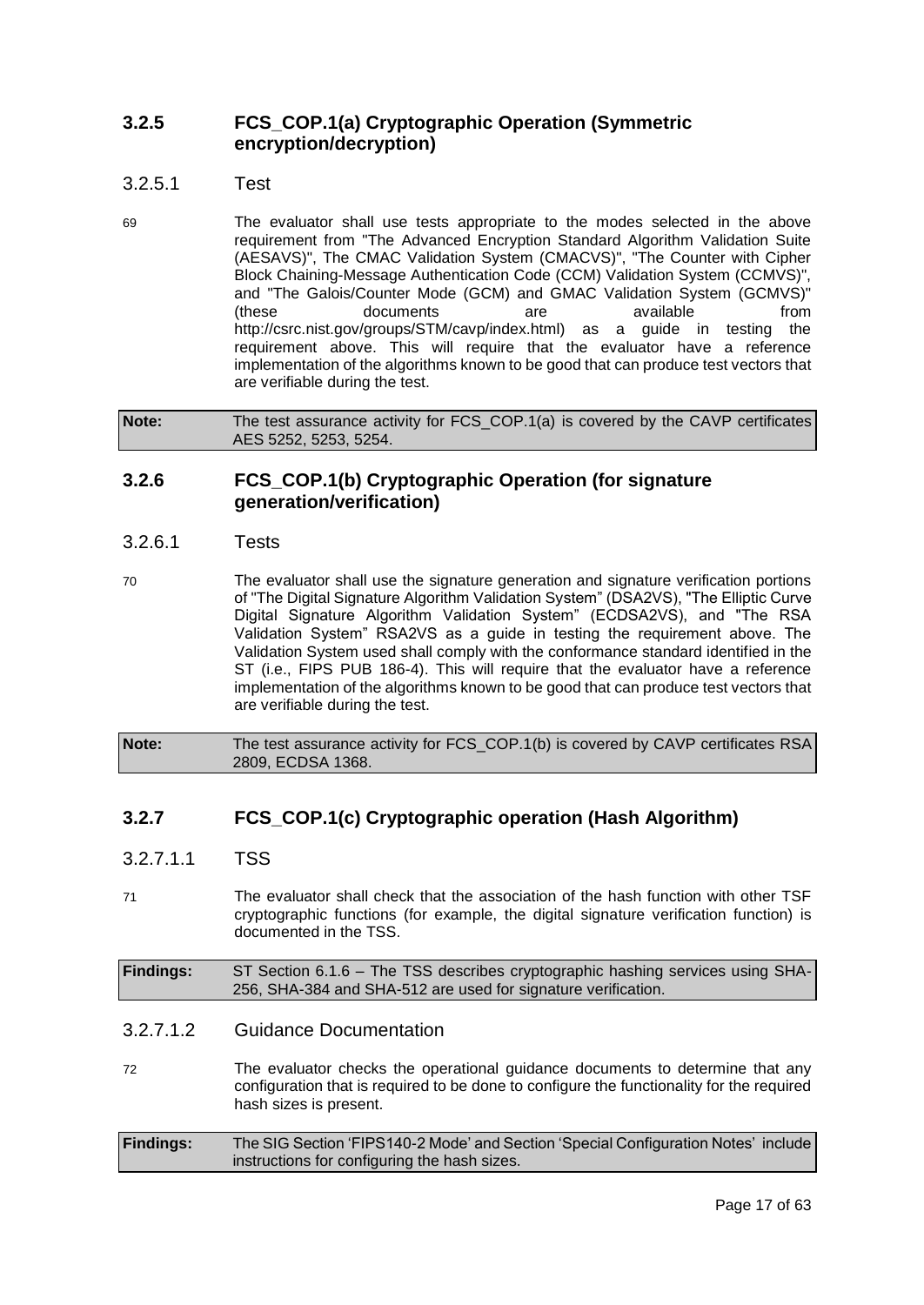### 3.2.7.1.3 Test

- 73 The TSF hashing functions can be implemented in one of two modes. The first mode is the byte-oriented mode. In this mode the TSF only hashes messages that are an integral number of bytes in length; i.e., the length (in bits) of the message to be hashed is divisible by 8. The second mode is the bit-oriented mode. In this mode the TSF hashes messages of arbitrary length. As there are different tests for each mode, an indication is given in the following sections for the bit-oriented vs. the byte-oriented test mode.
- 74 The evaluator shall perform all of the following tests for each hash algorithm implemented by the TSF and used to satisfy the requirements of this PP.
- 75 Short Messages Test Bit-oriented Mode
- 76 The evaluators devise an input set consisting of m+1 messages, where m is the block length of the hash algorithm. The length of the messages range sequentially from 0 to m bits. The message text shall be pseudorandomly generated. The evaluators compute the message digest for each of the messages and ensure that the correct result is produced when the messages are provided to the TSF.
- 77 Short Messages Test Byte-oriented Mode
- 78 The evaluators devise an input set consisting of m/8+1 messages, where m is the block length of the hash algorithm. The length of the messages range sequentially from 0 to m/8 bytes, with each message being an integral number of bytes. The message text shall be pseudorandomly generated. The evaluators compute the message digest for each of the messages and ensure that the correct result is produced when the messages are provided to the TSF.
- 79 Selected Long Messages Test Bit-oriented Mode
- 80 The evaluators devise an input set consisting of m messages, where m is the block length of the hash algorithm. For SHA-256, the length of the i-th message is 512 + 99<sup>\*</sup>i, where  $1 \le i \le m$ . For SHA-512, the length of the i-th message is 1024 + 99<sup>\*</sup>i, where  $1 \le i \le m$ . The message text shall be pseudorandomly generated. The evaluators compute the message digest for each of the messages and ensure that the correct result is produced when the messages are provided to the TSF.
- 81 Selected Long Messages Test Byte-oriented Mode
- 82 The evaluators devise an input set consisting of m/8 messages, where m is the block length of the hash algorithm. For SHA-256, the length of the i-th message is 512 + 8\*99\*i, where  $1 \le i \le m/8$ . For SHA-512, the length of the i-th message is 1024 +  $8*99*$ i, where  $1 \le i \le m/8$ . The message text shall be pseudorandomly generated. The evaluators compute the message digest for each of the messages and ensure that the correct result is produced when the messages are provided to the TSF.
- 83 Pseudorandomly Generated Messages Test
- 84 This test is for byte-oriented implementations only. The evaluators randomly generate a seed that is n bits long, where n is the length of the message digest produced by the hash function to be tested. The evaluators then formulate a set of 100 messages and associated digests by following the algorithm provided in Figure 1 of The Secure Hash Algorithm Validation System (SHAVS). The evaluators then ensure that the correct result is produced when the messages are provided to the TSF.

```
Note: The test assurance activity for FCS_COP.1(d) is addressed by CAVP # SHS 4229.
```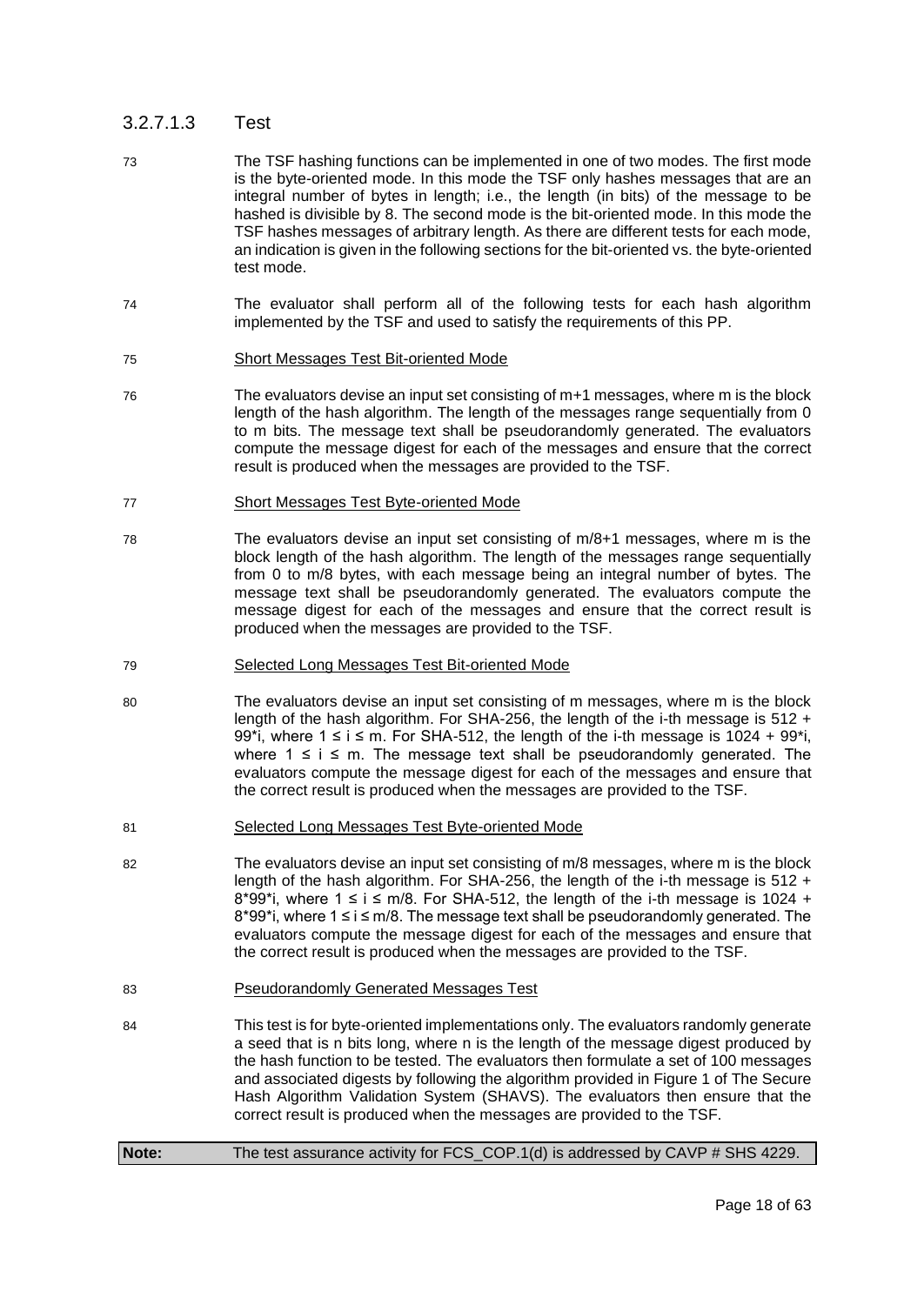### **3.2.8 FCS\_COP.1(d) Cryptographic operation (AES Data Encryption/Decryption)**

### 3.2.8.1 TSS

85 The evaluator shall verify the TSS includes a description of the key size used for encryption and the mode used for encryption.

**Findings:** ST Section 6.1.2 – The TSS describes AES-CBC-256 used for data encryption/decryption.

### 3.2.8.2 Guidance Documentation

86 If multiple encryption modes are supported, the evaluator examines the guidance documentation to determine that the method of choosing a specific mode/key size by the end user is described.

**Findings:** The SIG Section 'Data Encryption' indicates that by default the MFP uses AES-CBC-256. No additional cryptographic settings are configurable in the TOE for data encryption.

### 3.2.8.3 Test

87 The following tests are conditional based upon the selections made in the SFR.

### 88 **AES-CBC Tests**

- 89 AES-CBC Known Answer Tests
- 90 There are four Known Answer Tests (KATs), described below. In all KATs, the plaintext, ciphertext, and IV values shall be 128-bit blocks. The results from each test may either be obtained by the evaluator directly or by supplying the inputs to the implementer and receiving the results in response. To determine correctness, the evaluator shall compare the resulting values to those obtained by submitting the same inputs to a known good implementation.
- 91 **KAT-1**. To test the encrypt functionality of AES-CBC, the evaluator shall supply a set of 10 plaintext values and obtain the ciphertext value that results from AES-CBC encryption of the given plaintext using a key value of all zeros and an IV of all zeros. Five plaintext values shall be encrypted with a 128-bit all-zeros key, and the other five shall be encrypted with a 256-bit all-zeros key.
- 92 To test the decrypt functionality of AES-CBC, the evaluator shall perform the same test as for encrypt, using 10 ciphertext values as input and AES-CBC decryption.
- 93 **KAT-2**. To test the encrypt functionality of AES-CBC, the evaluator shall supply a set of 10 key values and obtain the ciphertext value that results from
- 94 AES-CBC encryption of an all-zeros plaintext using the given key value and an IV of all zeros. Five of the keys shall be 128-bit keys, and the other five shall be 256-bit keys.
- 95 To test the decrypt functionality of AES-CBC, the evaluator shall perform the same test as for encrypt, using an all-zero ciphertext value as input and AES-CBC decryption.
- 96 **KAT-3**. To test the encrypt functionality of AES-CBC, the evaluator shall supply the two sets of key values described below and obtain the ciphertext value that results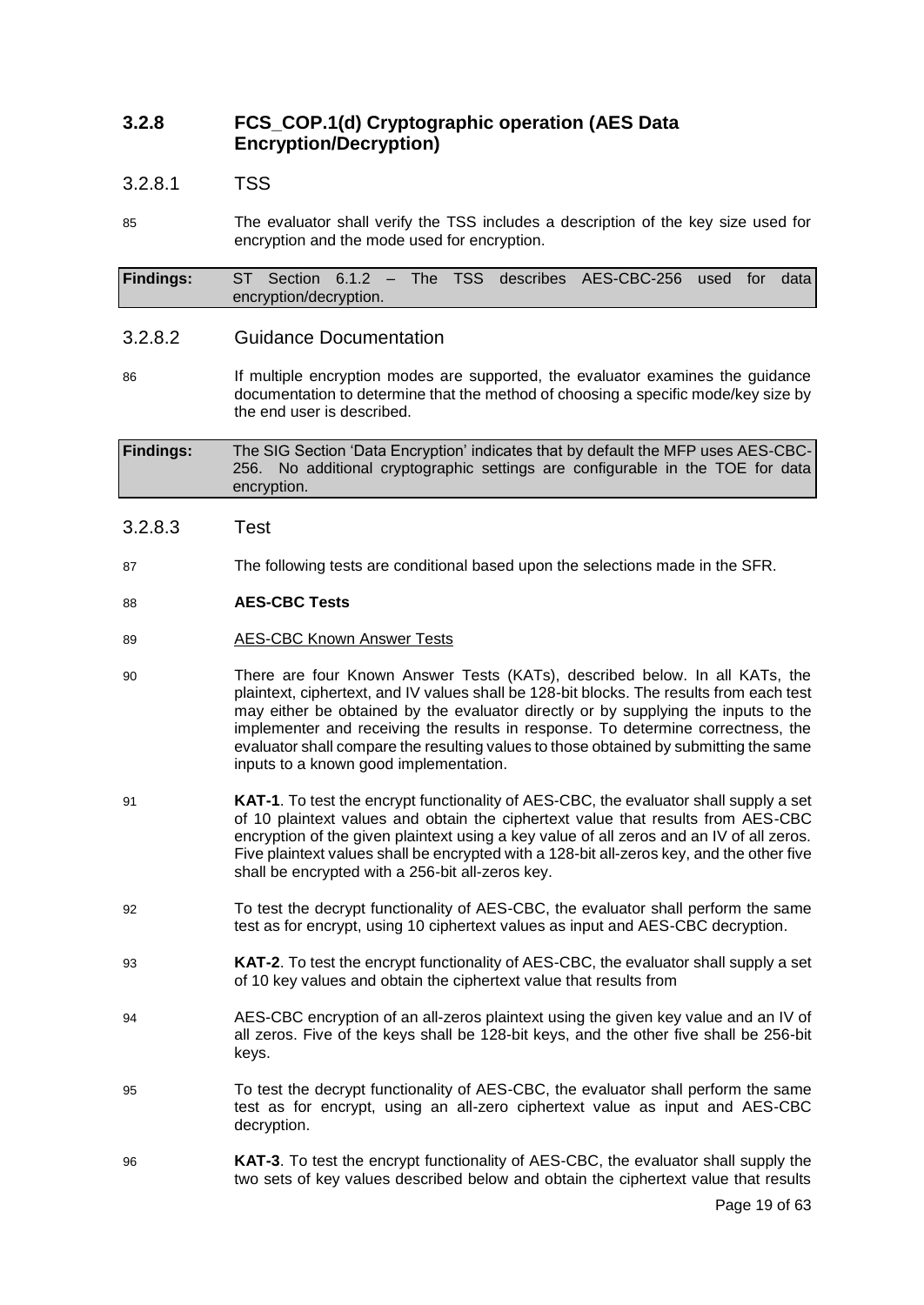from AES encryption of an all-zeros plaintext using the given key value and an IV of all zeros. The first set of keys shall have 128 128-bit keys, and the second set shall have 256 256-bit keys. Key i in each set shall have the leftmost i bits be ones and the rightmost N-i bits be zeros, for i in [1,N].

- 97 To test the decrypt functionality of AES-CBC, the evaluator shall supply the two sets of key and ciphertext value pairs described below and obtain the plaintext value that results from AES-CBC decryption of the given ciphertext using the given key and an IV of all zeros. The first set of key/ciphertext pairs shall have 128 128-bit key/ciphertext pairs, and the second set of key/ciphertext pairs shall have 256 256 bit key/ciphertext pairs. Key i in each set shall have the leftmost i bits be ones and the rightmost N-i bits be zeros, for i in [1,N]. The ciphertext value in each pair shall be the value that results in an all-zeros plaintext when decrypted with its corresponding key.
- 98 **KAT-4**. To test the encrypt functionality of AES-CBC, the evaluator shall supply the set of 128 plaintext values described below and obtain the two ciphertext values that result from AES-CBC encryption of the given plaintext using a 128-bit key value of all zeros with an IV of all zeros and using a 256-bit key value of all zeros with an IV of all zeros, respectively. Plaintext value i in each set shall have the leftmost i bits be ones and the rightmost 128-i bits be zeros, for i in [1,128].
- 99 To test the decrypt functionality of AES-CBC, the evaluator shall perform the same test as for encrypt, using ciphertext values of the same form as the plaintext in the encrypt test as input and AES-CBC decryption.

#### 100 AES-CBC Multi-Block Message Test

- 101 The evaluator shall test the encrypt functionality by encrypting an i-block message where  $1 < i <$ =10. The evaluator shall choose a key, an IV and plaintext message of length i blocks and encrypt the message, using the mode to be tested, with the chosen key and IV. The ciphertext shall be compared to the result of encrypting the same plaintext message with the same key and IV using a known good implementation.
- 102 The evaluator shall also test the decrypt functionality for each mode by decrypting an i-block message where  $1 < i <$ =10. The evaluator shall choose a key, an IV and a ciphertext message of length i blocks and decrypt the message, using the mode to be tested, with the chosen key and IV. The plaintext shall be compared to the result of decrypting the same ciphertext message with the same key and IV using a known good implementation.
- 103 AES-CBC Monte Carlo Tests
- 104 The evaluator shall test the encrypt functionality using a set of 200 plaintext, IV, and key 3-tuples. 100 of these shall use 128 bit keys, and 100 shall use 256 bit keys. The plaintext and IV values shall be 128-bit blocks. For each 3-tuple, 1000 iterations shall be run as follows:
- 105  $\#$  Input: PT, IV, Key
- 106  $for i = 1 to 1000$ :
- 107 if  $i = 1$ :
- 108 CT[1] = AES-CBC-Encrypt(Key, IV, PT)
- 109 PT = IV
- 110 else: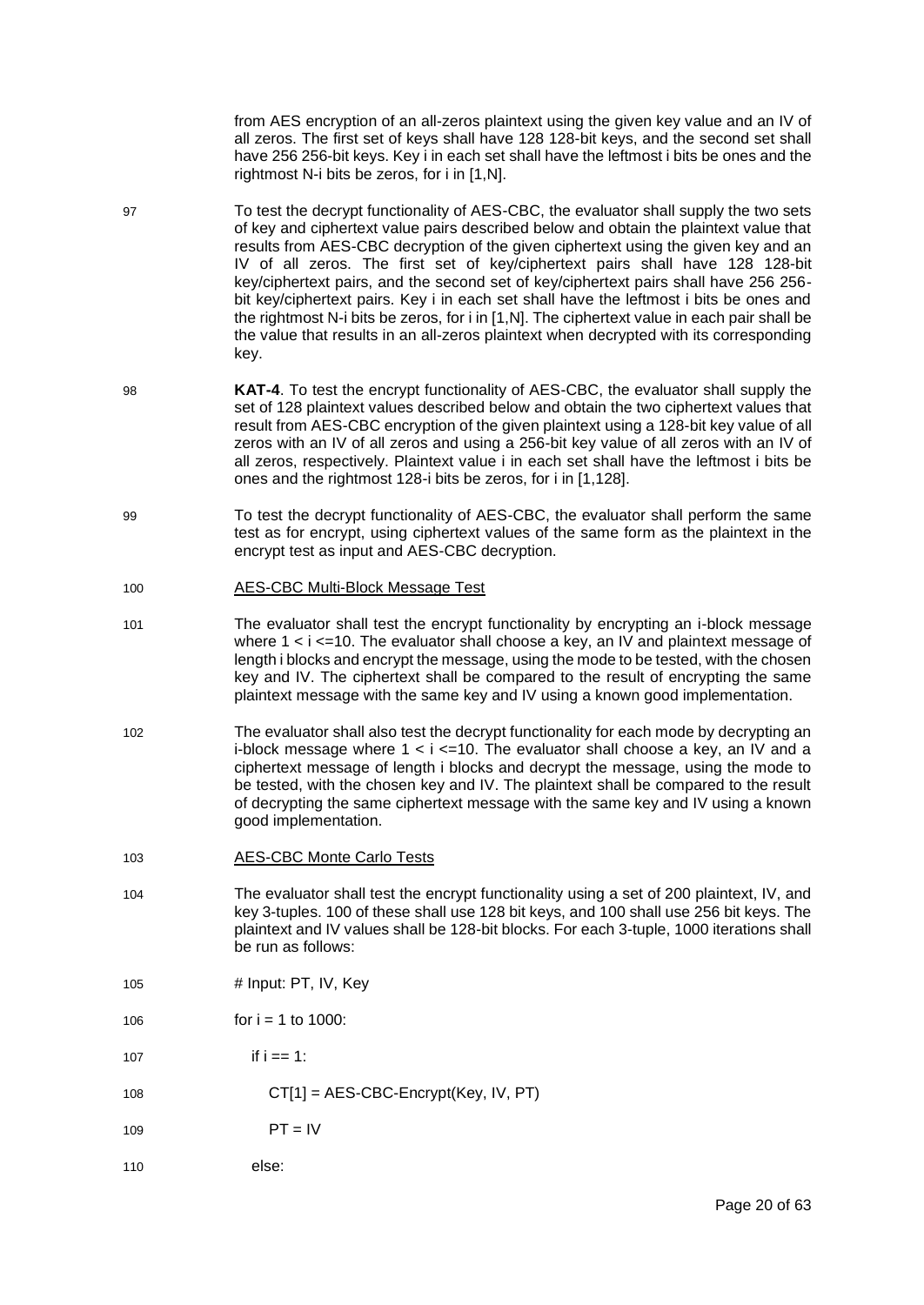- 111 CT[i] = AES-CBC-Encrypt(Key, PT)
- 112 PT = CT[i-1]
- 113 The ciphertext computed in the 1000th iteration (i.e., CT[1000]) is the result for that trial. This result shall be compared to the result of running 1000 iterations with the same values using a known good implementation.
- 114 The evaluator shall test the decrypt functionality using the same test as for encrypt, exchanging CT and PT and replacing AES-CBC-Encrypt with AES-CBC-Decrypt.
- 115 AES-GCM Test
- 116 The evaluator shall test the authenticated encrypt functionality of AES-GCM for each combination of the following input parameter lengths:
- 117 128 bit and 256 bit keys
- 118 **Two plaintext lengths**. One of the plaintext lengths shall be a non-zero integer multiple of 128 bits, if supported. The other plaintext length shall not be an integer multiple of 128 bits, if supported.
- 119 **Three AAD lengths.** One AAD length shall be 0, if supported. One AAD length shall be a non-zero integer multiple of 128 bits, if supported. One AAD length shall not be an integer multiple of 128 bits, if supported.
- 120 **Two IV lengths.** If 96 bit IV is supported, 96 bits shall be one of the two IV lengths tested.
- 121 The evaluator shall test the encrypt functionality using a set of 10 key, plaintext, AAD, and IV tuples for each combination of parameter lengths above and obtain the ciphertext value and tag that results from AES-GCM authenticated encrypt. Each supported tag length shall be tested at least once per set of 10. The IV value may be supplied by the evaluator or the implementation being tested, as long as it is known.
- 122 The evaluator shall test the decrypt functionality using a set of 10 key, ciphertext, tag, AAD, and IV 5-tuples for each combination of parameter lengths above and obtain a Pass/Fail result on authentication and the decrypted plaintext if Pass. The set shall include five tuples that Pass and five that Fail.
- 123 The results from each test may either be obtained by the evaluator directly or by supplying the inputs to the implementer and receiving the results in response. To determine correctness, the evaluator shall compare the resulting values to those obtained by submitting the same inputs to a known good implementation.
- 124 XTS-AES Test
- 125 The evaluator shall test the encrypt functionality of XTS-AES for each combination of the following input parameter lengths:
- 126 256 bit (for AES-128) and 512 bit (for AES-256) keys
- 127 **Three data unit (i.e., plaintext) lengths.** One of the data unit lengths shall be a nonzero integer multiple of 128 bits, if supported. One of the data unit lengths shall be an integer multiple of 128 bits, if supported. The third data unit length shall be either the longest supported data unit length or  $2^{16}$  bits, whichever is smaller.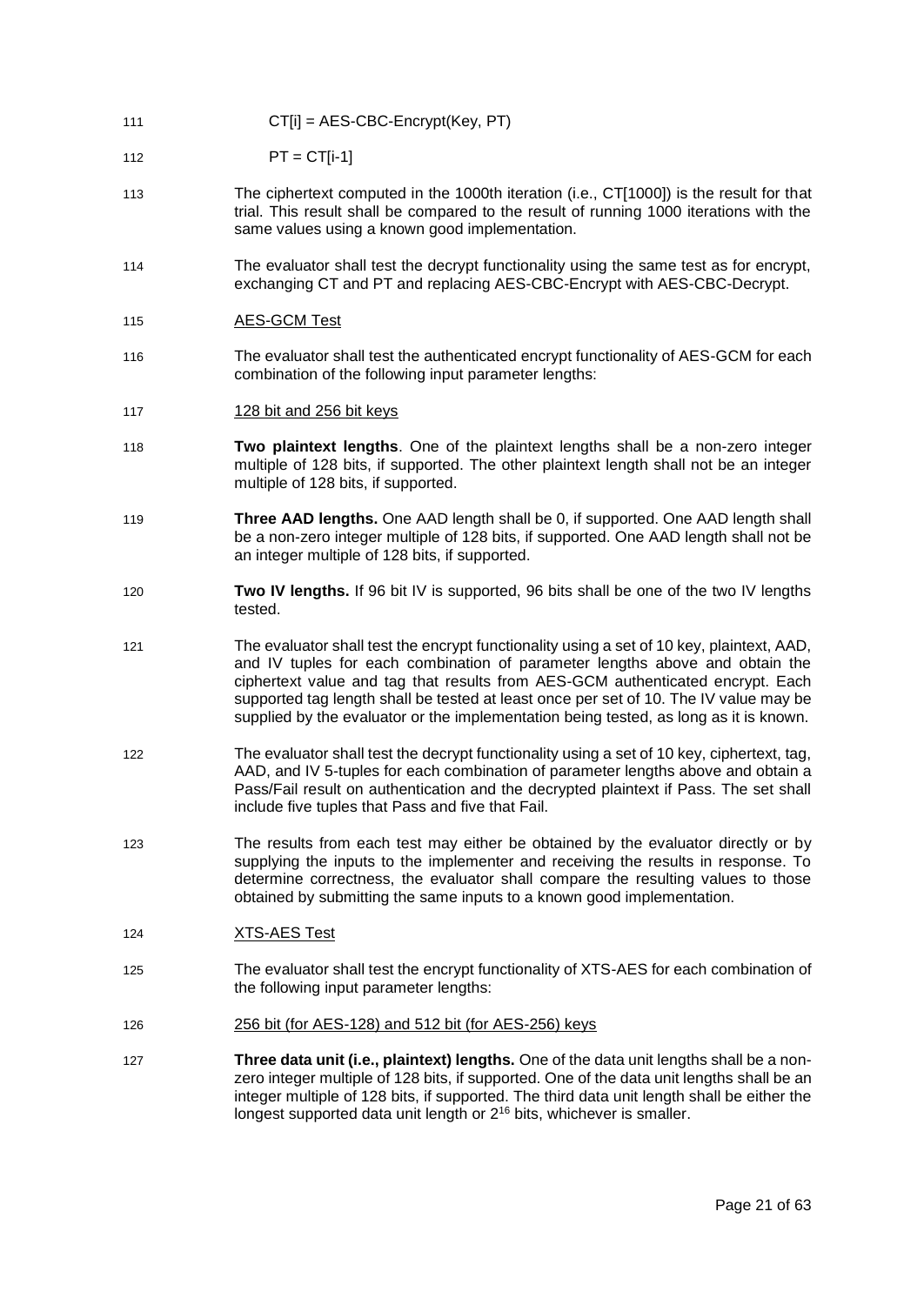| Note: | The test assurance activity for FCS_COP.1(d) is covered by CAVP AES #5252.                                                                                                                                                                                     |
|-------|----------------------------------------------------------------------------------------------------------------------------------------------------------------------------------------------------------------------------------------------------------------|
| 130   | The evaluator shall test the decrypt functionality of XTS-AES using the same test as<br>for encrypt, replacing plaintext values with ciphertext values and XTS-AES encrypt<br>with XTS-AES decrypt.                                                            |
| 129   | The evaluator may supply a data unit sequence number instead of the tweak value if<br>the implementation supports it. The data unit sequence number is a base-10 number<br>ranging between 0 and 255 that implementations convert to a tweak value internally. |
| 128   | The evaluator shall test the encrypt functionality using a set of 100 (key, plaintext and<br>128-bit random tweak value) 3-tuples and obtain the ciphertext that results from XTS-<br>AES encrypt.                                                             |

### **3.2.9 FCS\_COP.1(g) Cryptographic Operation (for keyed-hash message authentication)**

- 3.2.9.1.1 Test
- 131 The evaluator shall use "The Keyed-Hash Message Authentication Code (HMAC) Validation System (HMACVS)" as a guide in testing the requirement above. This will require that the evaluator have a reference implementation of the algorithms known to be good that can produce test vectors that are verifiable during the test.

**Note** The test assurance activity for FCS\_COP.1(g) is covered by CAVP HMAC #3478

### **3.2.10 FCS\_RBG\_EXT.1 Extended: Cryptographic Operation (Random Bit Generation)**

- 3.2.10.1 TSS
- 132 For any RBG services provided by a third party, the evaluator shall ensure the TSS includes a statement about the expected amount of entropy received from such a source, and a full description of the processing of the output of the third-party source. The evaluator shall verify that this statement is consistent with the selection made in FCS\_RBG\_EXT.1.2 for the seeding of the DRBG. If the ST specifies more than one DRBG, the evaluator shall examine the TSS to verify that it identifies the usage of each DRBG mechanism.
- **Findings:** ST Section 6.1.6 The TSS describes that the TOE implements random bit generation services using CTR\_DRBG (AES) seeded with at least 256-bit of entropy from a hardware noise source.

### 3.2.10.2 Entropy Description

133 The evaluator shall ensure the Entropy Description provides all of the required information as described in Appendix E. The evaluator assesses the information provided and ensures the TOE is providing sufficient entropy when it is generating a Random Bit String.

| <b>Findings:</b> | The Entropy Description provides all required information and has been approved for |
|------------------|-------------------------------------------------------------------------------------|
|                  | this evaluation.                                                                    |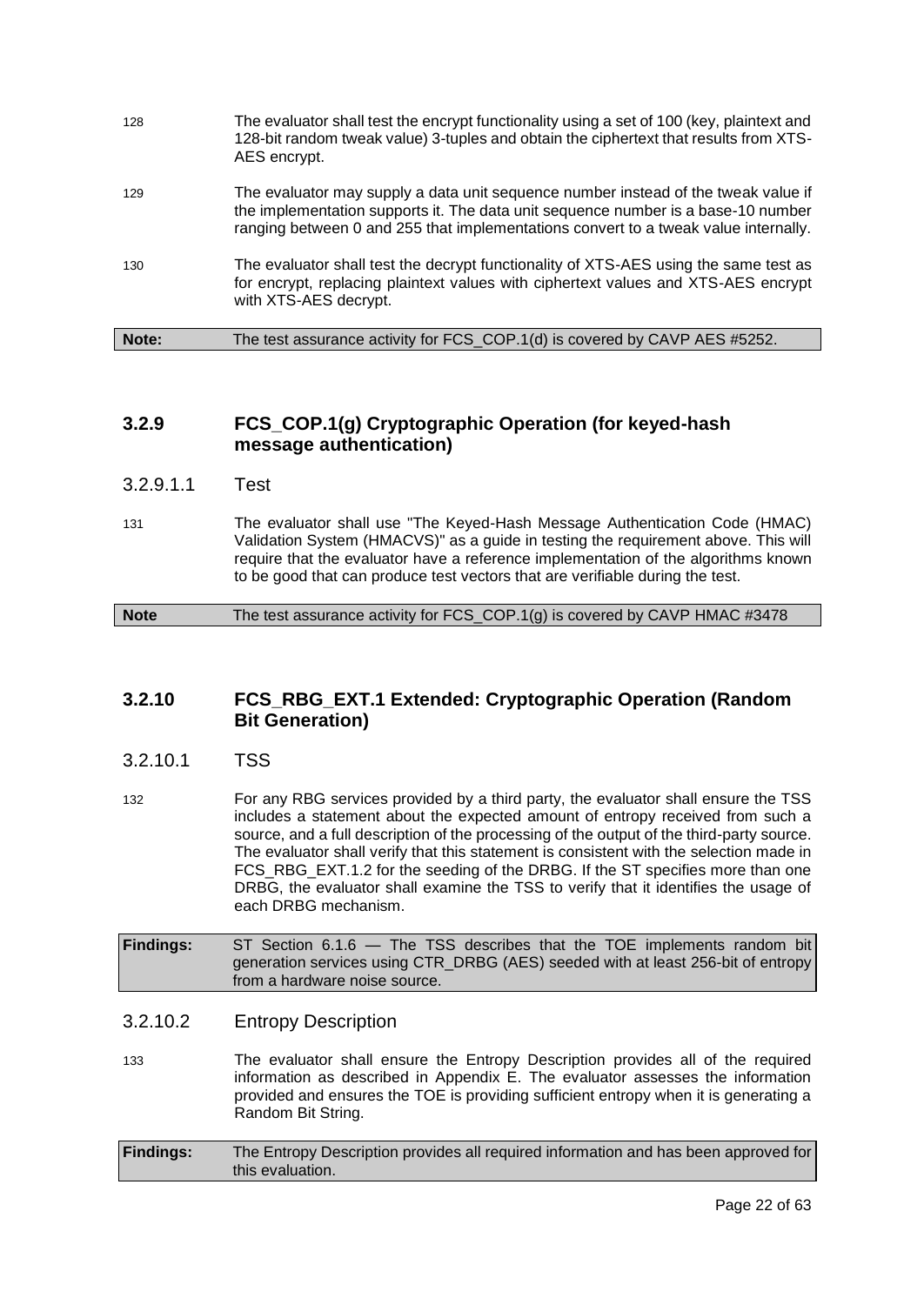### 3.2.10.3 Guidance Documentation

134 The evaluator shall verify that the AGD guidance instructs the administrator how to configure the TOE to use the selected DRBG mechanism(s), if necessary.

#### **Findings:** The SIG Section 'FIPS 140-2 Mode' includes a statement that DRBG selection is not configurable in the TOE.

#### 3.2.10.4 Test

- 135 The evaluator shall perform 15 trials for the RBG implementation. If the RBG is configurable by the TOE, the evaluator shall perform 15 trials for each configuration. The evaluator shall verify that the instructions in the operational guidance for configuration of the RBG are valid.
- 136 If the RBG has prediction resistance enabled, each trial consists of (1) instantiate DRBG, (2) generate the first block of random bits (3) generate a second block of random bits (4) uninstantiate. The evaluator verifies that the second block of random bits is the expected value. The evaluator shall generate eight input values for each trial. The first is a count  $(0 - 14)$ . The next three are entropy input, nonce, and personalization string for the instantiate operation. The next two are additional input and entropy input for the first call to generate. The final two are additional input and entropy input for the second call to generate. These values are randomly generated. "Generate one block of random bits" means to generate random bits with number of returned bits equal to the Output Block Length (as defined in NIST SP800-90A).
- 137 **If the RBG does not have prediction resistance, each trial consists of (1) instantiate** DRBG, (2) generate the first block of random bits (3) reseed, (4) generate a second block of random bits (5) uninstantiate. The evaluator verifies that the second block of random bits is the expected value. The evaluator shall generate eight input values for each trial. The first is a count  $(0 - 14)$ . The next three are entropy input, nonce, and personalization string for the instantiate operation. The fifth value is additional input to the first call to generate. The sixth and seventh are additional input and entropy input to the call to reseed. The final value is additional input to the second generate call.
- 138 The following paragraphs contain more information on some of the input values to be generated/selected by the evaluator.
- 139 Entropy input: the length of the entropy input value must equal the seed length.
- 140 Nonce: If a nonce is supported (CTR\_DRBG with no Derivation Function does not use a nonce), the nonce bit length is one-half the seed length.
- 141 Personalization string: The length of the personalization string must be <= seed length. If the implementation only supports one personalization string length, then the same length can be used for both values. If more than one string length is support, the evaluator shall use personalization strings of two different lengths. If the implementation does not use a personalization string, no value needs to be supplied.
- 142 Additional input: the additional input bit lengths have the same defaults and restrictions as the personalization string lengths.

#### **Note:** The test assurance activity for FCS\_RBG\_EXT.1 is covered by CAVP DRBG #2009.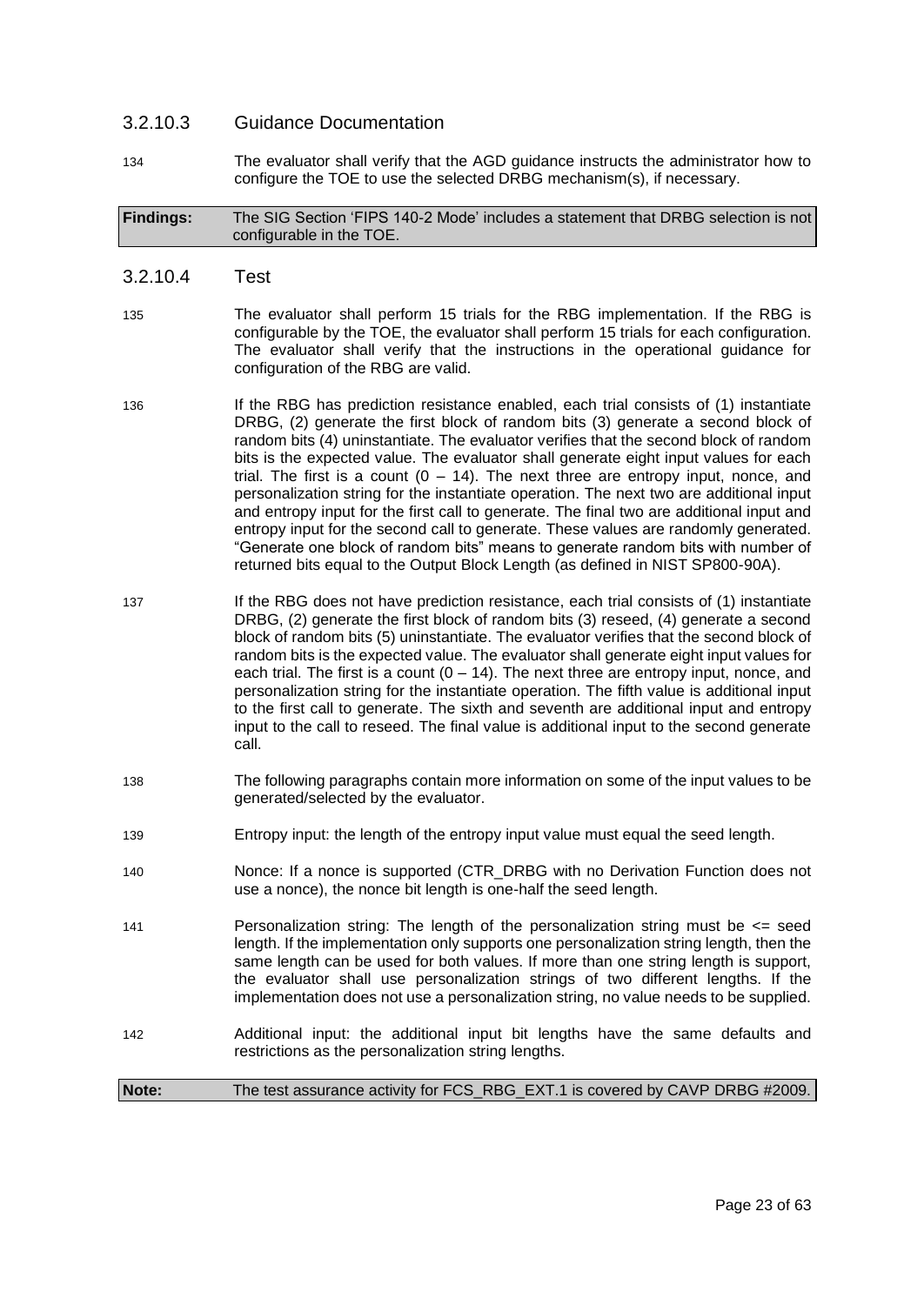### **3.2.11 FCS\_HTTPS\_EXT.1 Extended: HTTPS selected**

### 3.2.11.1.1 TSS

143 The evaluator shall check the TSS to ensure that it is clear on how HTTPS uses TLS to establish an administrative session, focusing on any client authentication required by the TLS protocol vs. security administrator authentication which may be done at a different level of the processing stack.

**Findings:** ST Section 6.1.7 — The TSS describes that the TOE provides the WebUI for remote administration and this interface is accessed via TLS/HTTPS. The TOE does not require client authentication.

### 3.2.11.1.2 Test

144 Testing for this activity is done as part of the TLS testing; this may result in additional testing if the TLS tests are done at the TLS protocol level.

### **3.2.12 FCS\_IPSEC\_EXT.1 Extended: IPsec selected**

3.2.12.1 FCS\_IPSEC\_EXT.1.1

*(Modified by NIAP TD0157)*

### 3.2.12.1.1 TSS

- 145 The evaluator shall examine the TSS and determine that it describes what takes place when a packet is processed by the TOE, e.g., the algorithm used to process the packet. The TSS describes how the SPD is implemented and the rules for processing both inbound and outbound packets in terms of the IPsec policy. The TSS describes the rules that are available and the resulting actions available after matching a rule. The TSS describes how those rules and actions form the SPD in terms of the BYPASS (e.g., no encryption), DISCARD (e.g., drop the packet) and PROTECT (e.g., encrypt the packet) actions defined in RFC 4301.
- 146 As noted in section 4.4.1 of RFC 4301, the processing of entries in the SPD is nontrivial and the evaluator shall determine that the description in the TSS is sufficient to determine which rules will be applied given the rule structure implemented by the TOE. For example, if the TOE allows specification of ranges, conditional rules, etc., the evaluator shall determine that the description of rule processing (for both inbound and outbound packets) is sufficient to determine the action that will be applied, especially in the case where two different rules may apply. This description shall cover both the initial packets (that is, no SA is established on the interface or for that particular packet) as well as packets that are part of an established SA.
- **Findings:** ST Section 6.1.7 The TSS describes that the TOE implements an SPD that describes the rules for processing inbound and outbound packets. The TSS description of rule processing for inbound and outbound traffic covers both the initial packets and packets that are part of an established SA.

### 3.2.12.1.2 Guidance Documentation

147 The evaluator shall examine the guidance documentation to verify it instructs the Administrator how to construct entries into the SPD that specify a rule for processing a packet. The description includes all three cases – a rule that ensures packets are encrypted/decrypted, dropped, and flow through the TOE without being encrypted. The evaluator shall determine that the description in the guidance documentation is consistent with the description in the TSS, and that the level of detail in the guidance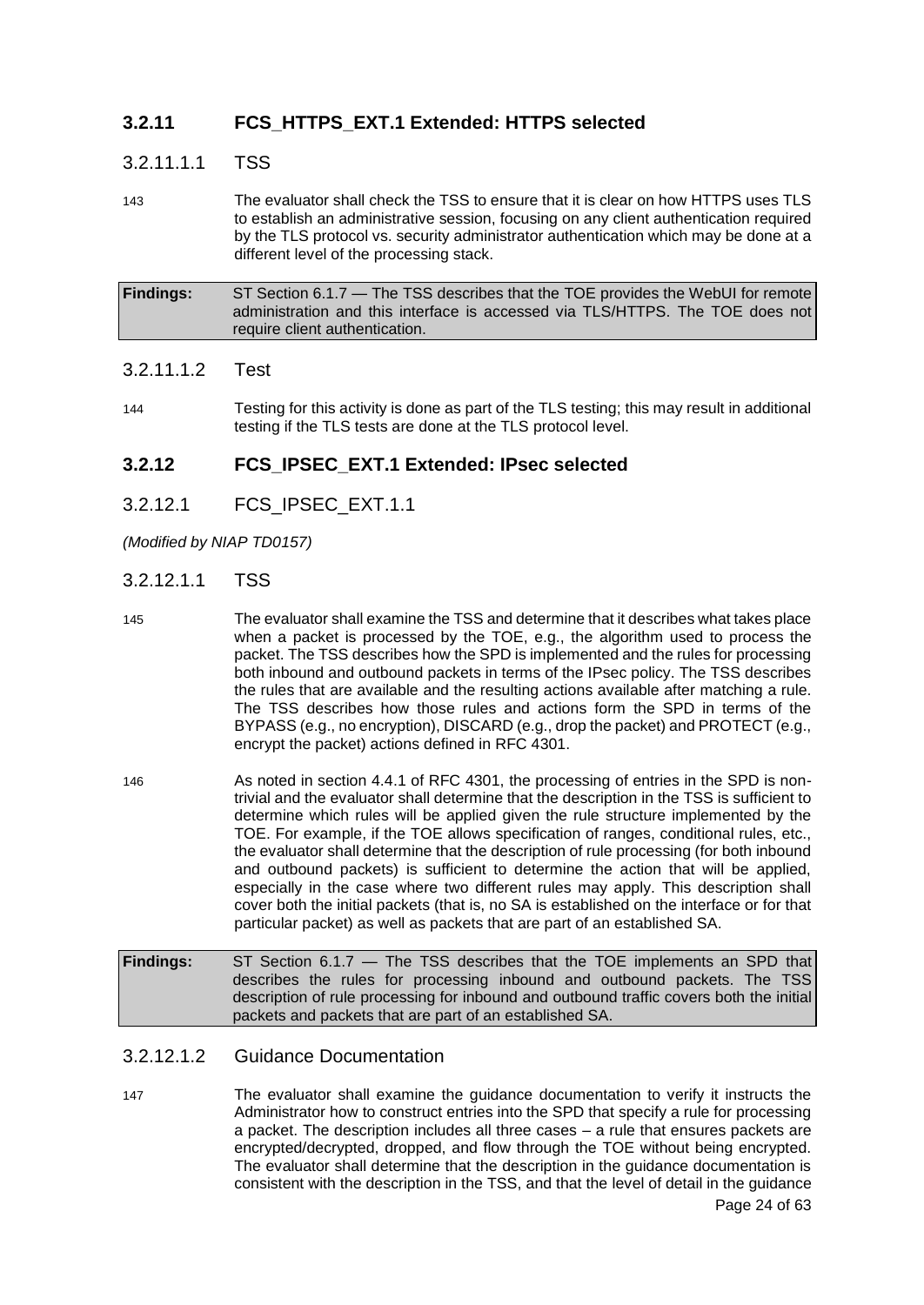documentation is sufficient to allow the administrator to set up the SPD in an unambiguous fashion. This includes a discussion of how ordering of rules impacts the processing of an IP packet.

**Findings:** The SIG Section 'IPsec' on pages 11 and 12 provides the instructions for configuring the SPD rules for packets processing and cover all 3 cases and the ordering of rules. The SIG details are consistent with the TSS and the evaluator followed these instructions to configure the SPD for testing.

### 3.2.12.1.3 Test

148 The evaluator uses the guidance documentation to configure the TOE to carry out the following tests:

- a) [NIAP TD157] Test 1: The evaluator shall configure the SPD such that there is a rule for dropping a packet, encrypting a packet, and (if configurable) allowing a packet to flow in plaintext. The selectors used in the construction of the rule shall be different such that the evaluator can generate a packet and send packets to the gateway with the appropriate fields (fields that are used by the rule - e.g., the IP addresses, TCP/UDP ports) in the packet header. The evaluator performs both positive and negative test cases for each type of rule (e.g. a packet that matches the rule and another that does not match the rule). The evaluator observes via the audit trail, and packet captures that the TOE exhibited the expected behavior: appropriate packets were dropped, allowed to flow without modification, encrypted by the IPsec implementation.
- b) [NIAP TD157] Test 2: The evaluator shall devise several tests that cover a variety of scenarios for packet processing. As with Test 1, the evaluator ensures both positive and negative test cases are constructed. These scenarios must exercise the range of possibilities for SPD entries and processing modes as outlined in the TSS and guidance documentation. Potential areas to cover include rules with overlapping ranges and conflicting entries, inbound and outbound packets, and packets that establish SAs as well as packets that belong to established SAs. The evaluator shall verify, via the audit trail and packet captures, for each scenario that the expected behavior is exhibited, and is consistent with both the TSS and the guidance documentation.

**Findings:** The evaluator for the DTR test for FCS\_IPSEC\_EXT.1.1 configured the IPsec settings to create several new rules and new host groups, then the evaluator sent traffic to the TOE to verify that the SPD rules are applied.

- 3.2.12.2 FCS\_IPSEC\_EXT.1.2
- 3.2.12.2.1 TSS

149 The evaluator checks the TSS to ensure it states that the VPN can be established to operate in tunnel mode and/or transport mode (as selected).

**Findings:** Section 6.1.7 in the ST — Both transport mode and tunnel mode are supported in the evaluated configuration.

3.2.12.2.2 Guidance Documentation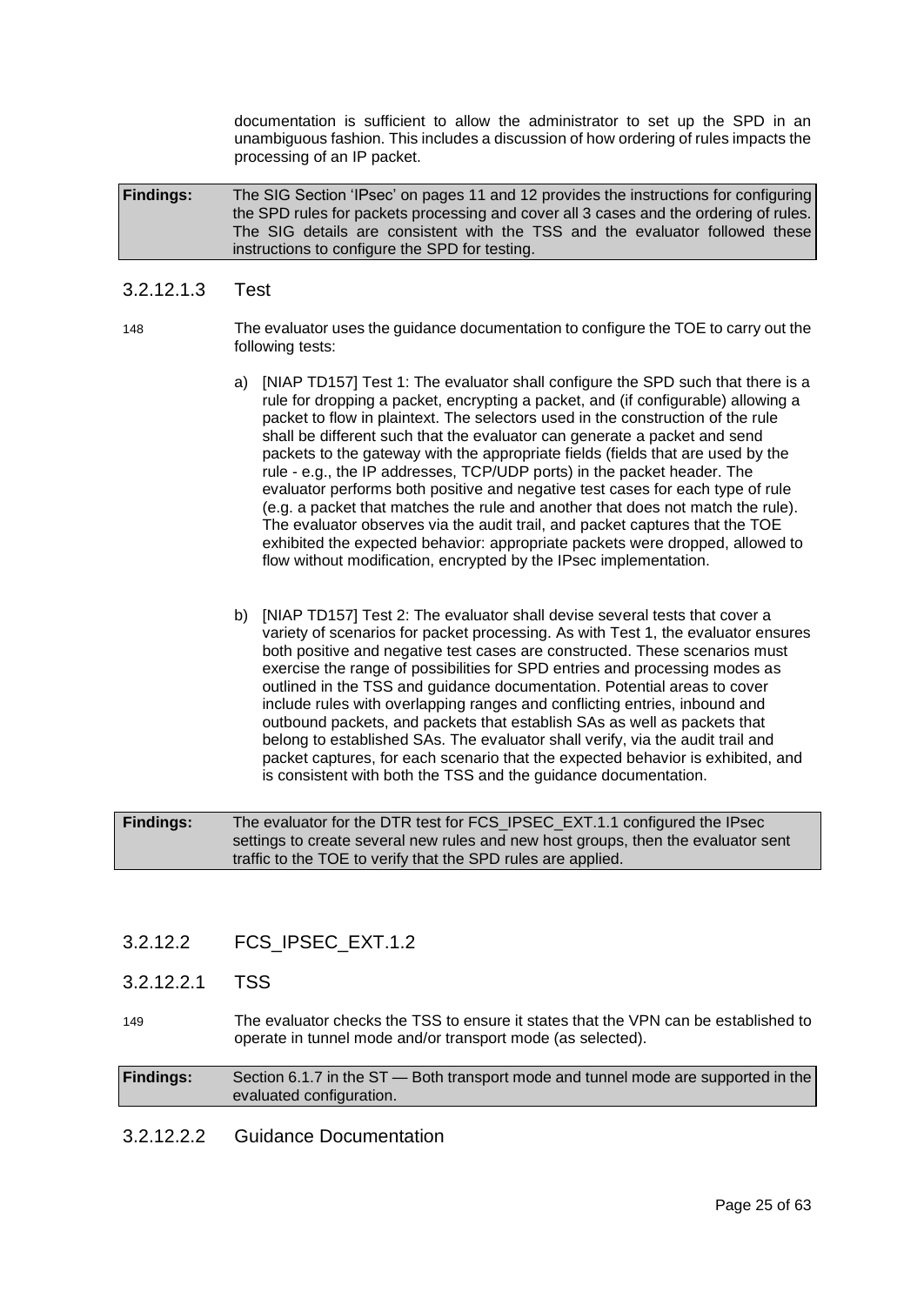150 The evaluator shall confirm that the operational guidance contains instructions on how to configure the connection in each mode selected.

**Findings:** The SIG in Section 'IPsec' describes the IPsec setting configurable in the TOE including the settings for tunnel or transport mode.

### 3.2.12.2.3 Test

- 151 The evaluator shall perform the following test(s) based on the selections chosen:
- 152 1. (conditional): If tunnel mode is selected, the evaluator uses the operational guidance to configure the TOE to operate in tunnel mode and also configures an IPsec Peer to operate in tunnel mode. The evaluator configures the TOE and the IPsec Peer to use any of the allowable cryptographic algorithms, authentication methods, etc. to ensure an allowable SA can be negotiated. The evaluator shall then initiate a connection from the client to connect to the IPsec Peer. The evaluator observes (for example, in the audit trail and the captured packets) that a successful connection was established using the tunnel mode.
- 153 2. (conditional): If transport mode is selected, the evaluator uses the operational guidance to configure the TOE to operate in transport mode and also configures an IPsec Peer to operate in transport mode. The evaluator configures the TOE and the IPsec Peer to use any of the allowed cryptographic algorithms, authentication methods, etc. to ensure an allowable SA can be negotiated. The evaluator then initiates a connection from the TOE to connect to the IPsec Peer. The evaluator observes (for example, in the audit trail and the captured packets) that a successful connection was established using the transport mode.
- **Findings:** The DTR test case for FCS\_IPSEC\_EXT.1.2 configured the TOE IPsec settings to operate in tunnel mode with the cryptographic parameters identified in the SFR, and also configure a test VM to operate in tunnel mode. The evaluator initiated a connection to the TOE and used Wireshark to capture the traffic. The evaluator then examined the pcap file to verify that the connection is successful in tunnel mode. The evaluator then changed the IPsec setting to operate in transport mode and verified successful connections using transport mode.

### 3.2.12.3 FCS\_IPSEC\_EXT.1.3

- 3.2.12.3.1 TSS
- 154 The evaluator shall examine the TSS to verify that the TSS provides a description of how a packet is processed against the SPD and that if no "rules" are found to match, that a final rule exists, either implicitly or explicitly, that causes the network packet to be discarded.

| <b>Findings:</b> | ST Section 6.1.7 — the TSS describes that packets are processed against the SPD, |
|------------------|----------------------------------------------------------------------------------|
|                  | if no rules are found to match, a final rule is configured to discard.           |

### 3.2.12.3.2 Guidance Documentation

155 The evaluator checks that the operational guidance provides instructions on how to construct the SPD and uses the guidance to configure the TOE for the following tests.

| <b>Findings:</b> | The SIG in the Section titled 'IPsec' provides instructions on how to construct the |
|------------------|-------------------------------------------------------------------------------------|
|                  | SPD.                                                                                |

### 3.2.12.3.3 Test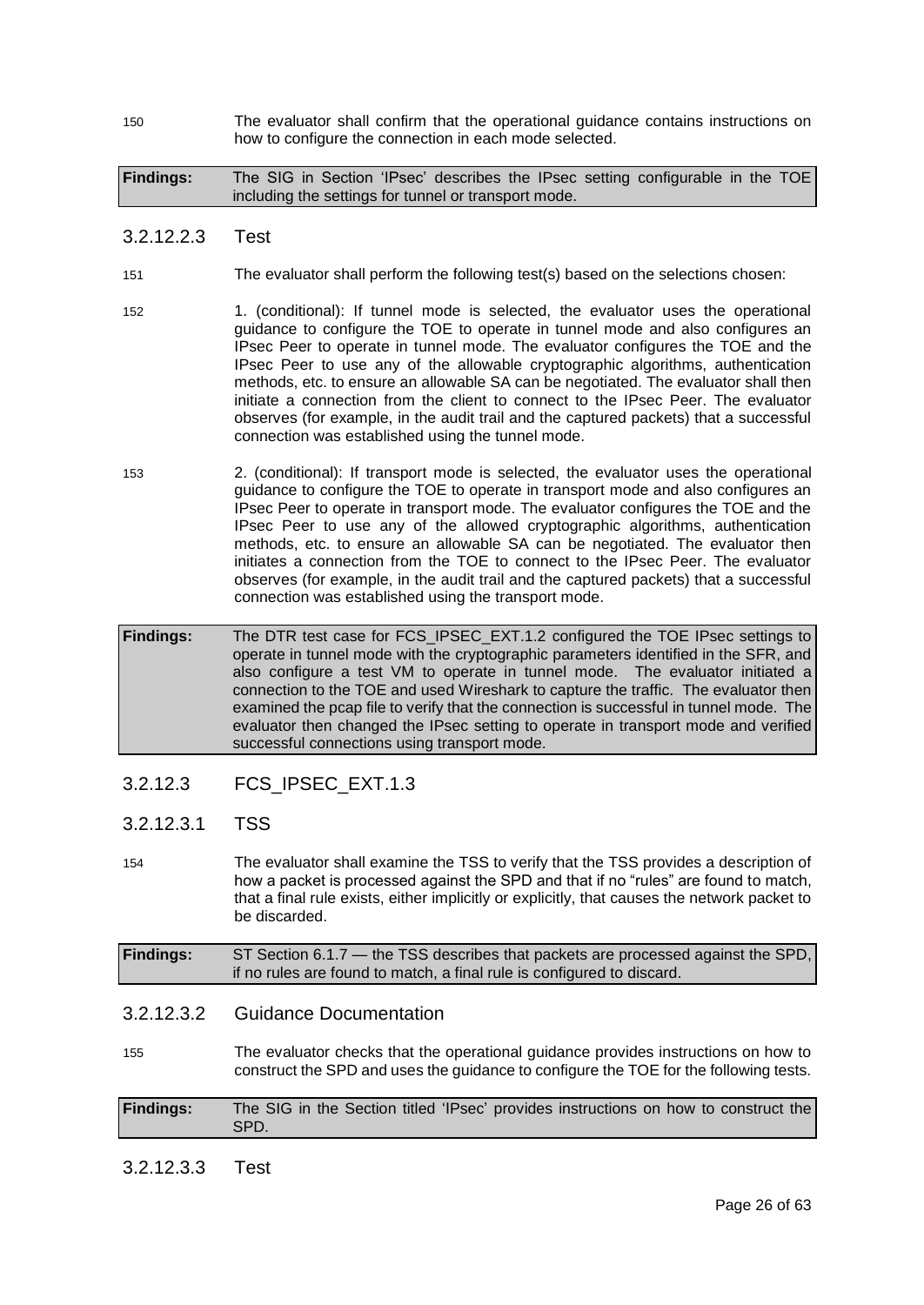156 The evaluator shall configure the SPD such that it has entries that contain operations that DISCARD, BYPASS, and PROTECT network packets. The evaluator may use the SPD that was created for verification of FCS\_IPSEC\_EXT.1.1. The evaluator shall construct a network packet that matches a BYPASS entry and send that packet. The evaluator should observe that the network packet is passed to the proper destination interface with no modification. The evaluator shall then modify a field in the packet header; such that it no longer matches the evaluator-created entries (there may be a "TOE created" final entry that discards packets that do not match any previous entries). The evaluator sends the packet, and observes that the packet was not permitted to flow to any of the TOE's interfaces.

**Findings:** The evaluator for the DTR test for FCS\_IPSEC\_EXT.1.3 sends traffic to the TOE to match the bypass rules and traffic that does not match any of the SPD rules. The evaluator verifies that the SPD rules are applied.

- 3.2.12.4 FCS\_IPSEC\_EXT.1.4
- 3.2.12.4.1 TSS
- 157 The evaluator shall examine the TSS to verify that the symmetric encryption algorithms selected (along with the SHA-based HMAC algorithm, if AES-CBC is selected) are described. If selected, the evaluator ensures that the SHA-based HMAC algorithm conforms to the algorithms specified in FCS\_COP.1(g) Cryptographic Operations (for keyed-hash message authentication).

**Findings:** ST Section 6.1.7 — the TSS description lists AES-CBC-128 and AES-CBC-256 and the same HMAC algorithms identified in FCS\_COP.1(g).

- 3.2.12.4.2 Guidance Documentation
- 158 The evaluator checks the operational guidance to ensure it provides instructions on how to configure the TOE to use the algorithms selected by the ST author.
- **Findings:** The SIG on pages 10 and 11 describes the IPsec settings that are configurable in the TOE.
- 3.2.12.4.3 Test
- 159 The evaluator shall configure the TOE as indicated in the operational guidance configuring the TOE to using each of the selected algorithms, and attempt to establish a connection using ESP. The connection should be successfully established for each algorithm.
- **Findings:** The evaluator for the DTR test for FCS\_IPSEC\_EXT.1.4 configures the IPsec settings and shows that connection using ESP is successfully established for each of the algorithms identified in the TSS.
- 3.2.12.5 FCS\_IPSEC\_EXT.1.5
- 3.2.12.5.1 TSS
- 160 The evaluator shall examine the TSS to verify that IKEv1 and/or IKEv2 are implemented.

| <b>Findings:</b> | ST Section 6.1.7 - The TSS states that the TOE implements IKEv1. |  |
|------------------|------------------------------------------------------------------|--|
|------------------|------------------------------------------------------------------|--|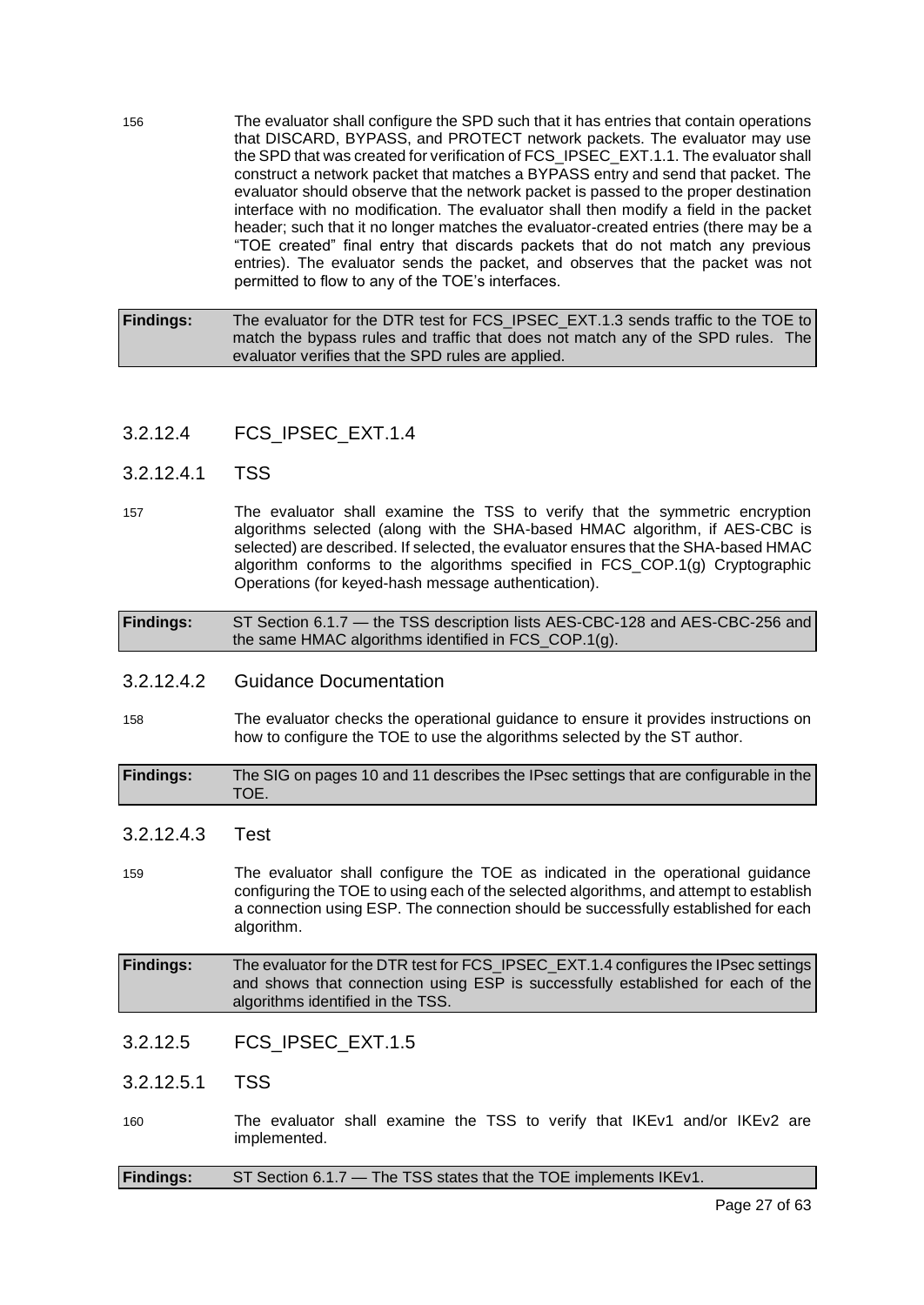### 3.2.12.5.2 Guidance Documentation

161 The evaluator shall check the operational guidance to ensure it instructs the administrator how to configure the TOE to use IKEv1 and/or IKEv2 (as selected), and uses the guidance to configure the TOE to perform NAT traversal for the following test if IKEv2 is selected.

| <b>Findings:</b> | The SIG pages 11 and 12 includes instructions for configuring the IPsec settings. |
|------------------|-----------------------------------------------------------------------------------|
|                  | IKEv1 is configured by default.                                                   |

3.2.12.5.3 Test 162 Tests are performed in conjunction with the other IPsec evaluation activities. 163 (conditional): If IKEv2 is selected, the evaluator shall configure the TOE so that it will perform NAT traversal processing as described in the TSS and RFC 5996, section 2.23. The evaluator shall initiate an IPsec connection and determine that the NAT is successfully traversed.

| <b>Findings:</b> | Test not applicable. The TOE does not claim IKEv2. |  |
|------------------|----------------------------------------------------|--|
|------------------|----------------------------------------------------|--|

### 3.2.12.6 FCS\_IPSEC\_EXT.1.6

### 3.2.12.6.1 TSS

- 164 The evaluator shall ensure the TSS identifies the algorithms used for encrypting the IKEv1 and/or IKEv2 payload, and that the algorithms AES-CBC-128, AES-CBC-256 are specified, and if others are chosen in the selection of the requirement, those are included in the TSS discussion.
- **Findings:** In Section 6.1.7 of the ST The TSS description covers that the TOE uses AES-CBC-128, AES-CBC-256 for encrypting the IKEv1 payload.

### 3.2.12.6.2 Guidance Documentation

- 165 The evaluator ensures that the operational guidance describes the configuration of the mandated algorithms, as well as any additional algorithms selected in the requirement. The guidance is then used to configure the TOE to perform the following test for each ciphersuite selected.
- **Findings:** The SIG Section 'IPsec' describes the configurable settings for configuring the mandated algorithms.
- 3.2.12.6.3 Test
- 166 The evaluator shall configure the TOE to use the ciphersuite under test to encrypt the IKEv1 and/or IKEv2 payload and establish a connection with a peer device, which is configured to only accept the payload encrypted using the indicated ciphersuite. The evaluator will confirm the algorithm was that used in the negotiation.
- **Findings:** The evaluator for the DTR test for FCS\_IPSEC\_EXT.1.6 configures the mandated algorithm and sends encrypted traffic. The evaluator used Wireshark to capture the traffic and then reviewed the capture files to confirm the algorithm that was used in the negotiation.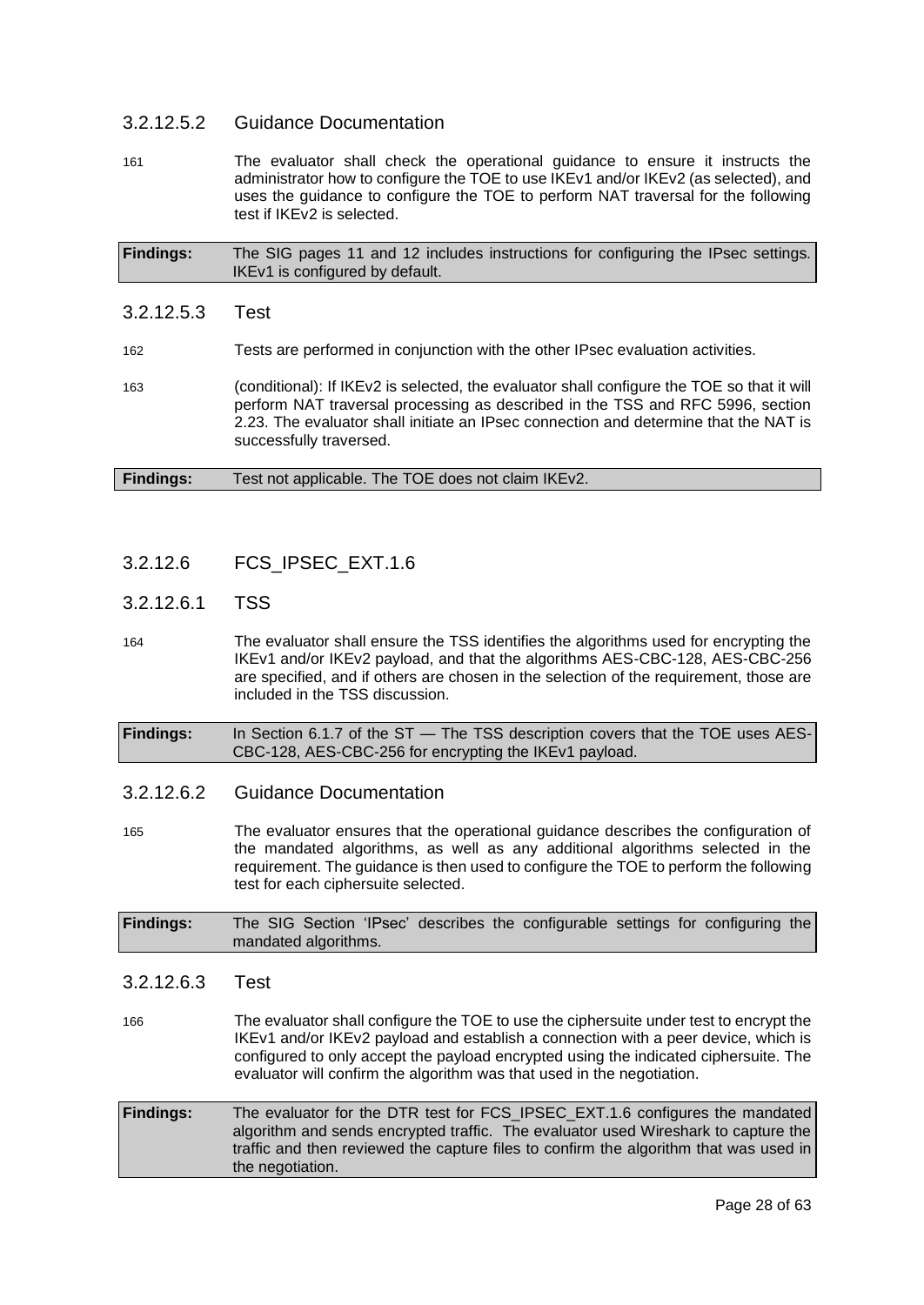### 3.2.12.7 FCS\_IPSEC\_EXT.1.7

### 3.2.12.7.1 TSS

167 The evaluator shall examine the TSS to ensure that, in the description of the IPsec protocol supported by the TOE, it states that aggressive mode is not used for IKEv1 Phase 1 exchanges, and that only main mode is used. It may be that this is a configurable option.

**Findings:** Section 6.1.7of the ST — The TSS description includes a statement that only main mode is supported for IKEv1 Phase 1 exchanges. Aggressive mode is not supported.

### 3.2.12.7.2 Guidance Documentation

168 If the mode requires configuration of the TOE prior to its operation, the evaluator shall check the operational guidance to ensure that instructions for this configuration are contained within that guidance.

**Findings:** The SIG Section 'IPsec' describes the IPsec settings configurable in the TOE. The mode is not configurable in the TOE; it is set by default.

- 3.2.12.7.3 Test
- 169 The evaluator shall also perform the following test:
- 170 (conditional): The evaluator shall configure the TOE as indicated in the operational guidance, and attempt to establish a connection using an IKEv1 Phase 1 connection in aggressive mode. This attempt should fail. The evaluator should then show that main mode exchanges are supported. This test is not applicable if IKEv1 is not selected above in the FCS\_IPSEC\_EXT.1.5 protocol selection.

**Findings:** The DTR test for FCS\_IPSEC\_EXT.1.5 configures the IPsec settings described in the SIG, using Wireshark to capture the traffic, the evaluator sends IPsec traffic to the TOE using aggressive mode and shows that the connection is not established in aggressive mode. The evaluator then reset the IPsec peer to send traffic to the TOE using IPsec in main mode and showed that the connection is successful.

- 3.2.12.8 FCS\_IPSEC\_EXT.1.8
- 3.2.12.8.1 Guidance Documentation
- 171 The evaluator verifies that the values for SA lifetimes can be configured and that the instructions for doing so are located in the operational guidance. If time-based limits are supported, the evaluator ensures that the values allow for Phase 1 SAs values for 24 hours and 8 hours for Phase 2 SAs. Currently there are no values mandated for the number of packets or number of bytes, the evaluator just ensures that this can be configured if selected in the requirement.
- 172 When testing this functionality, the evaluator needs to ensure that both sides are configured appropriately. From the RFC "A difference between IKEv1 and IKEv2 is that in IKEv1 SA lifetimes were negotiated. In IKEv2, each end of the SA is responsible for enforcing its own lifetime policy on the SA and rekeying the SA when necessary. If the two ends have different lifetime policies, the end with the shorter lifetime will end up always being the one to request the rekeying. If the two ends have the same lifetime policies, it is possible that both will initiate a rekeying at the same time (which will result in redundant SAs). To reduce the probability of this happening, the timing of rekeying requests SHOULD be jittered."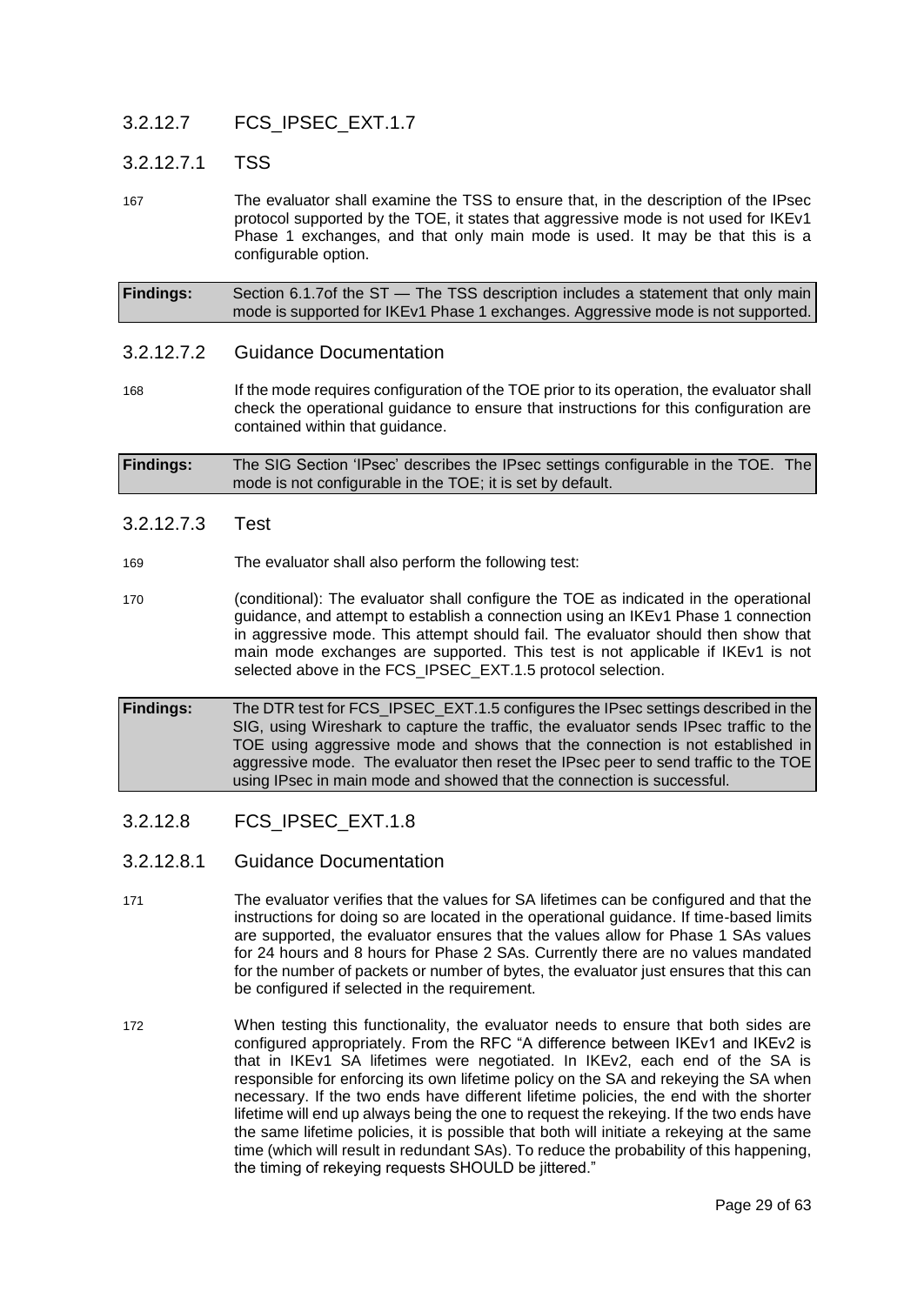**Findings:** The SIG Section 'IPsec' describes the IPsec settings for configuring the SA lifetimes for IKEv1. The Section contains instructions for configuring the SA. Time-based limits are supported and allow for Phase 1 SA values of 24 hours and 8 hours for Phase 2 SAs. The evaluator followed the SIG instructions for configuring the SA lifetimes during testing.

### 3.2.12.8.2 Test

- 173 Each of the following tests shall be performed for each version of IKE selected in the FCS\_IPSEC\_EXT.1.5 protocol selection:
- 174 1. (Conditional): The evaluator shall configure a maximum lifetime in terms of the # of packets (or bytes) allowed following the operational guidance. The evaluator shall establish an SA and determine that once the allowed # of packets (or bytes) through this SA is exceeded, the connection is renegotiated.
- 175 2. (Conditional): The evaluator shall construct a test where a Phase 1 SA is established and attempted to be maintained for more than 24 hours before it is renegotiated. The evaluator shall observe that this SA is closed or renegotiated in 24 hours or less. If such an action requires that the TOE be configured in a specific way, the evaluator shall implement tests demonstrating that the configuration capability of the TOE works as documented in the operational guidance.
- 176 3. (Conditional): The evaluator shall perform a test similar to Test 1 for Phase 2 SAs, except that the lifetime will be 8 hours instead of 24.
- **Findings:** The evaluator for the DTR test for FCS\_IPSEC\_EXT.1.8 configures the SA lifetimes for IKEv1 phase 1 and phase 2, then sends traffic to the TOE using Wireshark to capture the traffic; the test demonstrates that the configured SA lifetimes are applied. Test 1 is not applicable to the TOE because there is no option to configure SA lifetimes based on the number of bytes.
- 3.2.12.9 FCS\_IPSEC\_EXT.1.9
- 3.2.12.9.1 TSS
- 177 The evaluator shall check to ensure that the DH groups specified in the requirement are listed as being supported in the TSS. If there is more than one DH group supported, the evaluator checks to ensure the TSS describes how a particular DH group is specified/negotiated with a peer.

**Findings:** TSS in ST Section 6.1.7 identifies DH groups 14, 19 and 20 and how a DH group is negotiated.

- 3.2.12.9.2 Test
- 178 The evaluator shall also perform the following test (this test may be combined with other tests for this component, for instance, the tests associated with FCS\_IPSEC\_EXT.1.1):
- 179 For each supported DH group, the evaluator shall test to ensure that all IKE protocols can be successfully completed using that particular DH group.
- **Findings:** The evaluator for the DTR test for FCS\_IPSEC\_EXT.1.9 configures the IPsec DH group settings, then sends traffic to the TOE with each supported DH group using Wireshark to capture the traffic. The evaluator verifies that the connection can be successful using each of the supported group.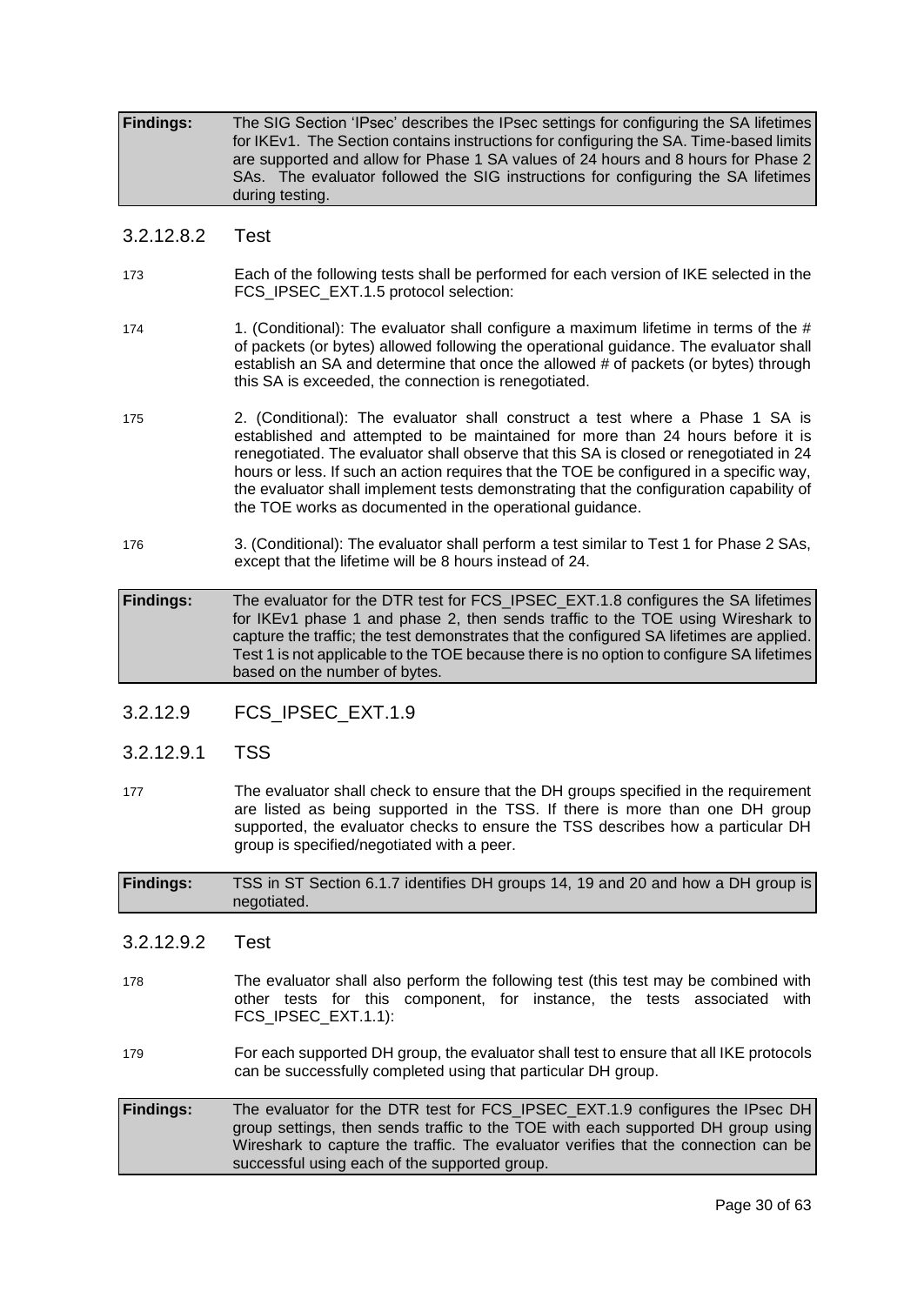### 3.2.12.10 FCS\_IPSEC\_EXT.1.10

### 3.2.12.10.1 TSS

180 The evaluator shall check that the TSS contains a description of the IKE peer authentication process used by the TOE, and that this description covers the use of the signature algorithm or algorithms specified in the requirement.

**Findings:** ST Section 6.1.7 — The TSS contains a description of the IKE peer authentication process which uses RSA algorithm as well as pre-shared keys.

### 3.2.12.10.2 Test

- 181 The evaluator shall also perform the following test:
- 182 For each supported signature algorithm, the evaluator shall test that peer authentication using that algorithm can be successfully achieved and results in the successful establishment of a connection.
- **Findings:** The evaluator for the DTR test for FCS\_IPSEC\_EXT.1.10 sends traffic to the TOE using each supported signature algorithm; the test uses Wireshark to capture the traffic. The evaluator reviews the Wireshark capture to verify that peer authentication is successful with each supported algorithm and a successful connection is established.

### **3.2.13 FCS\_KYC\_EXT.1 Extended: Key Chaining**

- 3.2.13.1 TSS
- 183 The evaluator shall verify the TSS contains a high-level description of the BEV sizes – that it supports BEV outputs of no fewer 128 bits for products that support only AES-128, and no fewer than 256 bits for products that support AES-256.

#### **Findings:** ST Section 6.1.6 – The TOE generates a 256-bit BEV for disk encryption.

### 3.2.13.2 KMD

184 The evaluator shall examine the KMD to ensure that it describes a high-level description of the key hierarchy for all accepted BEVs. The evaluator shall examine the KMD to ensure it describes the key chain in detail. The description of the key chain shall be reviewed to ensure it maintains a chain of keys using key wrap, submask combining, or key encryption.

**Findings:** KMD Section 3.1 provides the details of the key chain. The TOE uses a submask as the DEK. The BEV and all key materials are stored by the TPM.

- 185 The evaluator shall examine the KMD to ensure that it describes how the key chain process functions, such that it does not expose any material that might compromise any key in the chain. (e.g. using a key directly as a compare value against a TPM) This description must include a diagram illustrating the key hierarchy implemented and detail where all keys and keying material is stored or what it is derived from. The evaluator shall examine the key hierarchy to ensure that at no point the chain could be broken without a cryptographic exhaust or the initial authorization value and the effective strength of the BEV is maintained throughout the Key Chain.
- **Findings:** KMD Section 3.1 describes how the key chain process functions and includes a diagram of the key hierarchy. The key hierarchy shows no point where the chain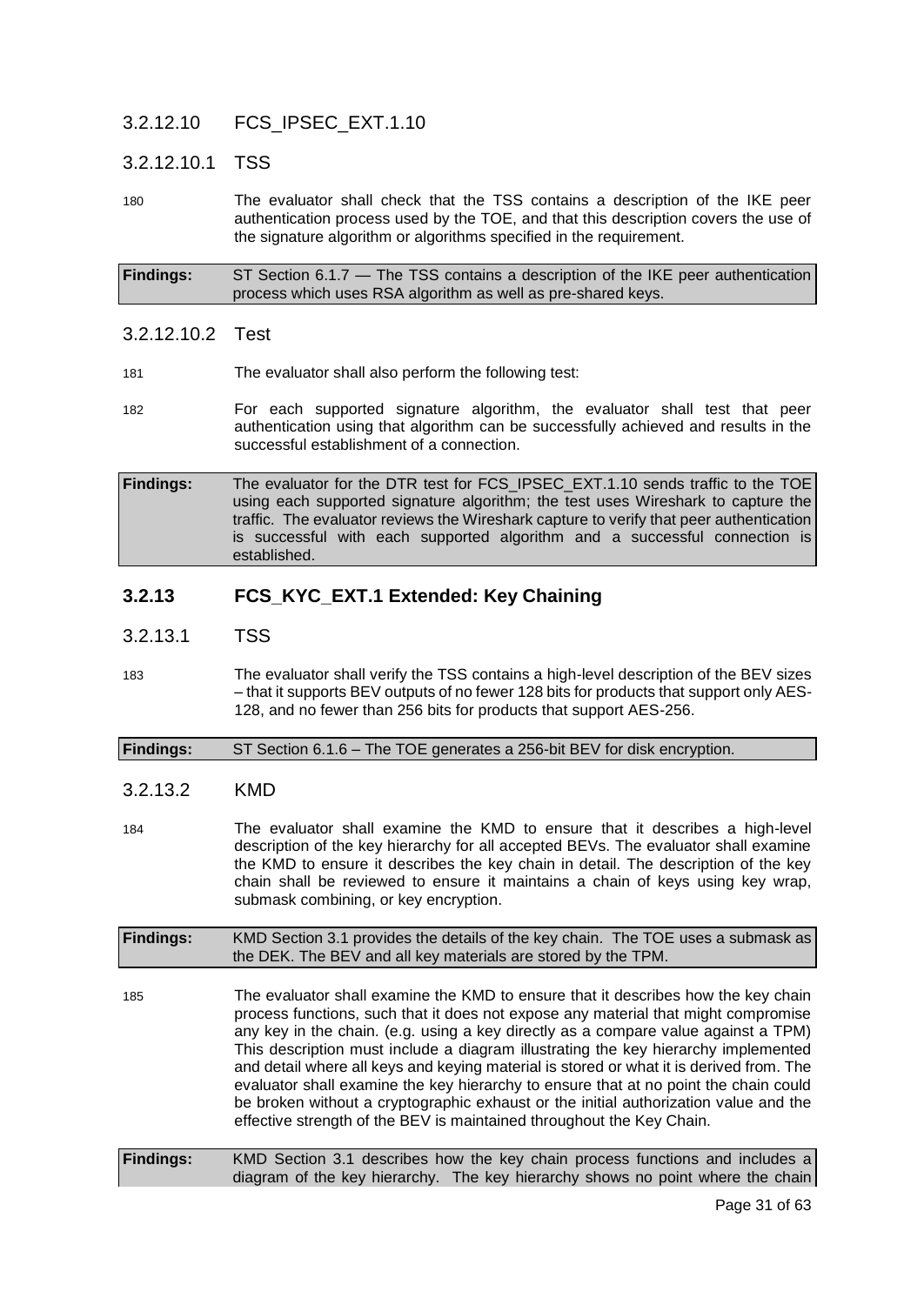|        | could be broken; the effective strength of the BEV is maintained throughout the Key |  |
|--------|-------------------------------------------------------------------------------------|--|
| Chain. |                                                                                     |  |

186 The evaluator shall verify the KMD includes a description of the strength of keys throughout the key chain.

**Findings:** KMD Section 3.1 states the generated BEV is 256-bits and the chain is extended with a SHA-256 hash.

### **3.2.14 FCS\_TLS\_EXT.1 Extended: TLS selected**

*(Modified by NIAP TD0474)*

### 3.2.14.1 TSS

- 187 The evaluator shall check the description of the implementation of this protocol in the TSS to ensure that the ciphersuites supported are specified. The evaluator shall check the TSS to ensure that the ciphersuites specified are identical to those listed for this component. The evaluator shall also check the operational guidance to ensure that it contains instructions on configuring the TOE so that TLS conforms to the description in the TSS (for instance, the set of ciphersuites advertised by the TOE may have to be restricted to meet the requirements).
- **Findings:** ST Section 6.1.7 describes that the TOE implements TLS 1.2 and lists supported ciphersuites that are identical to the listing in the SFR. The SIG Section 'Transport Layer Security' describes the configuration settings for TLS and includes instructions for configuring TLS to conforms to the description in the TSS. The SIG description also lists the ciphersuites supported by the TOE and the list is identical to the list in the SFR.

### 3.2.14.2 Test

- 188 The evaluator shall perform the following tests:
- 189 The evaluator shall establish a TLS connection using each of the ciphersuites specified by the requirement. This connection may be established as part of the establishment of a higher-level protocol, e.g., as part of a HTTPS session. It is sufficient to observe the successful negotiation of a ciphersuite to satisfy the intent of the test; it is not necessary to examine the characteristics of the encrypted traffic in an attempt to discern the ciphersuite being used (for example, that the cryptographic algorithm is 128-bit AES and not 256-bit AES).
- 190 The evaluator shall setup a man-in-the-middle tool between the TOE and the TLS Peer and shall perform the following modifications to the traffic:
- 191 **a) [Conditional: TOE is a server] Modify at least one a byte in the server's nonce in** the Server Helle data of the client's Finished handshake message, and verify that the server denies the client's Finished handshake message rejects the connection and does not send any application data.
- 192 b) [Conditional: TOE is a client] Modify the server's selected ciphersuite in the Server Hello handshake message to be a ciphersuite not presented in the Client Hello handshake message. The evaluator shall verify that the client rejects the connection after receiving the Server Hello.
- 193 c) [Conditional: TOE is a client] If a DHE or ECDHE ciphersuite is supported, modify the signature block in the Server's KeyExchange handshake message, and verify that the client rejects the connection after receiving the Server KeyExchange.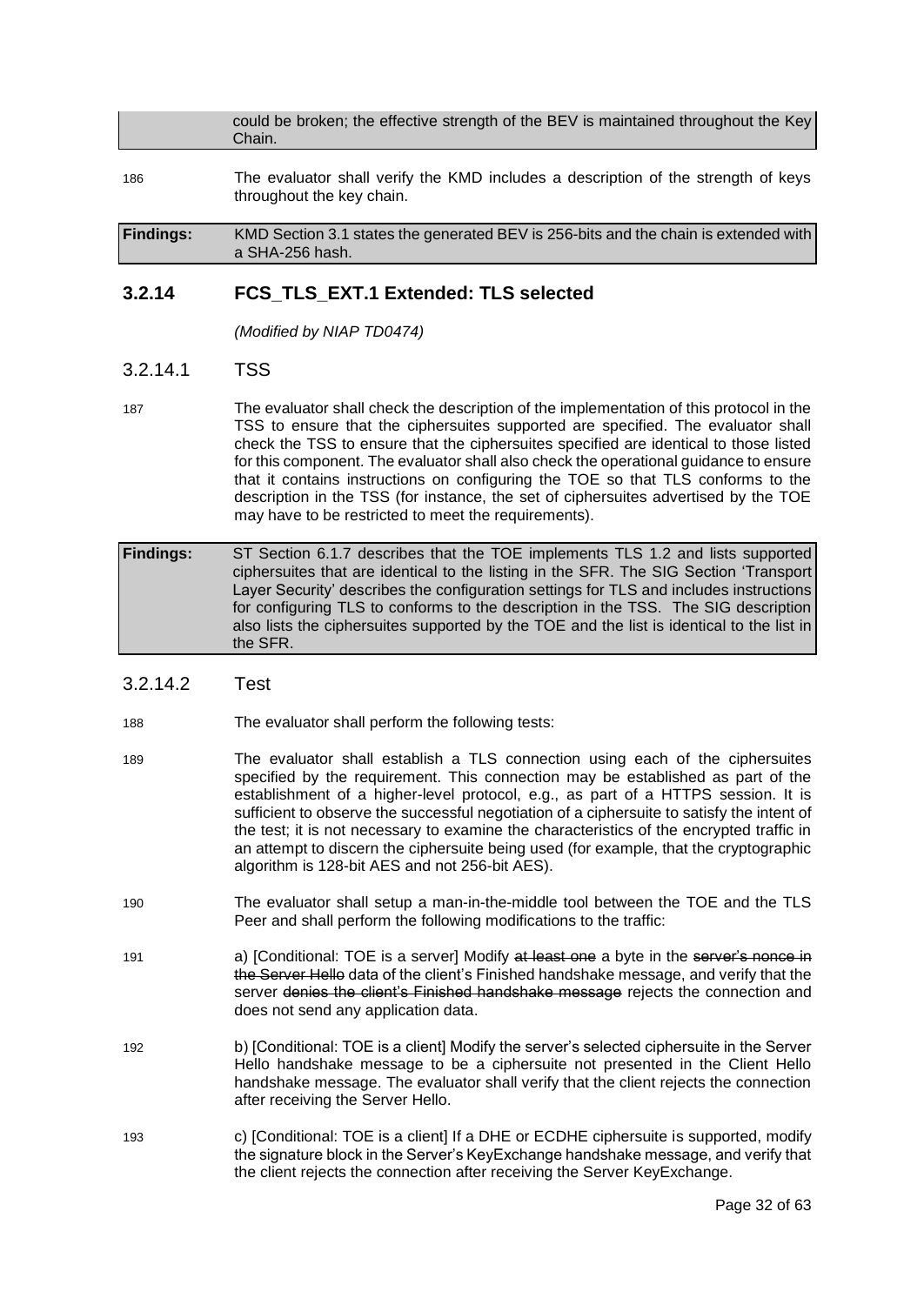194 d) [Conditional: TOE is a client] Modify a byte in the Server Finished handshake message, and verify that the client sends a fatal alert upon receipt and does not send any application data.

**Findings:** The evaluator for the DTR test for FCS\_TLS\_EXT.1 uses the Greenlight Tool to show that the TOE can establish TLS connections using all the ciphersuites listed in the SFR. The test uses Greenlight to setup man-in-the-middle attacks both where the TOE is a client and where the TOE is a server and uses Wireshark to capture the traffic and show the handshake failures required by the test assurance activity.

### **3.2.15 FCS\_SSH\_EXT.1 Extended: SSH selected**

3.2.15.1 FCS\_SSH\_EXT.1.1

*None*

- 3.2.15.2 FCS\_SSH\_EXT.1.2
- 3.2.15.2.1 TSS
- 195 The evaluator shall check to ensure that the TSS contains a description of the public key algorithms that are acceptable for use for authentication, that this list conforms to FCS SSH EXT.1.5, and ensure that password-based authentication methods are also allowed.
- **Findings:** ST Section 6.1.7 identifies the supported public key algorithms SSH\_RSA, ecdsasha2-nistp256 and ecdsa-sha2-nistp384. Password-based authentication methods are also allowed.
- 3.2.15.2.2 Test
- 196 The evaluator shall also perform the following tests:
- 197 1. The evaluator shall, for each public key algorithm supported, show that the TOE supports the use of that public key algorithm to authenticate a user connection. Any configuration activities required to support this test shall be performed according to instructions in the operational guidance.
- 198 2. Using the operational guidance, the evaluator shall configure the TOE to accept password-based authentication, and demonstrate that a user can be successfully authenticated to the TOE over SSH using a password as an authenticator.
- **Findings:** The DTR test for FCS\_SSH\_EXT.1.2 configures SSH and connects to the SSH server using password and using public key. The test demonstrates connections using the public key algorithms in the SFR.

### 3.2.15.3 FCS\_SSH\_EXT.1.3

3.2.15.3.1 Test

- 199 The evaluator shall demonstrate that if the TOE receives a packet larger than that specified in this component, that packet is dropped.
- **Findings:** The evaluator for the DTR test for FCS\_SSH\_EXT.1.3 setups Wireshark to monitor SSH traffic, and uses the Greenlight server tool to send large packets to the TOE to demonstrate that packets larger than 40,000 bytes are dropped.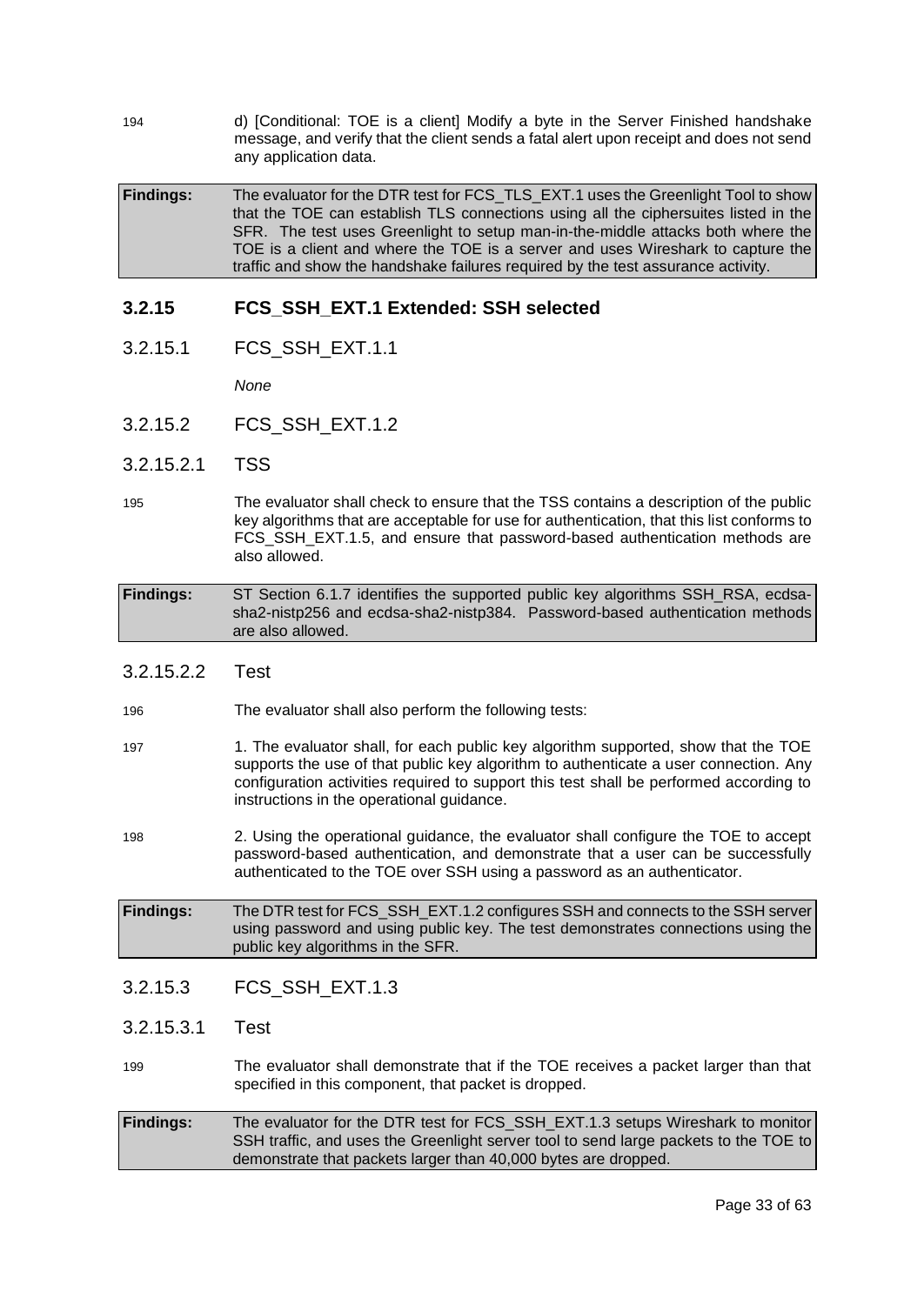### 3.2.15.4 FCS\_SSH\_EXT.1.4

### 3.2.15.4.1 TSS

200 The evaluator shall check the description of the implementation of this protocol in the TSS to ensure that optional characteristics are specified, and the encryption algorithms supported are specified as well. The evaluator shall check the TSS to ensure that the encryption algorithms specified are identical to those listed for this component. The evaluator shall also check the operational guidance to ensure that it contains instructions on configuring the TOE so that SSH conforms to the description in the TSS (for instance, the set of algorithms advertised by the TOE may have to be restricted to meet the requirements).

**Findings:** ST Section 6.1.7 — The TSS description indicates that the TOE includes the libssh2 library used as an SSH client for SSH/SFTP transfer of audit logs to a remote log server. This description does not specify optional characteristics and the identified encryption algorithms are identical to those identified in the SFR.

> Note – SIG Section 'SFTP Filing' includes a statement that the SSH encryption algorithms are not configurable in the TOE.

### 3.2.15.4.2 Test

- 201 The evaluator shall also perform the following test:
- 202 The evaluator shall establish a SSH connection using each of the encryption algorithms specified by the requirement. It is sufficient to observe (on the wire) the successful negotiation of the algorithm to satisfy the intent of the test.

**Findings:** The evaluator for the DTR test case for FCS\_SSH\_EXT.1.4 setups Wireshark to monitor SSH traffic and uses the Greenlight tool to demonstrate successful SSH connections using the encryption algorithms defined in the SFR.

### 3.2.15.5 FCS\_SSH\_EXT.1.5

203 *(Added per NIAP TD0562)*

### 3.2.15.5.1 TSS

204 The evaluator shall check the description of the implementation of this protocol in the TSS to ensure that optional characteristics are specified, and the public key algorithms supported are specified as well. The evaluator shall check the TSS to ensure that the public key algorithms specified are identical to those listed for this component. The evaluator shall also check the operational guidance to ensure that it contains instructions on configuring the TOE so that SSH conforms to the description in the TSS (for instance, the set of algorithms advertised by the TOE may have to be restricted to meet the requirements).

**Findings:** ST Section 6.1.7 — The TSS describes the TOE implementation of the SSH protocol including the supported public key algorithms. The public key algorithms specified in the TSS are identical to those listed in the component. The SIG in the Section titled 'SFTP Filing' indicates that the SSF settings are not configurable in the TOE.

### 3.2.15.5.2 Test

205 The evaluator shall also perform the following test: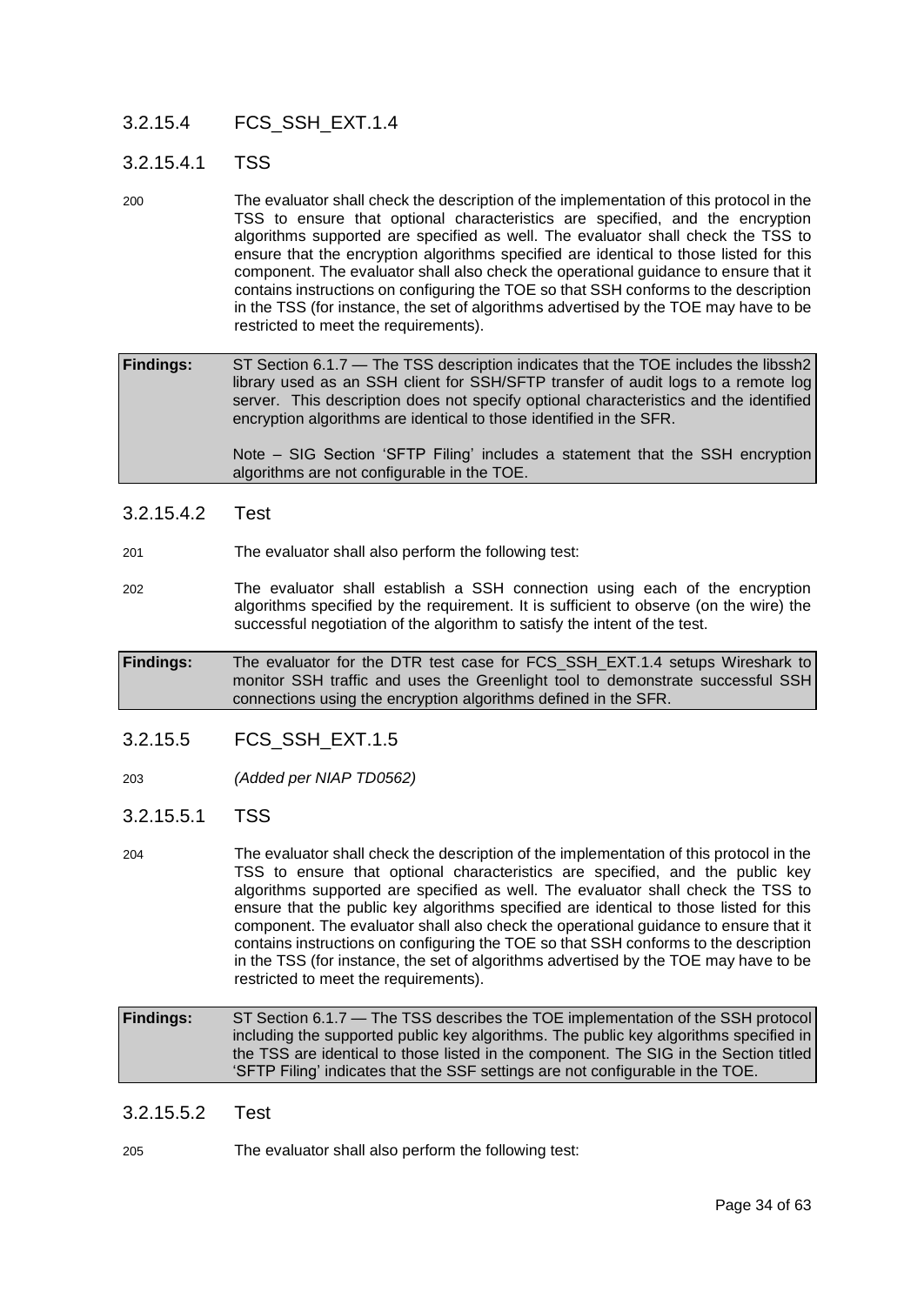206 The evaluator shall establish a SSH connection using each of the public key algorithms specified by the requirement. It is sufficient to observe (on the wire) the successful negotiation of the algorithm to satisfy the intent of the test.

**Findings:** The DTR test for FCS\_SSH\_EXT.1.5 setups Wireshark to monitor SSH traffic and uses the Greenlight tool to establish successful SSH connections using the public key algorithms defined by the SFR.

3.2.15.6 FCS\_SSH\_EXT.1.6

### 3.2.15.6.1 TSS

207 The evaluator shall check the TSS to ensure that it lists the supported data integrity algorithms, and that that list corresponds to the list in this component. The evaluator shall also check the operational guidance to ensure that it contains instructions to the administrator on how to ensure that only the allowed data integrity algorithms are used in SSH connections with the TOE (specifically, that the "none" MAC algorithm is not allowed).

**Findings:** TSS Section 6.1.7 – data integrity algorithms used for SSH connections are HMAC-SHA2-256 and HMAC-SHA2-512. The SIG Section 'SFTP Filing' indicates that SSH parameters are not configurable in the TOE.

### 3.2.15.6.2 Test

- 208 The evaluator shall also perform the following test:
- 209 The evaluator shall establish a SSH connection using each of the integrity algorithms specified by the requirement. It is sufficient to observe (on the wire) the successful negotiation of the algorithm to satisfy the intent of the test.
- **Findings:** The evaluator for the DTR test for FCS\_SSH\_EXT.1.6 setups Wireshark to monitor SSH traffic and uses the Greenlight tool to demonstrate successful SSH connections using the data integrity algorithms defined by the SFR.

### 3.2.15.7 FCS\_SSH\_EXT.1.7

- 210 *(Modified per NIAP TD0494)*
- 3.2.15.7.1 Guidance Documentation
- 211 The evaluator shall check the guidance documentation to ensure that it contains instructions to the administrator on how to ensure that only the allowed key exchange algorithms are used in SSH connections with the TOE.

**Findings:** The SIG Section 'SFTP Filing' includes a statement that the SSH cryptographic algorithms are not configurable in the TOE.

### 3.2.15.7.2 Test

212 The evaluator shall also perform the following test:

213 1. [Conditional: TOE is a client] The evaluator shall configure an SSH server to permit all allowed key exchange methods. For each allowed key exchange method, the evaluator shall attempt to connect from the TOE to the SSH server and observe that the attempt succeeds.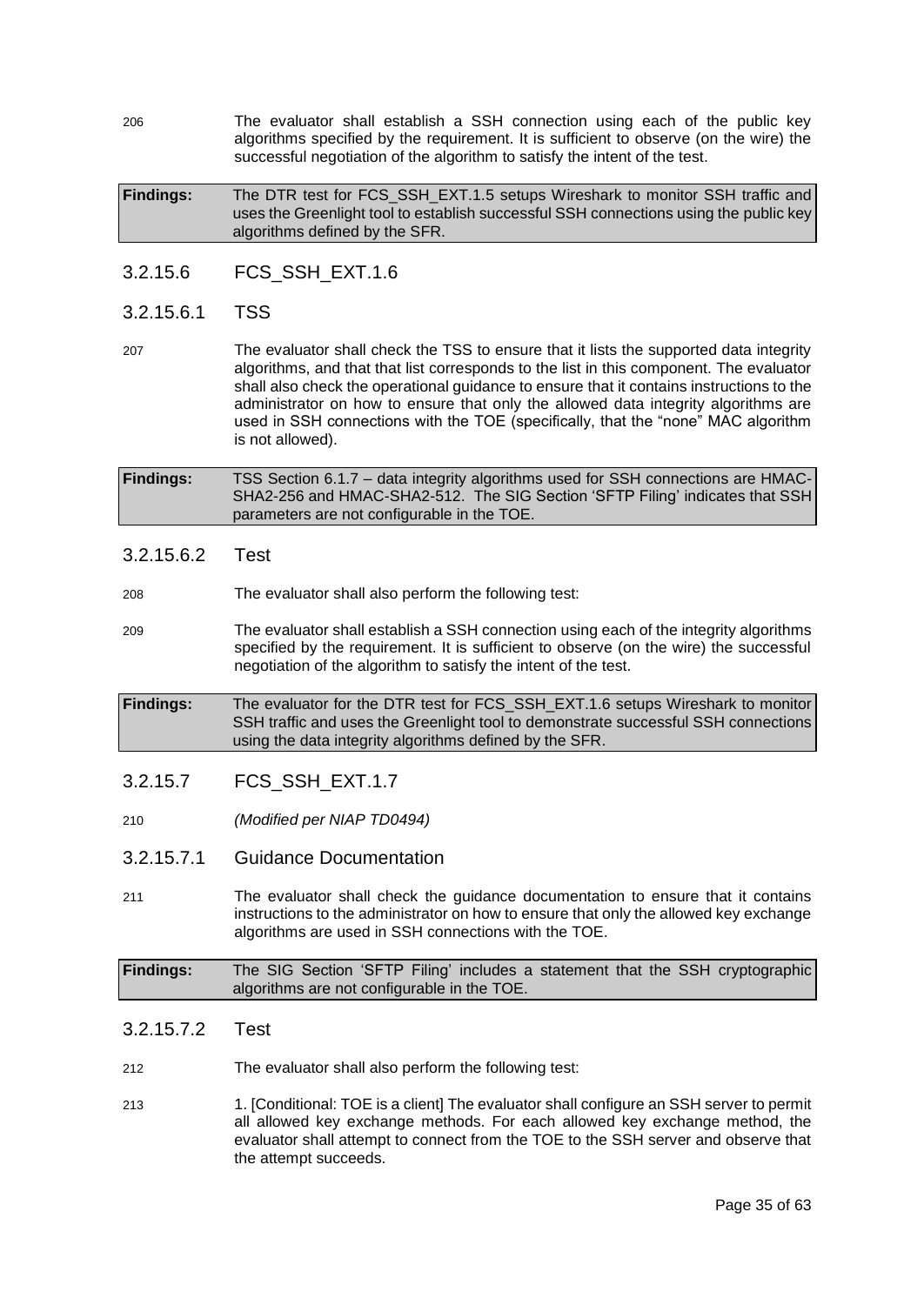- 214 2. [Conditional: TOE is a server] The evaluator shall configure an SSH client to only allow the diffie-hellman-group1-sha1 key exchange. The evaluator shall attempt to connect from the SSH client to the TOE and observe that the attempt fails.
- 215 3. [Conditional: TOE is a server] For each allowed key exchange method, the evaluator shall configure an SSH client to only allow that method for key exchange, attempt to connect from the client to the TOE, and observe that the attempt succeeds.
- **Findings:** The evaluator for the DTR test for FCS\_SSH\_EXT.1.7 setups Wireshark to monitor SSH traffic and uses the Greenlight tool to demonstrate successful SSH connections using the allowed key exchange methods specified by the SFR. Test 2 and test 3 are not applicable as the TOE is an SSH client.

### <span id="page-35-0"></span>**3.3 User Data Protection (FDP)**

### **3.3.1 FDP\_ACC.1 Subset access control**

216 It is covered by assurance activities for FDP ACF.1.

### **3.3.2 FDP\_ACF.1 Security attribute based access control**

- 3.3.2.1 TSS
- 217 The evaluator shall check to ensure that the TSS describes the functions to realize SFP defined in Table 2 and Table 3.

**Findings:** ST Section 6.1.3 provides a high-level description of the access control algorithm including conditions 1 through 4.

### 3.3.2.2 Guidance Documentation

218 The evaluator shall check to ensure that the operational guidance contains a description of the operation to realize the SFP defined in Table 2 and Table 3, which is consistent with the description in the TSS.

**Findings:** The SIG Section 'Authorization' describes the configurable settings to realise the SFP.

- 3.3.2.3 Test
- 219 The evaluator shall perform tests to confirm the functions to realize the SFP defined in Table 2 and Table 3 with each type of interface (e.g., operation panel, Web interfaces) to the TOE.
- 220 The evaluator testing should include the following viewpoints:
	- representative sets of the operations against representative sets of the object types defined in Table 2 and Table 3 (including some cases where operations are either permitted or denied)
	- representative sets for the combinations of the setting for security attributes that are used in access control

**Findings:** The evaluator for the DTR test for FDP\_ACF\_EXT.1 creates users with different role privileges and creates a subset of the objects covered by the SFP, and then demonstrates that the access control SFP is enforced.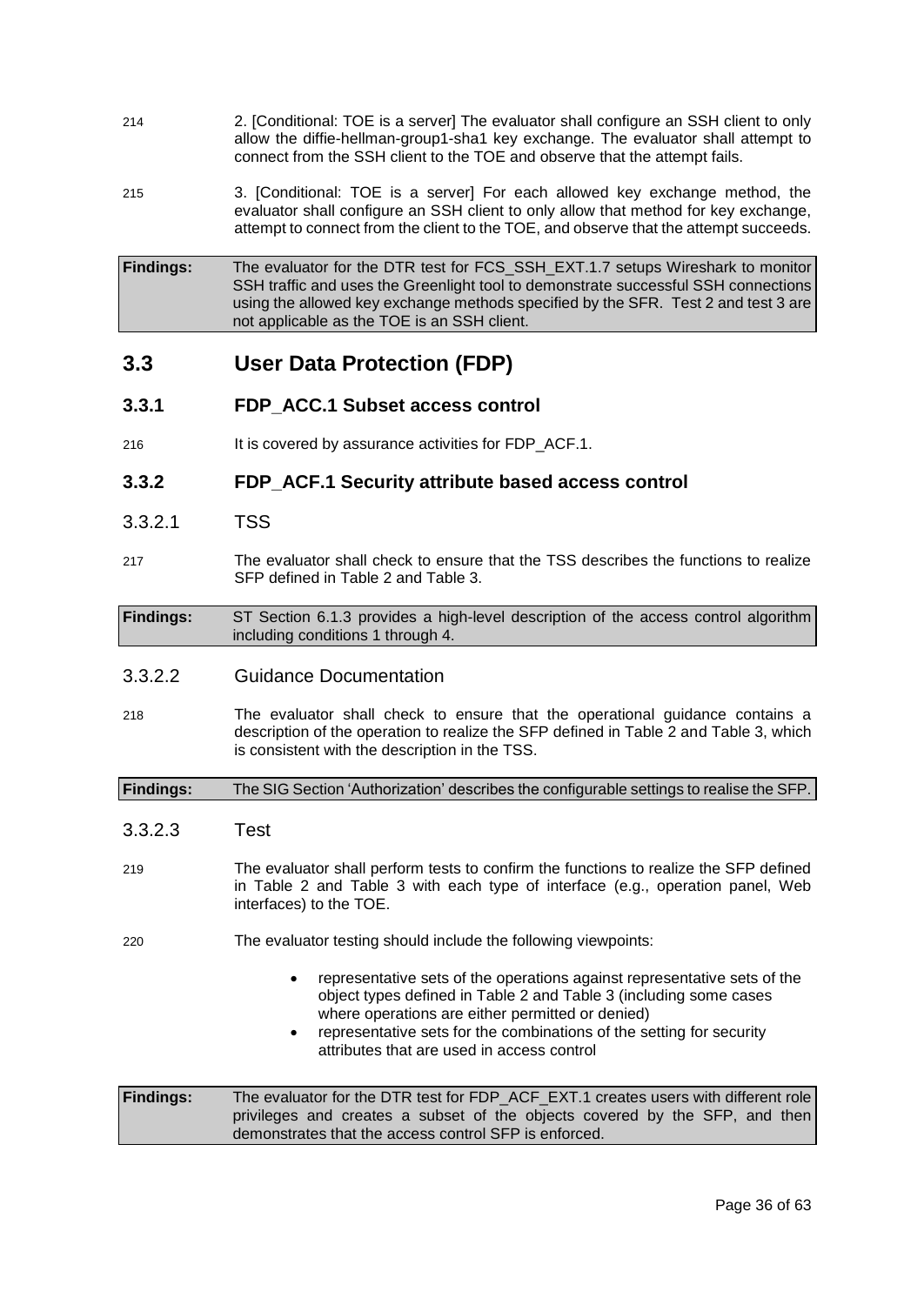### **3.3.3 FDP\_DSK\_EXT.1 Extended: Protection of Data on Disk**

*(Modified by NIAP TD0176)*

3.3.3.1 TSS

221 If the self-encrypting device option is selected, the device must be certified in conformance to the current Full Disk Encryption Protection Profile. The tester shall confirm that the specific SED is listed in the TSS, documented and verified to be CC certified against the FDE EE cPP.

| <b>Findings:</b> | N/A - This option was not selected.                                                                                                                                                                                                                                                                                                                                                                                                                                                                                                                                                                                                                      |
|------------------|----------------------------------------------------------------------------------------------------------------------------------------------------------------------------------------------------------------------------------------------------------------------------------------------------------------------------------------------------------------------------------------------------------------------------------------------------------------------------------------------------------------------------------------------------------------------------------------------------------------------------------------------------------|
| 222              | The evaluator shall examine the TSS to ensure that the description is comprehensive<br>in how the data is written to the Device and the point at which the encryption function<br>is applied.                                                                                                                                                                                                                                                                                                                                                                                                                                                            |
| <b>Findings:</b> | ST Section 6.1.6 - The TSS provides a comprehensive description of how data is<br>written to the device by the file system code and encrypted by a block i/o driver.                                                                                                                                                                                                                                                                                                                                                                                                                                                                                     |
| 223              | For the cryptographic functions that are provided by the Operational Environment, the<br>evaluator shall check the TSS to ensure it describes the interface(s) used by the TOE<br>to invoke this functionality.                                                                                                                                                                                                                                                                                                                                                                                                                                          |
| <b>Findings:</b> | N/A - The TOE includes its own cryptographic module that it uses for cryptographic<br>operations.                                                                                                                                                                                                                                                                                                                                                                                                                                                                                                                                                        |
| 224              | The evaluator shall verify that the TSS describes the initialization of the Device at<br>shipment of the TOE, or by the activities the TOE performs to ensure that it encrypts<br>all the storage devices entirely when a user or administrator first provisions the<br>Device. The evaluator shall verify the TSS describes areas of the Device that it does<br>not encrypt (e.g., portions that do not contain confidential data boot loaders, partition<br>tables, etc.). If the TOE supports multiple Device encryptions, the evaluator shall<br>examine the administration guidance to ensure the initialization procedure encrypts<br>all Devices. |
| <b>Findings:</b> | TSS in ST Section 6.1.6 - Encryption is enabled by default. The description lists<br>areas of the device that are not encrypted.                                                                                                                                                                                                                                                                                                                                                                                                                                                                                                                         |
| 3.3.3.2          | <b>Guidance Documentation</b>                                                                                                                                                                                                                                                                                                                                                                                                                                                                                                                                                                                                                            |
| 225              | The evaluator shall review the AGD guidance to determine that it describes the initial<br>steps needed to enable the Device encryption function, including any necessary<br>preparatory steps. The guidance shall provide instructions that are sufficient to ensure<br>that all Devices will be encrypted when encryption is enabled or at shipment of the<br>TOE.                                                                                                                                                                                                                                                                                      |
| <b>Findings:</b> | SIG Section 'Data Encryption' describes that encryption is enabled by default. There<br>is no additional setup to enable encryption.                                                                                                                                                                                                                                                                                                                                                                                                                                                                                                                     |
| 3.3.3.3          | <b>KMD</b>                                                                                                                                                                                                                                                                                                                                                                                                                                                                                                                                                                                                                                               |
| 226              | The evaluator shall verify the KMD includes a description of the data encryption<br>engine, its components, and details about its implementation (e.g. for hardware:                                                                                                                                                                                                                                                                                                                                                                                                                                                                                     |

integrated within the device's main SOC or separate co-processor, for software: initialization of the Device, drivers, libraries (if applicable), logical interfaces for encryption/decryption, and areas which are not encrypted (e.g. boot loaders, portions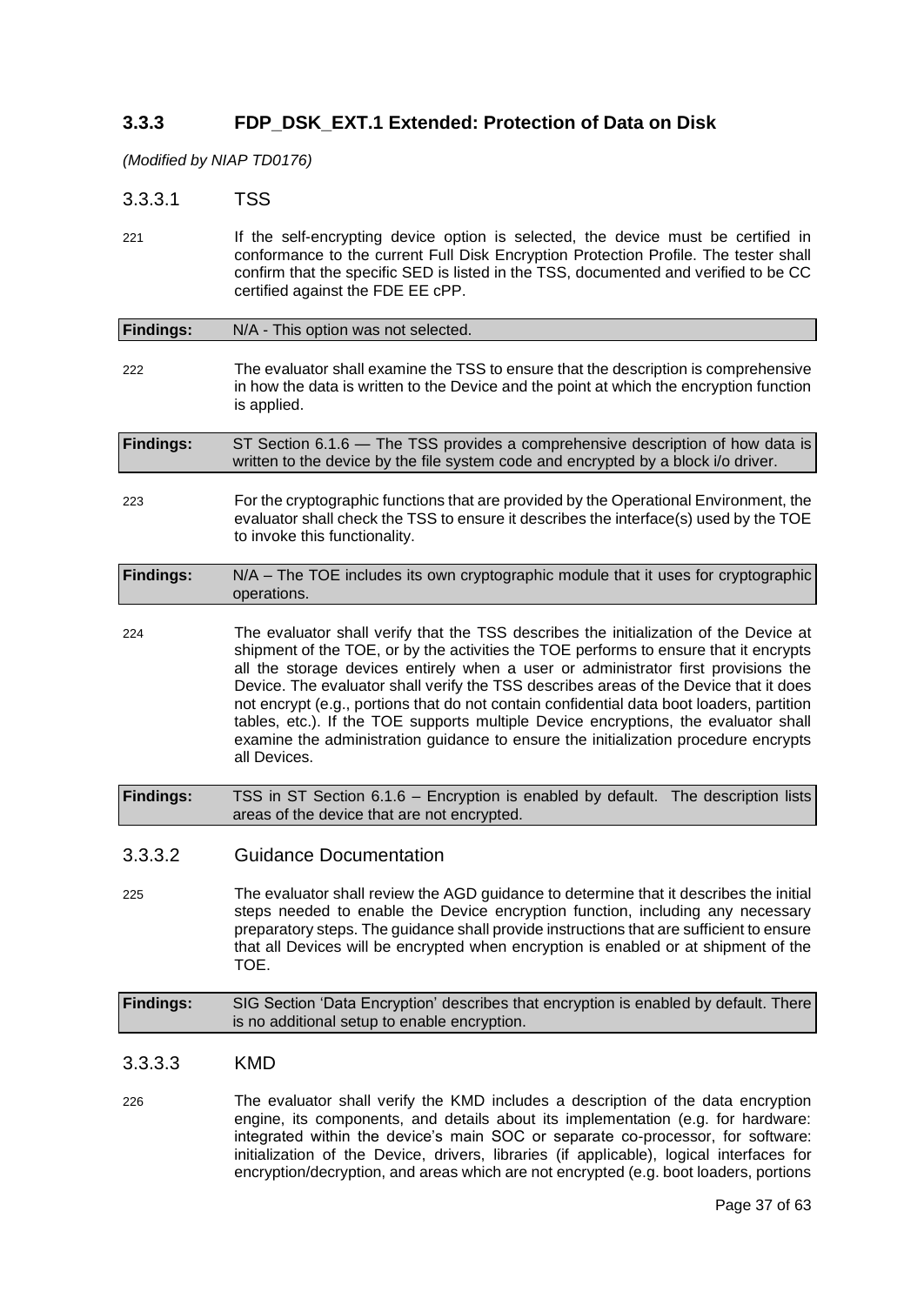that do not contain confidential data, partition tables, etc.)). The evaluator shall verify the KMD provides a functional (block) diagram showing the main components (such as memories and processors) and the data path between, for hardware, the Device's interface and the Device's persistent media storing the data, or for software, the initial steps needed to the activities the TOE performs to ensure it encrypts the storage device entirely when a user or administrator first provisions the product. The hardware encryption diagram shall show the location of the data encryption engine within the data path. The evaluator shall validate that the hardware encryption diagram contains enough detail showing the main components within the data path and that it clearly identifies the data encryption engine.

**Findings:** The KMD Section 2 describes the data encryption engine and provides details of its implementation. The description includes a block diagram showing the main components within the data path.

227 The evaluator shall verify the KMD provides sufficient instructions to ensure that when the encryption is enabled, the TOE encrypts all applicable Devices. The evaluator shall verify that the KMD describes the data flow from the interface to the Device's persistent media storing the data. The evaluator shall verify that the KMD provides information on those conditions in which the data bypasses the data encryption engine (e.g. read-write operations to an unencrypted area).

| <b>Findings:</b> | The KMD includes a statement that encryption is enabled by default. Section 2 |
|------------------|-------------------------------------------------------------------------------|
|                  | describes the data flow and identifies the unencrypted disk partitions.       |

228 The evaluator shall verify the KMD provides a description of the boot initialization, the encryption initialization process, and at what moment the product enables the encryption. If encryption can be enabled and disabled, the evaluator shall validate that the product does not allow for the transfer of confidential data before it fully initializes the encryption. The evaluator shall ensure the software developer provides special tools which allow inspection of the encrypted drive either in-band or out-ofband, and may allow provisioning with a known key.

### **Findings:** The KMD section 2.3 describes the boot initialization process. Encryption is enabled by default.

### 3.3.3.4 Test

- 229 The evaluator shall perform the following tests:
- 230 Test 1: Write data to Storage device: Perform writing to the storage device with operating TSFI which enforce write process of User documents and Confidential TSF data.
- 231 Test 2: Confirm that written data are encrypted: Verify there are no plaintext data present in the encrypted range written by Test 1; and, verify that the data can be decrypted by proper key and key material.
- 232 All TSFIs for writing User Document Data and Confidential TSF data should be tested by above Test 1 and Test 2.
- **Findings:** The DTR test for FDP\_DSK\_EXT.1 first identifies the location where user documents and confidential TSF data are stored, verifies that they are stored encrypted, and verifies that they can be decrypted with the correct keys.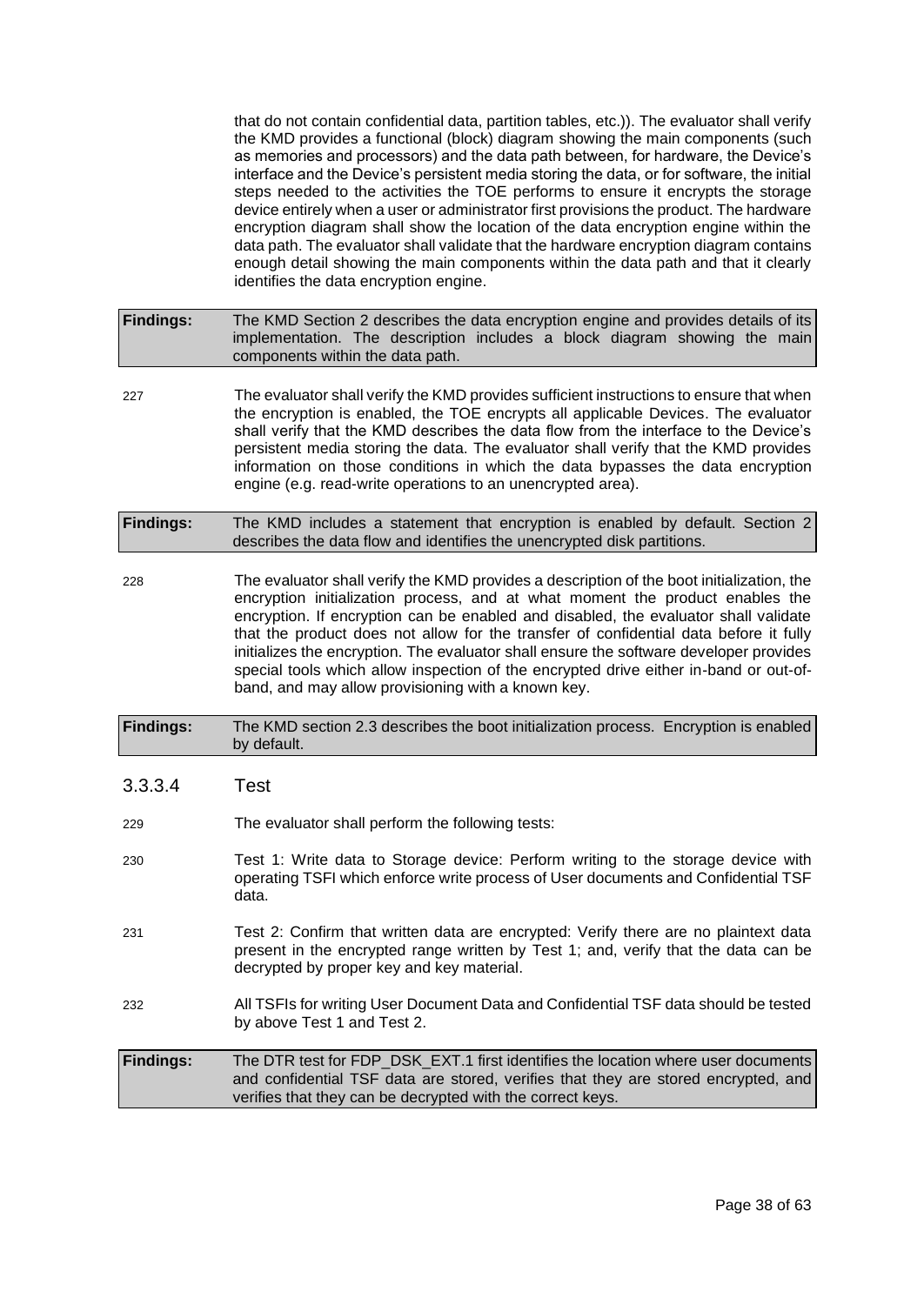### **3.3.4 FDP\_FXS\_EXT.1 Extended: Fax separation**

| 3.3.4.1          | TSS                                                                                                                                                                                                                                                |
|------------------|----------------------------------------------------------------------------------------------------------------------------------------------------------------------------------------------------------------------------------------------------|
| 233              | The evaluator shall check the TSS to ensure that it describes:                                                                                                                                                                                     |
| 234              | 1. The fax interface use cases                                                                                                                                                                                                                     |
| 235              | 2. The capabilities of the fax modem and the supported fax protocols                                                                                                                                                                               |
| 236              | 3. The data that is allowed to be sent or received via the fax interface                                                                                                                                                                           |
| 237              | 4. How the TOE can only be used transmitting or receiving User Data using fax<br>protocols                                                                                                                                                         |
| <b>Findings:</b> | ST Section 6.1.8 - The TSS describes the Fax interface, how it is used, the<br>supported fax protocols, what data can be transmitted via the fax interface, and how<br>the TOE prevents interconnection between the PSTN and the internal network. |

#### 3.3.4.2 Guidance Documentation

238 The evaluator shall check to ensure that the operational guidance contains a description of the fax interface in terms of usage and available features.

### **Findings:** The SIG Section 'Embedded Fax' describes the settings for the fax interface.

#### 3.3.4.3 Test

- 239 The evaluator shall test to ensure that the fax interface can only be used transmitting or receiving User Data using fax protocols. Testing will be dependent upon how the TOE enforces this requirement. The following tests shall be used and supplemented with additional testing or a rationale as to why the following tests are sufficient:
- 240 1. Verify that the TOE accepts incoming calls using fax carrier protocols and rejects calls that use data carriers. For example, this may be achieved using a terminal application to issue modem commands directly to the TOE from a PC modem (issue terminal command: 'ATDT <TOE Fax Number>') – the TOE should answer the call and disconnect.
- 241 2. Verify TOE negotiates outgoing calls using fax carrier protocols and rejects negotiation of data carriers. For example, this may be achieved by using a PC modem to attempt to receive a call from the TOE (submit a fax job from the TOE to <PC modem number>, at PC issue terminal command: 'ATA') – the TOE should disconnect without negotiating a carrier.

| <b>Findings:</b> | The evaluator for the DTR test for FDP_FXS_EXT.1 setup the fax on the TOE device |
|------------------|----------------------------------------------------------------------------------|
|                  | and used an advance phone line simulator and Tera Term VT to show that incoming  |
|                  | and outgoing calls using fax carrier protocols are accepted and those using data |
|                  | carriers are rejected.                                                           |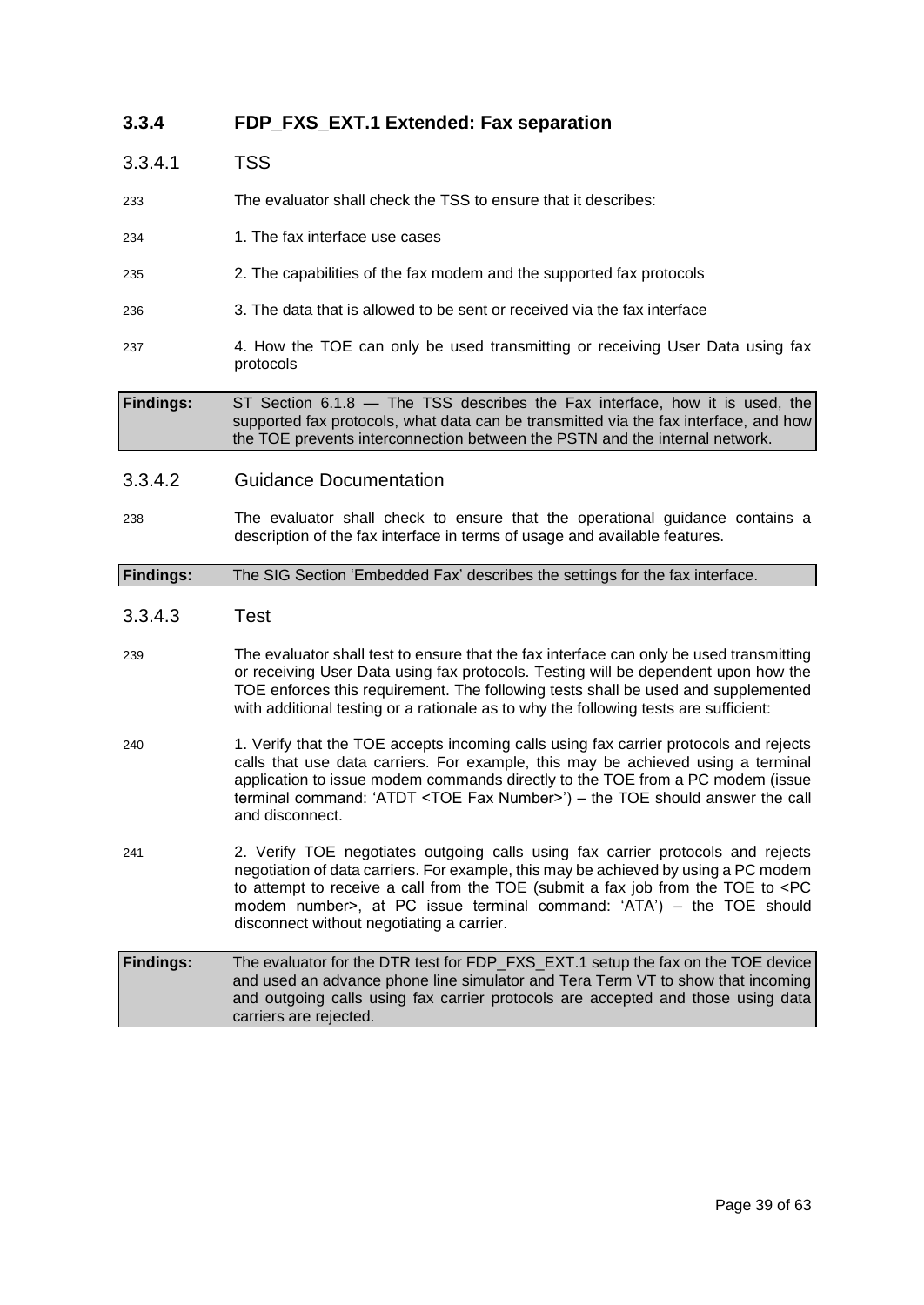### **3.3.5 FDP\_RIP.1(b) Subset residual information protection**

### 3.3.5.1 TSS

- 242 The evaluator shall examine the TSS to ensure that the description is comprehensive in describing what customer-supplied data is to be purged, where it is stored, and how it is made unavailable.
- **Findings:** ST Section 6.1.9 describes the purge function and covers all data to be purged including all jobs that are actively in progress or that are stored on the TOE for later processing; all customer data stored in address books and accounting database. The TOE will reformat the hard drive at the completion of the purge function.
- 3.3.5.2 Guidance Documentation
- 243 The evaluator shall check to ensure that the operational guidance contains instructions for initiating the Purge Data function.
- **Findings:** The SIG Section 'Operation of the Job Data Removal or Purge Function' describes the settings for the purge function and includes instructions for initiating the Purge function.
- 3.3.5.3 Test
- 244 The evaluator shall include tests related to this function in the set of tests performed in FMT\_SMF.1.

245

### <span id="page-39-0"></span>**3.4 Identification and Authentication (FIA)**

### **3.4.1 FIA\_AFL.1 Authentication Failure Handling**

- 3.4.1.1 TSS
- 246 The evaluator shall check to ensure that the TSS contains a description of the actions in the case of authentication failure (types of authentication events, the number of unsuccessful authentication attempts, actions to be conducted), which is consistent with the definition of the SFR.

**Findings:** ST Section 6.1.1 – The TSF will lock user account for 5 minutes after 5 unsuccessful authentication attempts. The description includes the messages displayed by the TSF when a user is locked out at both the WebUI and the LUI.

- 3.4.1.2 Guidance Documentation
- 247 The evaluator shall check to ensure that the administrator guidance describes the setting for actions to be taken in the case of authentication failure, if any are defined in the SFR.

**Findings:** The SIG Section 'Authentication Failure Handling' describes the settings for authentication failure handling.

- 3.4.1.3 Test
- 248 The evaluator shall also perform the following tests: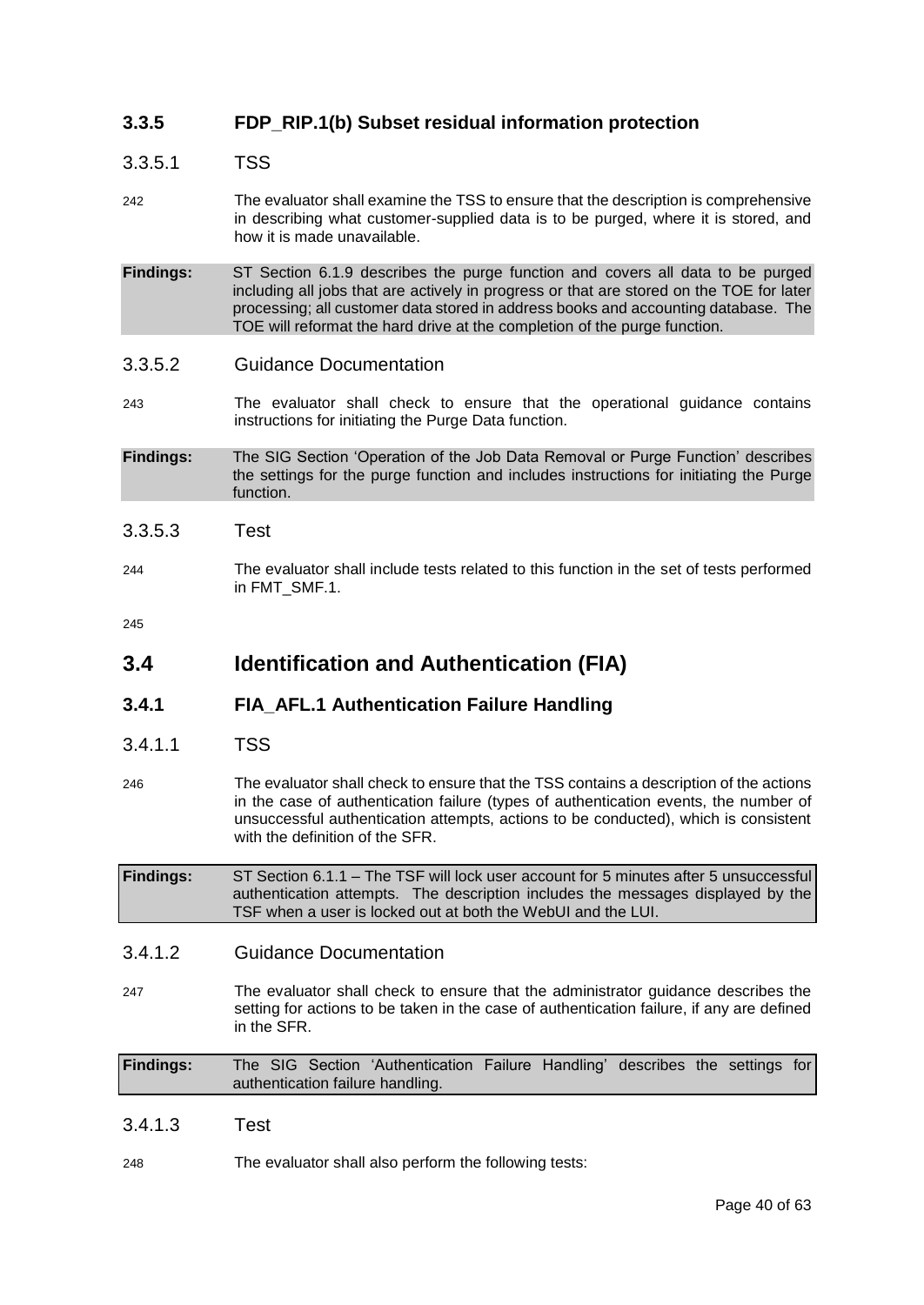- 249 1. The evaluator shall check to ensure that the subsequent authentication attempts do not succeed by the behavior according to the actions defined in the SFR when unsuccessful authentication attempts reach the status defined in the SFR.
- 250 2. The evaluator shall check to ensure that authentication attempts succeed when conditions to re-enable authentication attempts are defined in the SFR and when the conditions are fulfilled.
- 251 3. The evaluator shall perform the tests 1 and 2 described above for all the targeted authentication methods when there are multiple Internal Authentication methods (e.g., password authentication, biometric authentication).
- 252 4. The evaluator shall perform. the tests 1 and 2 described above for all interfaces when there are multiple interfaces (e.g., operation panel, Web interfaces) that implement authentication attempts.

**Findings:** The DTR test case for FIA\_AFL.1 configures the authentication failure threshold and creates 5 failed login attempts to show that the account is lockout for the configured 5 minutes. The test demonstrates authentication failure handling at both the LUI and EWS and shows the messages that the TSF displays at both interfaces.

### **3.4.2 FIA\_ATD.1 User attribute definition**

- 3.4.2.1 TSS
- 253 The evaluator shall check to ensure that the TSS contains a description of the user security attributes that the TOE uses to implement the SFR, which is consistent with the definition of the SFR.

**Findings:** ST Section 6.1.1 – The TSS describes that the TOE maintains username, password and role security attributes for each individual user. This is consistent with the SFR definition.

### **3.4.3 FIA\_PMG\_EXT.1 Extended: Password Management**

- 3.4.3.1 Guidance Documentation
- 254 The evaluator shall examine the operational guidance to determine that it provides guidance to security administrators on the composition of passwords, and that it provides instructions on setting the minimum password length.

**Findings:** The SIG Section 'Authentication Passwords' provides instructions for password management including password composition and minimum password length.

- 3.4.3.2 Test
- 255 The evaluator shall perform the following tests:
- 256 The evaluator shall compose passwords that either meet the requirements, or fail to meet the requirements, in some way. For each password, the evaluator shall verify that the TOE supports the password. While the evaluator is not required (nor is it feasible) to test all possible compositions of passwords, the evaluator shall ensure that all characters, rule characteristics, and a minimum length listed in the requirement are supported and justify the subset of those characters chosen for testing.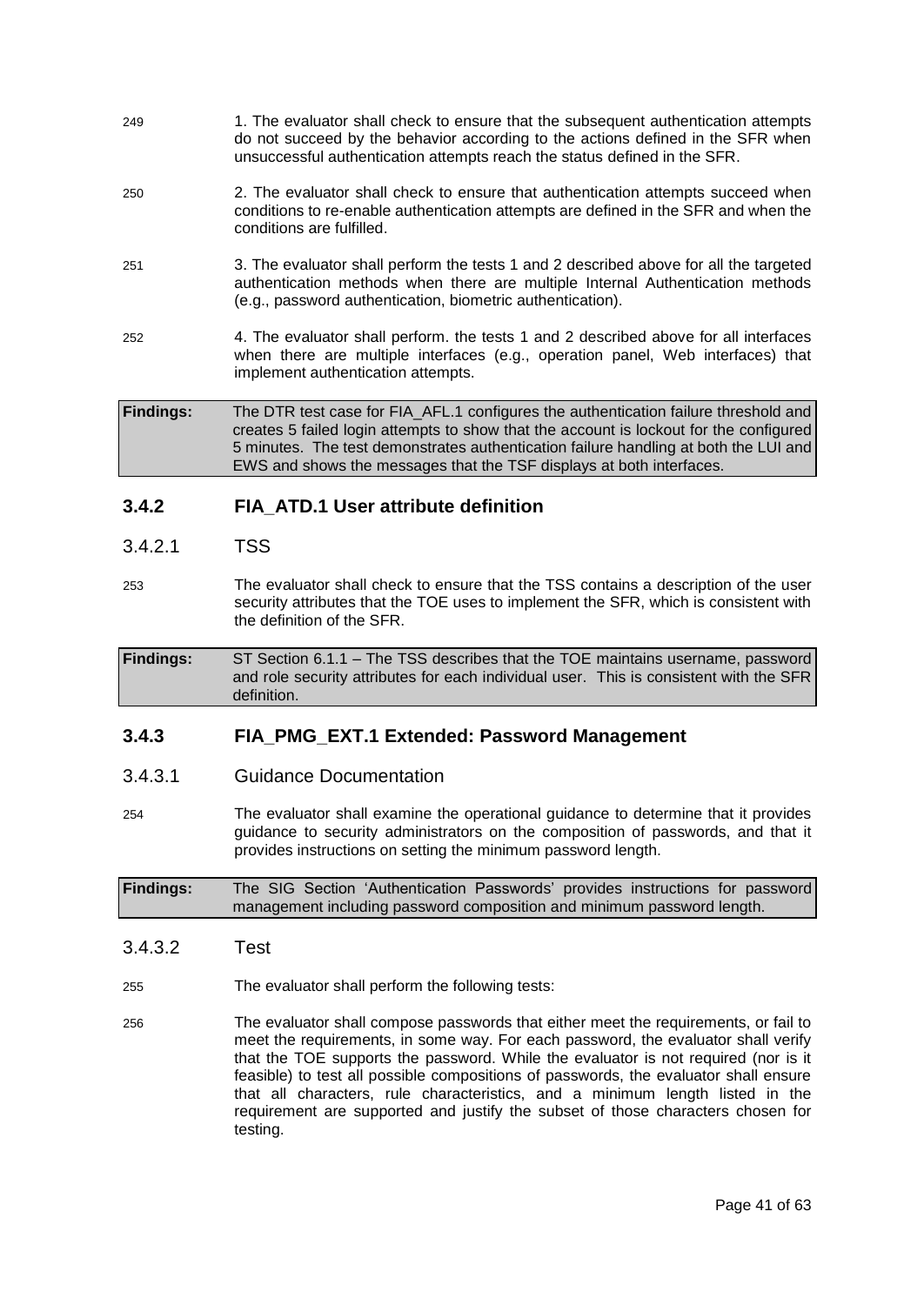**Findings:** The Evaluator for the DTR test case for FIA\_PMG\_EXT.1 configures the settings for password minimum length and password composition rules, then creates password of minimum length, less than minimum length and of various combination of characters and verify that the constraints defined by the SFR are applied.

### **3.4.4 FIA\_PSK\_EXT.1 Extended: Pre-Shared Key Composition**

- 3.4.4.1 TSS
- 257 The evaluator shall examine the TSS to ensure that it states that text-based preshared keys of 22 characters are supported, and that the TSS states the conditioning that takes place to transform the text-based pre-shared key from the key sequence entered by the user (e.g., ASCII representation) to the bit string used by IPsec, and that this conditioning is consistent with the first selection in the FIA\_PSK\_EXT.1.3 requirement. If the assignment is used to specify conditioning, the evaluator will confirm that the TSS describes this conditioning.
- **Findings:** ST Section 6.1.7 The TOE supports text-based pre-shared keys of 22 characters. The text-based pre-shared key sequence entered by the user is initially conditioned using a SHA-256 hash and then encrypted with AES 256 algorithm.

If "bit-based pre-shared keys" is selected, the evaluator shall confirm the operational guidance contains instructions for either entering bit-based pre-shared keys for each protocol identified in the requirement, or generating a bit-based pre-shared key (or both). The evaluator shall also examine the TSS to ensure it describes the process by which the bit-based pre-shared keys are generated (if the TOE supports this functionality), and confirm that this process uses the RBG specified in FCS\_RBG\_EXT.1.

**Findings:** The ST claims text-based pre-shared keys and no other pre-shared key to use for IPsec.

### 3.4.4.2 Guidance Documentation

- 258 The evaluator shall examine the operational guidance to determine that it provides guidance on the composition of strong text-based pre-shared keys, and (if the selection indicates keys of various lengths can be entered) that it provides information on the merits of shorter or longer pre-shared keys. The guidance must specify the allowable characters for pre-shared keys, and that list must be a super-set of the list contained in FIA\_PSK\_EXT.1.2.
- **Findings:** SIG Section 'Authentication Passwords' provides guidance on the composition of strong text-based pre-shared keys. The guidance specifies a list of allowable characters that is a super-set of the list contained in the SFR and it provides information on the merits of longer pre-shared keys.
- 3.4.4.3 Test

259 The evaluator shall also perform the following tests.

- 260 1. The evaluator shall compose at least 15 pre-shared keys of 22 characters that cover all allowed characters in various combinations that conform to the operational guidance, and demonstrates that a successful protocol negotiation can be performed with each key.
- 261 2. [conditional]: If the TOE supports pre-shared keys of multiple lengths, the evaluator shall repeat Test 1 using the minimum length; the maximum length; and an invalid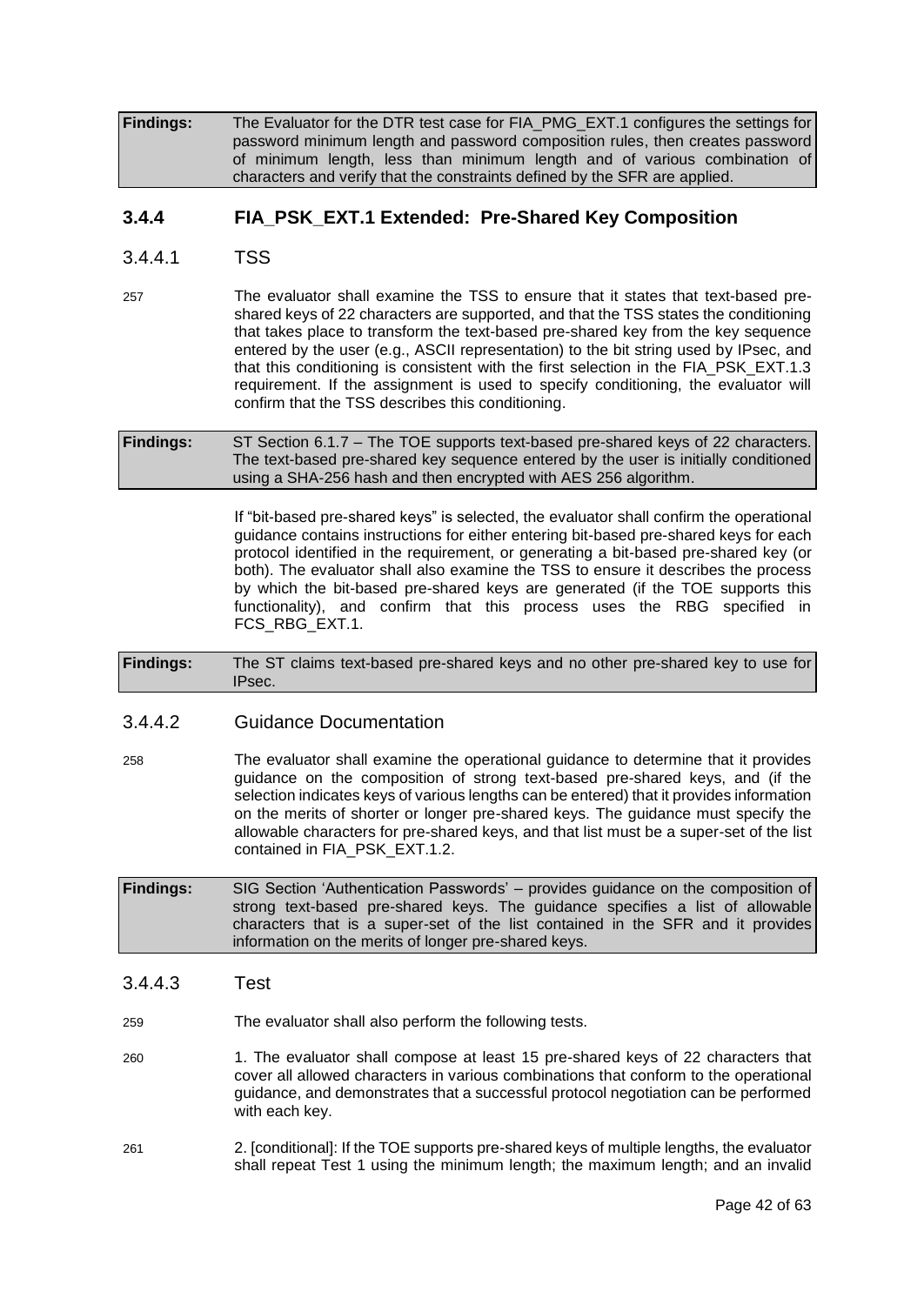length. The minimum and maximum length tests should be successful, and the invalid length must be rejected by the TOE.

- 262 3. [conditional]: If the TOE supports bit-based pre-shared keys but does not generate such keys, the evaluator shall obtain a bit-based pre-shared key of the appropriate length and enter it according to the instructions in the operational guidance. The evaluator shall then demonstrate that a successful protocol negotiation can be performed with the key.
- 263 4. [conditional]: If the TOE supports bit-based pre-shared keys and does generate such keys, the evaluator shall generate a bit-based pre-shared key of the appropriate length and use it according to the instructions in the operational guidance. The evaluator shall then demonstrate that a successful protocol negotiation can be performed with the key.

**Findings:** The DTR test case for FIA\_PSK\_EXT.1 demonstrates 15 successful IPsec negotiations with PSK of 22 characters in all the possible combinations allowed by the SFR. The test also demonstrates IPsec negotiation with PSK of minimum, maximum and invalid lengths. Conditional test 3 and test 4 are not applicable as the TOE does not claim support for bit-based pre-shared keys.

### **3.4.5 FIA\_UAU.1 Timing of authentication**

### 3.4.5.1 TSS

264 The evaluator shall check to ensure that the TSS describes all the identification and authentication mechanisms that the TOE provides (e.g., Internal Authentication and authentication by external servers).

| <b>Findings:</b> | ST Section 6.1.1 – the TSS describes local authentication, network authentication |  |  |  |
|------------------|-----------------------------------------------------------------------------------|--|--|--|
|                  | (LDAP server), smart card authentication (Windows Domain Controller).             |  |  |  |

- 265 The evaluator shall check to ensure that the TSS identifies all the interfaces to perform identification and authentication (e.g., identification and authentication from operation panel or via Web interfaces).
- **Findings:** ST Section 6.1.1 The TOE performs identification and authentication at the LUI and the WebUI.
- 266 The evaluator shall check to ensure that the TSS describes the protocols (e.g., LDAP, Kerberos, OCSP) used in performing identification and authentication when the TOE exchanges identification and authentication with External Authentication servers.

**Findings:** ST Section 6.1.7 – The TOE uses TLS for communication with the LDAP server, and IPsec for communication with the Windows domain controller.

267 The evaluator shall check to ensure that the TSS contains a description of the permitted actions before performing identification and authentication, which is consistent with the definition of the SFR.

**Findings:** ST Section 6.1.1 – The TOE will permit jobs request sent via printing protocols before the user is authenticated.

### 3.4.5.2 Guidance Documentation

268 The evaluator shall check to ensure that the administrator guidance contains descriptions of identification and authentication methods that the TOE provides (e.g.,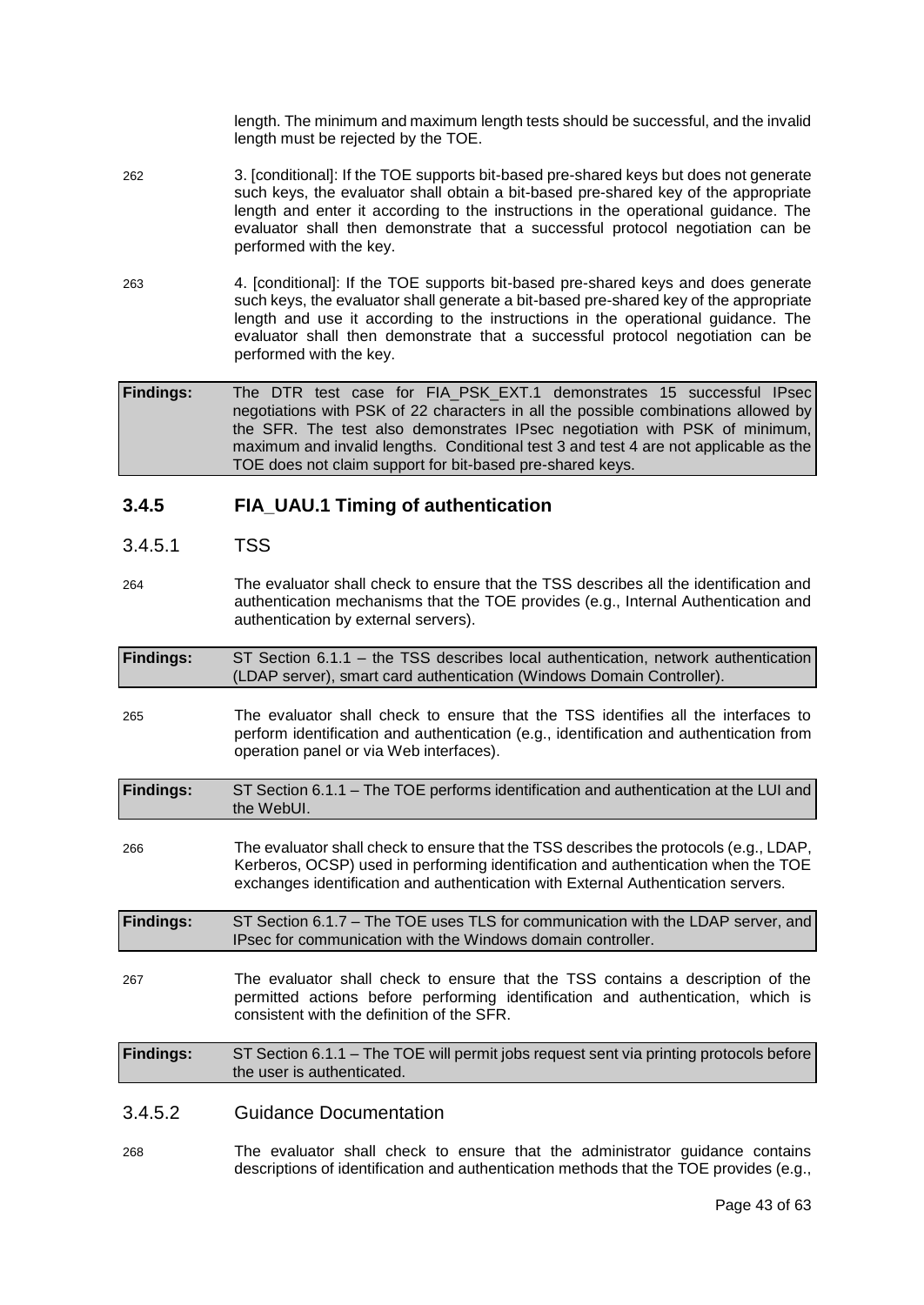External Authentication, Internal Authentication) as well as interfaces (e.g., identification and authentication from operation panel or via Web interfaces), which are consistent with the ST (TSS).

**Findings:** SIG Section 'Authentication' describes the methods of authentication used by the TOE to include local or internal authentication, external authentication with remote LDAP server and Windows Domain controller. The description also covers that the LUI and the WebUI authenticate users with username/password mechanism, and the LUI can also perform smart card authentication.

- 3.4.5.3 Test 269 The evaluator shall also perform the following tests: 270 1) The evaluator shall check to ensure that identification and authentication succeeds, enabling the access to the TOE when using authorized data. 271 2) The evaluator shall check to ensure that identification and authentication fails, disabling the access to the TOE afterwards when using unauthorized data. 272 The evaluator shall perform the tests described above for each of the authentication methods that the TOE provides (e.g., External Authentication, Internal Authentication)
- **Findings:** The DTR test for FIA\_UAU.1 exercised all methods of user authentication provided by the TOE including internal authentication, external authentication via LDAP, and external authentication via Windows Domain Controller for smart card authentication. The test includes both successful and failed logins with user credentials maintained internally, on the external LDAP server and on the smart card.

as well as interfaces (e.g., identification and authentication from operation panel or

### **3.4.6 FIA\_UAU.7 Protected authentication feedback**

via Web interfaces).

- 3.4.6.1 TSS
- 273 The evaluator shall check to ensure that the TSS contains a description of the authentication information feedback provided to users while the authentication is in progress, which is consistent with the definition of the SFR.

**Findings:** ST Section 6.1.1 – the TSS describes that the TOE obscures the password entered at user login with asterisk characters.

- 3.4.6.2 Test
- 274 The evaluator shall also perform the following tests:
- 275 1. The evaluator shall check to ensure that only the information defined in the SFR is provided for feedback by attempting identification and authentication.
- 276 2. The evaluator shall perform the test 1 described above for all the interfaces that the TOE provides (e.g., operation panel, identification and authentication via Web interface).
- **Findings:** The DTR test case for FIA\_UAU.7 performs user login at the EWS and the LUI interfaces and verifies that the password entered is obscured with asterisk characters.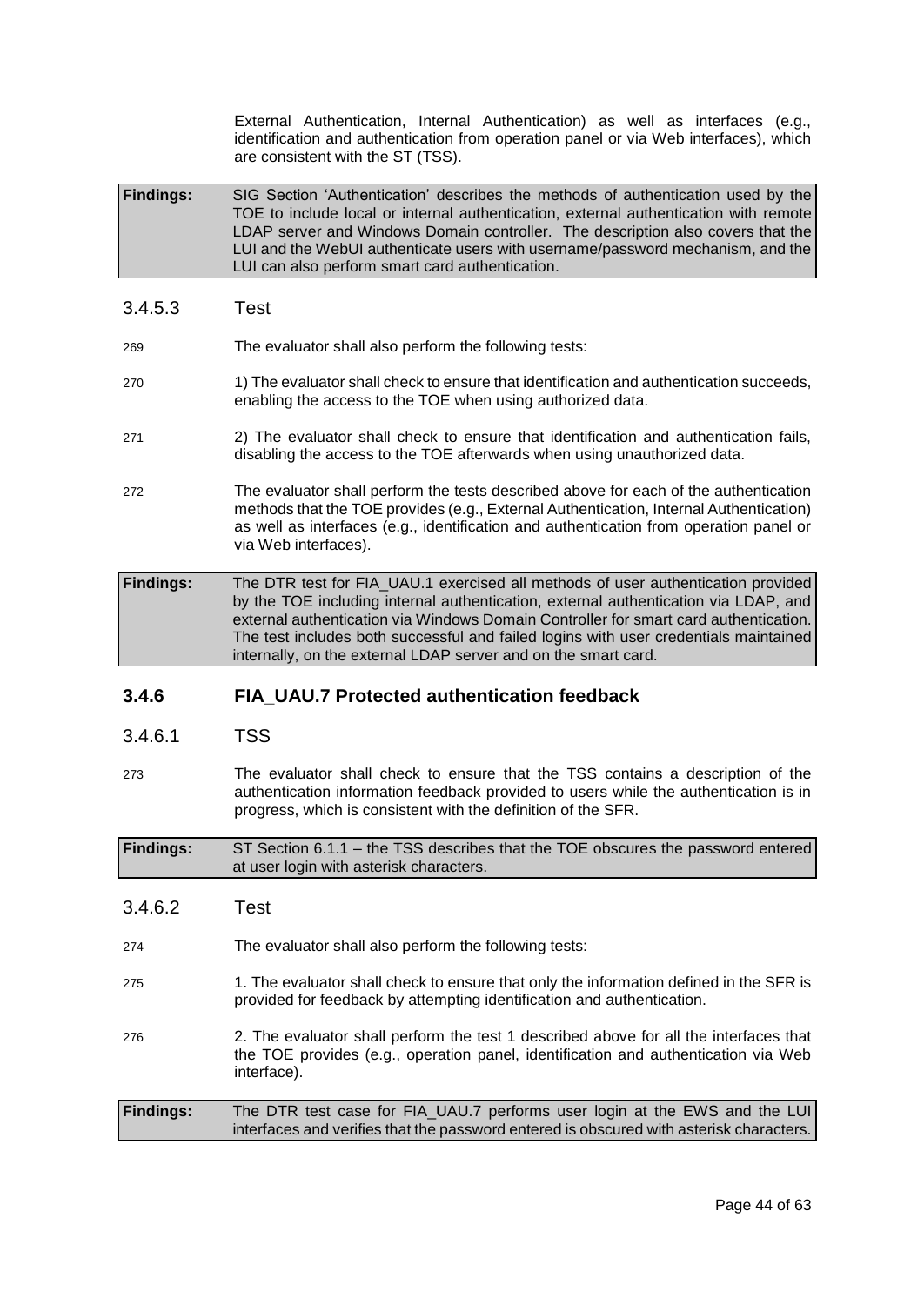### **3.4.7 FIA\_UID.1 Timing of identification**

277 It is covered by assurance activities for FIA UAU.1.

### **3.4.8 FIA\_USB.1 User-subject binding**

### 3.4.8.1 TSS

278 The evaluator shall check to ensure that the TSS contains a description of rules for associating security attributes with the users who succeed identification and authentication, which is consistent with the definition of the SFR.

| <b>Findings:</b> | ST Section 6.1.1 describes the rules for associating security attributes with users. |
|------------------|--------------------------------------------------------------------------------------|
|                  | The level of access for the authenticated users is based on their assigned role.     |

3.4.8.2 Test

### 279 The evaluator shall also perform the following test:

280 The evaluator shall check to ensure that security attributes defined in the SFR are associated with the users who succeed identification and authentication (it is ensured in the tests of FDP ACF) for each role that the TOE supports (e.g., User and Administrator).

| <b>Findings:</b> | The DTR test for FIA USB.1 assigns users different role permissions and verifies that |
|------------------|---------------------------------------------------------------------------------------|
|                  | permissions are applied when the user login to accesses TOE functions and protected   |
|                  | data.                                                                                 |

### <span id="page-44-0"></span>**3.5 Security management (FMT)**

### **3.5.1 FMT\_MOF.1 Management of security functions behavior**

### 3.5.1.1 TSS

- 281 The evaluator shall check to ensure that the TSS contains a description of the management functions that the TOE provides as well as user roles that are permitted to manage the functions, which is consistent with the definition of the SFR.
- 282 The evaluator shall check to ensure that the TSS identifies interfaces to operate the management functions.

**Findings:** ST Section 6.1.4 references table 13 for a description of the management functions provided by the TOE. The table outlined the operations that can be performed for each management function and makes clear that only the system administrator can access the listed management functions. The EWS and LUI interfaces are used to manage the TSF.

### 3.5.1.2 Guidance Documentation

283 The evaluator shall check to ensure that the administrator guidance describes the operation methods for users of the given roles defined in the SFR to operate the management functions.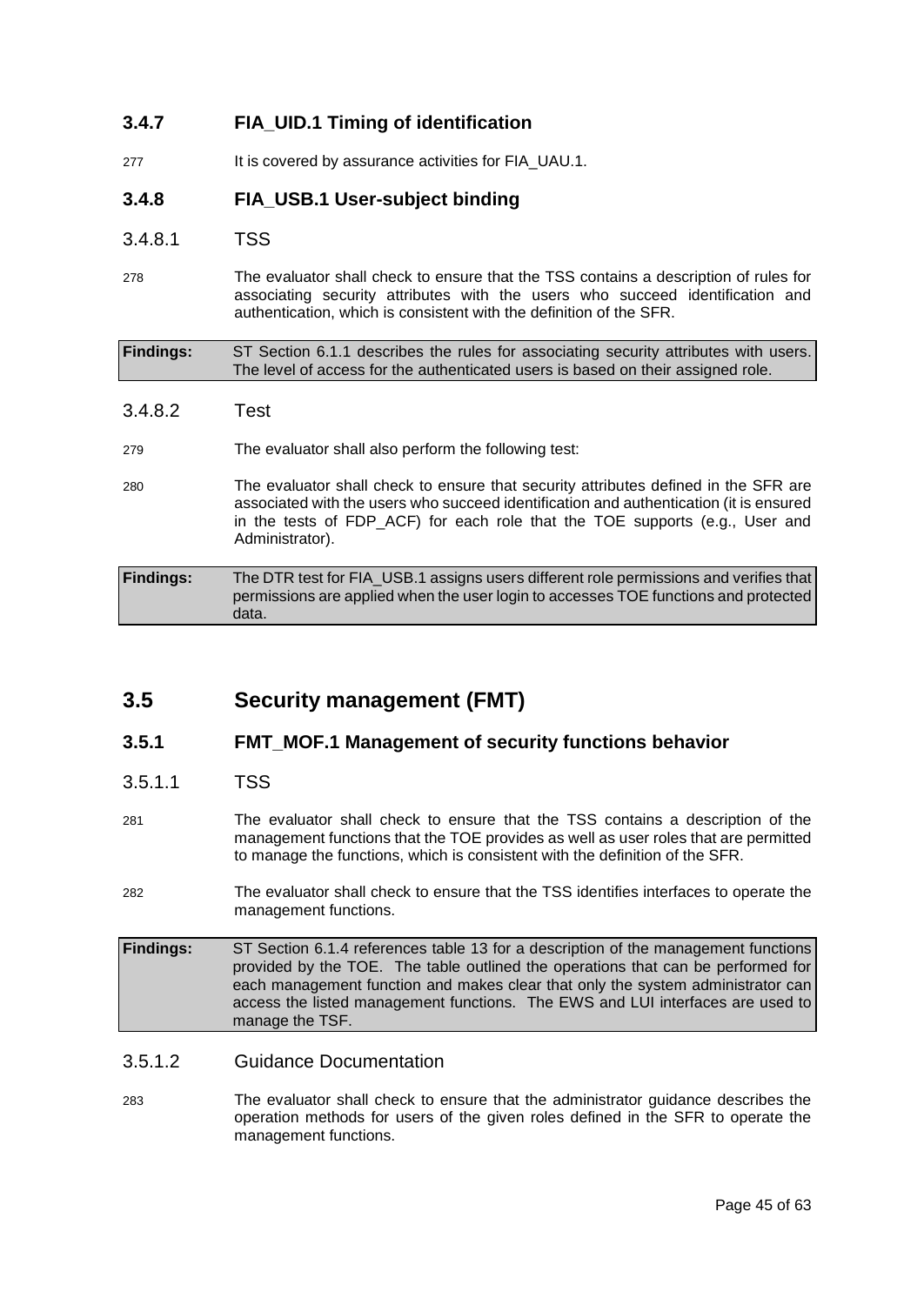| <b>Findings:</b> | The SIG Section 'Secure Operation of Device Services/Functions Part of the         |
|------------------|------------------------------------------------------------------------------------|
|                  | Evaluated Configuration' describes the operation methods for the admin to operate  |
|                  | the management functions; it covers all management functions described in table 13 |
|                  | of the ST.                                                                         |

### 3.5.1.3 Test

284 The evaluator shall also perform the following tests:

- 285 1. The evaluator shall check to ensure that users of the given roles defined in the SFR can operate the management functions in accordance with the operation methods specified in the administrator guidance.
- 286 2. The evaluator shall check to ensure that the operation results are appropriately reflected.
- 287 3. The evaluator shall check to ensure that U.NORMAL is not permitted to operate the management functions.

**Findings:** The DTR test for FMT\_MOF.1 exercises all management functions defined by the SFR as U.ADMIN and demonstrates that U.NORMAL does not see the options to operate the management functions, only the system administrator can manage the TOE functions.

### **3.5.2 FMT\_MSA.1 Management of security attributes**

### 3.5.2.1 TSS

- 288 The evaluator shall check to ensure that the TSS contains a description of possible operations for security attributes and given roles to those security attributes, which is consistent with the definition of the SFR.
- **Findings:** ST Section 6.1.4 The TSS references Table 12 for a description of possible operations for security attributes and the roles that can perform these operations.

### 3.5.2.2 Guidance Documentation

- 289 The evaluator shall check to ensure that the administrator guidance contains a description of possible operations for security attributes and given roles to those security attributes, which is consistent with the definition of the SFR.
- 290 The evaluator shall check to ensure that the administrator guidance describes the timing of modified security attributes.

**Findings:** The SIG Section 'Authentication Passwords', Section 'Administrator Password' and Section 'Authorization' describe the possible operations on security attributes. Except for the login password that can be modified by the owning user, all security attributes are managed by U.ADMIN. The description also covers the timing of modified security attributes.

### 3.5.2.3 Test

291 The evaluator shall also perform the following tests:

292 1. The evaluator shall check to ensure that users of the given roles defined in the SFR can perform operations to the security attributes in accordance with the operation methods specified in the administrator guidance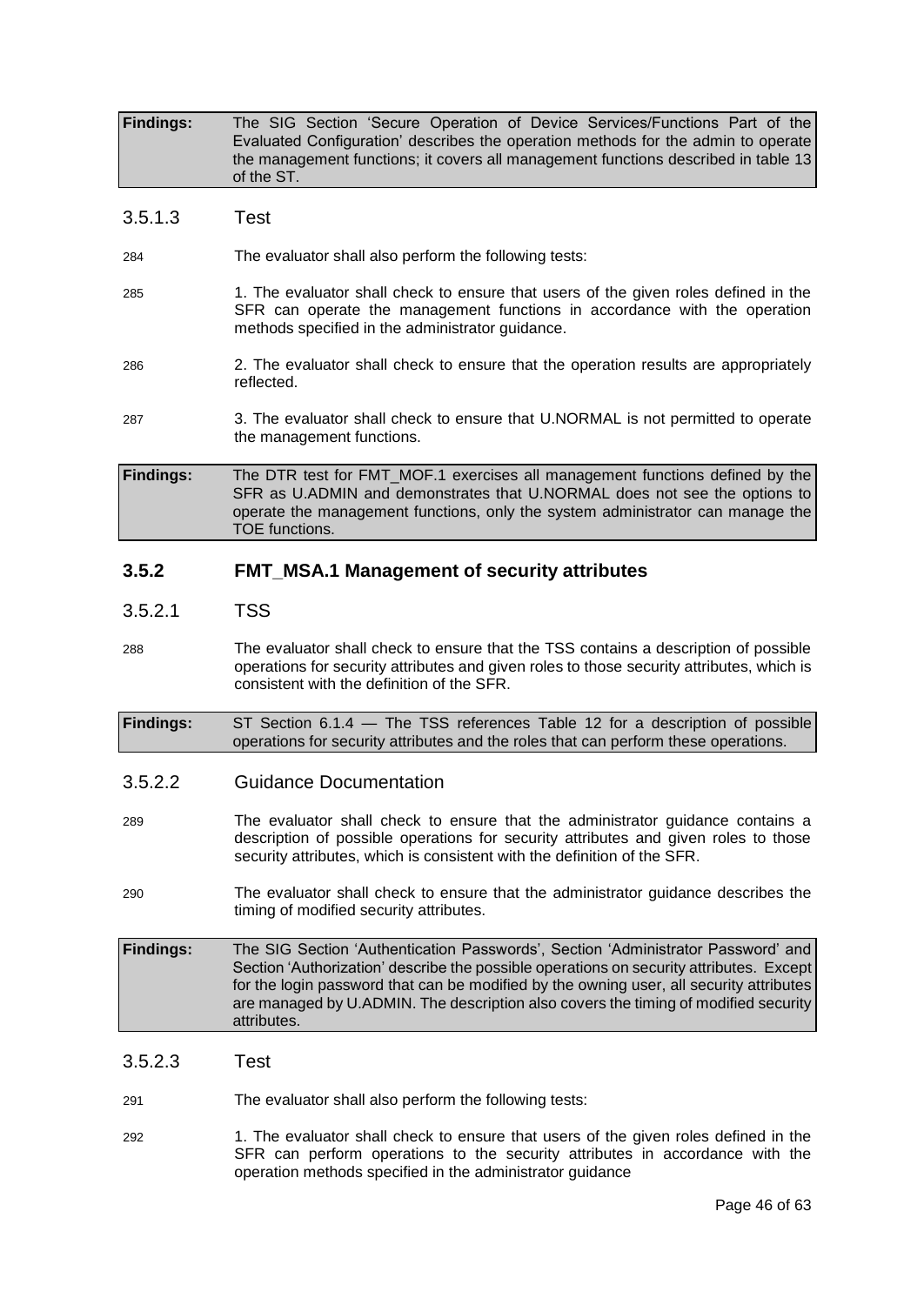- 293 2. The evaluator shall check to ensure that the operation results are appropriately reflected as specified in the administrator guidance.
- 294 3. The evaluator shall check to ensure that a user that is not part of an authorized role defined in the SFR is not permitted to perform operations on the security attributes.

**Findings:** The evaluator for the DTR test case for FMT\_MSA.1 executes all permitted operations on security attributes and demonstrates the management restrictions by showing that the operation completes successfully with admin login and fails with non-admin login. The test shows that the U.NORMAL can manage their own login passwords.

### **3.5.3 FMT\_MSA.3 Static attribute initialization**

### 3.5.3.1 TSS

295 The evaluator shall check to ensure that the TSS describes mechanisms to generate security attributes which have properties of default values, which are defined in the SFR.

**Findings:** ST Section 6.1.4 describes the access configuration for the different types of jobs and the security attributes that have default values.

### 3.5.3.2 Test

296 If U.ADMIN is selected, then testing of this SFR is performed in the tests of FDP\_ACF.1.

### **3.5.4 FMT\_MTD.1 Management of TSF data**

- 3.5.4.1 Guidance Documentation
- 297 The evaluator shall check to ensure that the administrator guidance identifies the management operations and authorized roles consistent with the SFR.

**Findings:** SIG Section 'Secure Operation of Device Services/Functions Part of the Evaluated Configuration' describes the management of TSF data, it covers all TSF data and management operations identified in Table 12 of the ST.

298 The evaluator shall check to ensure that the administrator guidance describes how the assignment of roles is managed.

**Findings:** The SIG Section "Authorization" describes how the role assignment is managed.

299 The evaluator shall check to ensure that the administrator guidance describes how security attributes are assigned and managed.

**Findings:** The SIG Sections "Authentication" and "Authorization" describe how security attributes are assigned and managed.

- 300 The evaluator shall check to ensure that the administrator guidance describes how the security-related rules (.e.g., access control rules, timeout, number of consecutive logon failures,) are configured.
- **Findings:** The SIG describes the security-related rules. It covers the access control rules in the 'Authentication'; timeout is converted in the section 'Session inactivity timeout' and user lockout is described in the section 'Authentication failure handling'.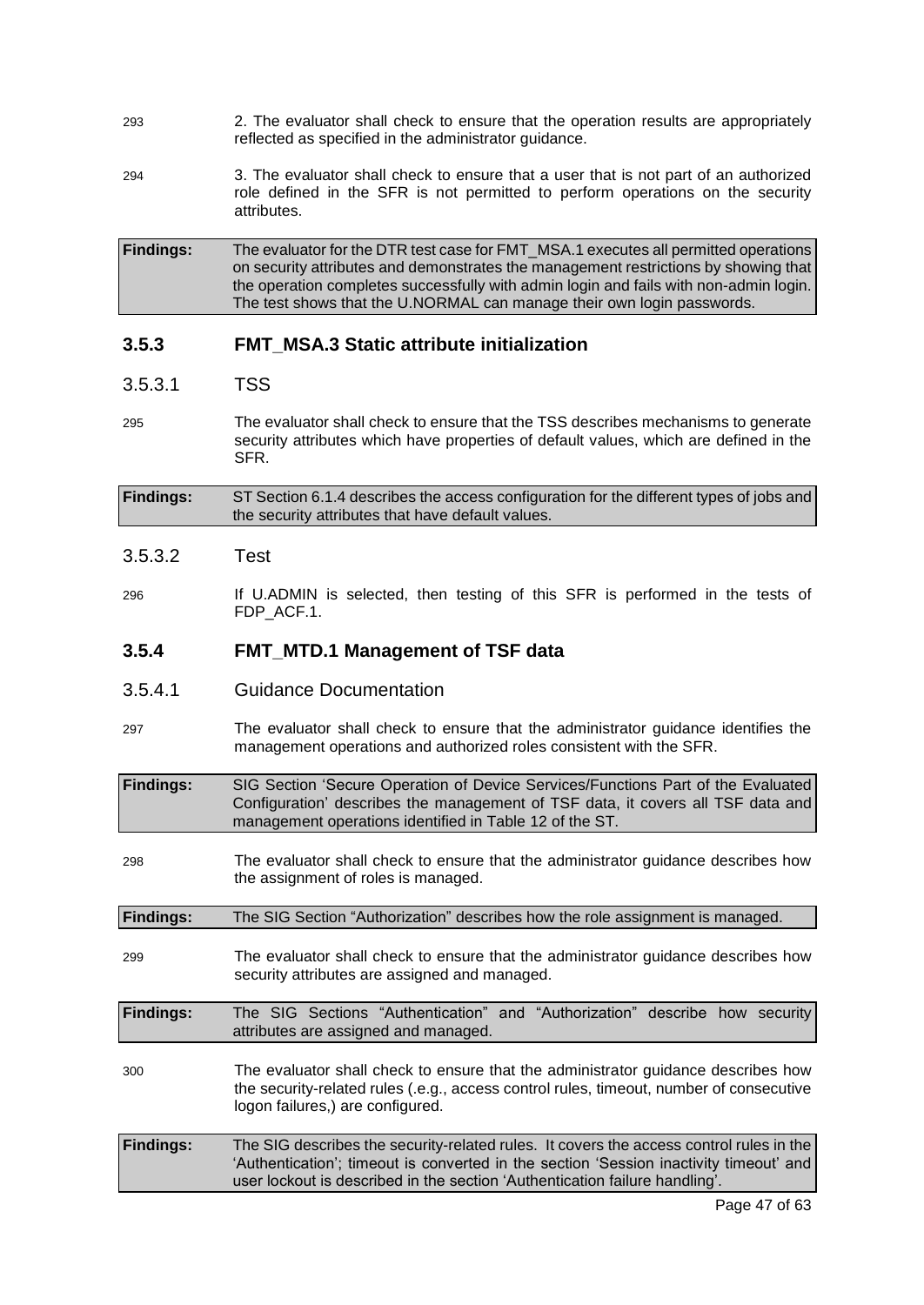| 3.5.4.2          | <b>Test</b>                                                                                                                                                                                                                                                  |  |  |
|------------------|--------------------------------------------------------------------------------------------------------------------------------------------------------------------------------------------------------------------------------------------------------------|--|--|
| 301              | The evaluator shall perform the following tests:                                                                                                                                                                                                             |  |  |
| 302              | 1. The evaluator shall check to ensure that users of the given roles defined in the<br>SFR can perform operations to TSF data in accordance with the operation methods<br>specified in the administrator guidance.                                           |  |  |
| 303              | 2. The evaluator shall check to ensure that the operation results are appropriately<br>reflected as specified in the administrator guidance.                                                                                                                 |  |  |
| 304              | 3. The evaluator shall check to ensure that no users other than users of the given<br>roles defined in the SFR can perform operations to TSF data.                                                                                                           |  |  |
| <b>Findings:</b> | The evaluator for the DTR test case for FMT_MTD.1 executes all operations permitted<br>on the TSF data and demonstrates the management restrictions by showing that the<br>operation completes successfully with admin login and fails with non-admin login. |  |  |
|                  |                                                                                                                                                                                                                                                              |  |  |
| 3.5.5            | <b>FMT_SMF.1 Specification of Management Functions</b>                                                                                                                                                                                                       |  |  |
| 3.5.5.1          | <b>TSS</b>                                                                                                                                                                                                                                                   |  |  |
| 305              | The evaluator shall check the TSS to ensure that the management functions are<br>consistent with the assignment in the SFR.                                                                                                                                  |  |  |
| <b>Findings:</b> | ST Section 6.1.4 - The TSS references Table 13 for the management functions, so<br>the TSS description is consistent with the SFR.                                                                                                                           |  |  |
| 3.5.5.2          | <b>Guidance Documentation</b>                                                                                                                                                                                                                                |  |  |
| 306              | The evaluator shall check the guidance documents to ensure that management<br>functions are consistent with the assignment in the SFR, and that their operation is<br>described.                                                                             |  |  |

| <b>Findings:</b> | The SIG describes the management functions defined by the SFR Table 13.                                                  |
|------------------|--------------------------------------------------------------------------------------------------------------------------|
|                  | Enable/Disable and configure Smart Card use - SIG Section 'Configuring Smart<br>Card authentication settings on the EWS' |
|                  | Manage Receive fax (job) passcodes - SIG Section 'Embedded Fax'                                                          |
|                  | Configure EWS and LUI session timeout - SIG Section 'Session Inactivity Timeout                                          |
|                  | Configure users, roles, privileges and passwords - SIG Section 'Authorization'                                           |
|                  | Configure network authentication - SIG Section 'Authentication'                                                          |
|                  | Configure IP filtering — SIG Sections 'IP Filtering' and 'Special Configurations Notes'                                  |
|                  | Enable/disable and configure IPsec - SIG Section 'IPsec'                                                                 |
|                  | Enable/disable and configure 802.1x - SIG Section '802.1x Device Authentication'                                         |
|                  | Create/upload/download X.509 certificates - SIG Section 'Security Certificates'                                          |
|                  | Enable/disable TLS - SIG Section 'Transport Layer Security (TLS)'                                                        |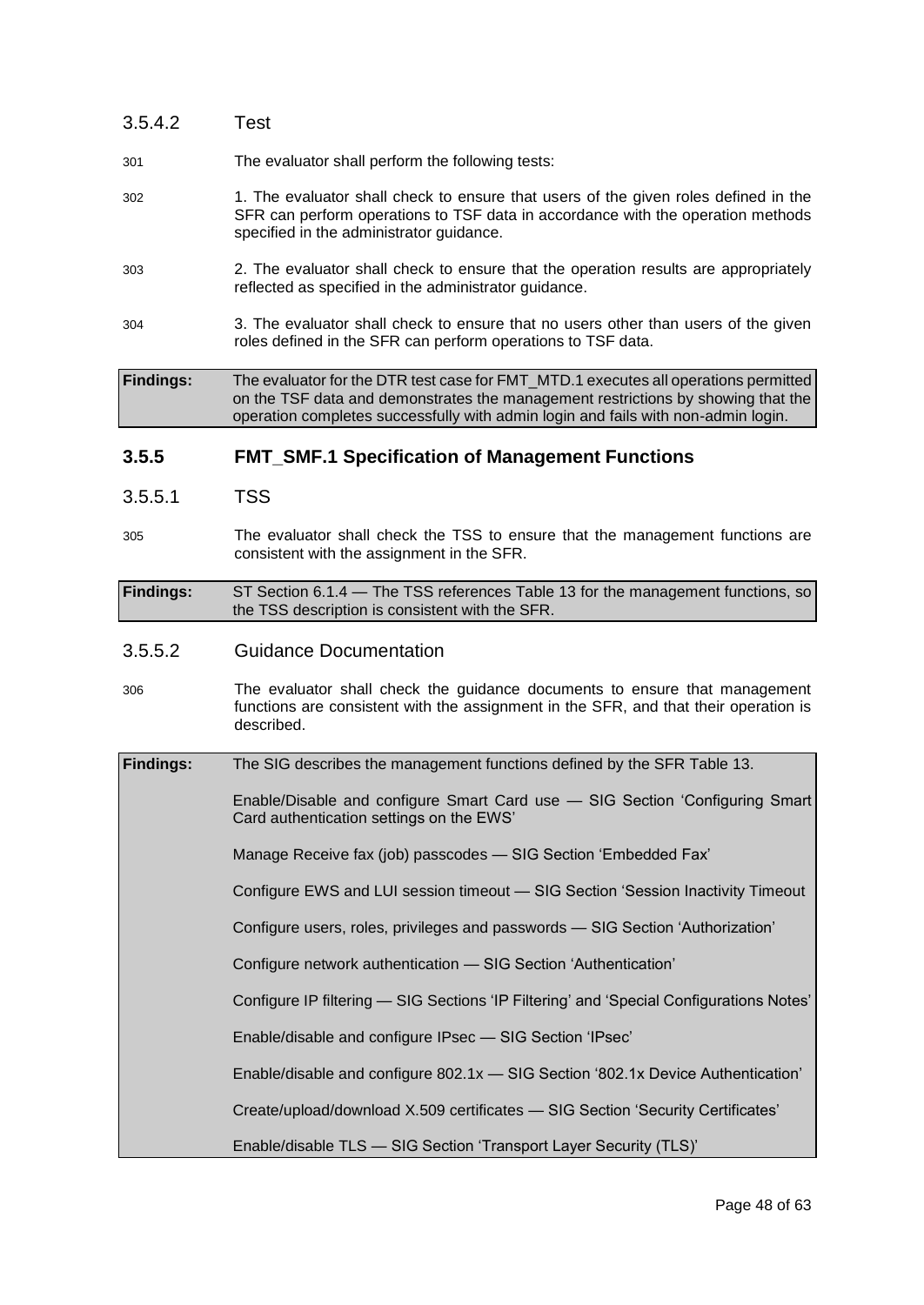Transfer the audit records to a remote trusted IT product — SIG Section 'SFTP Filing' Configure SFTP — SIG Section 'SFTP Filing' Enable/disable the audit function — SIG Section 'Audit Log' Invoke Data Purge Function — SIG Section 'Operation of the Job Data Removal or Purge Function' Enable/disable and Configure fax forwarding to email — SIG Section 'Embedded Fax' Configure Software/Firmware Update — SIG Section 'Special Configuration Notes', 'USB Port Security' and warning about software/firmware upgrade are in SIG Section 'Excluded features from evaluated configuration' Configure NTP — SIG Section 'NTP' and Section 'Date and Time' Configure STARTTLS — SIG Section 'Scan to Email'

### **3.5.6 FMT\_SMR.1 Security roles**

### 3.5.6.1 TSS

307 The evaluator shall check to ensure that the TSS contains a description of security related roles that the TOE maintains, which is consistent with the definition of the SFR.

| <b>Findings:</b> | ST Section 6.1.4 – The TSS describes U.ADMIN and U.NORMAL roles defined by<br>the SFR.            |
|------------------|---------------------------------------------------------------------------------------------------|
| 3.5.6.2          | Test                                                                                              |
| 308              | As for tests of this SFR, it is performed in the tests of FMT_MOF.1, FMT_MSA.1, and<br>FMT MTD.1. |

309

### <span id="page-48-0"></span>**3.6 Protection of the TSF (FPT)**

volatile memory.

### **3.6.1 FPT\_KYP\_EXT.1 Extended: Protection of Key and Key Material**

- 3.6.1.1 KMD
- 310 The evaluator shall examine the Key Management Description (KMD) for a description of the methods used to protect keys stored in nonvolatile memory.

| <b>Findings:</b> | KMD section 3.2.1 – keys in non-volatile memory are stored encrypted.                                                                                      |  |  |
|------------------|------------------------------------------------------------------------------------------------------------------------------------------------------------|--|--|
| 311              | The evaluator shall verify the KMD to ensure it describes the storage location of all<br>keys and the protection of all keys stored in nonvolatile memory. |  |  |
| <b>Findings:</b> | KMD Table 4 describes the storage location and protection of all keys stored in non-                                                                       |  |  |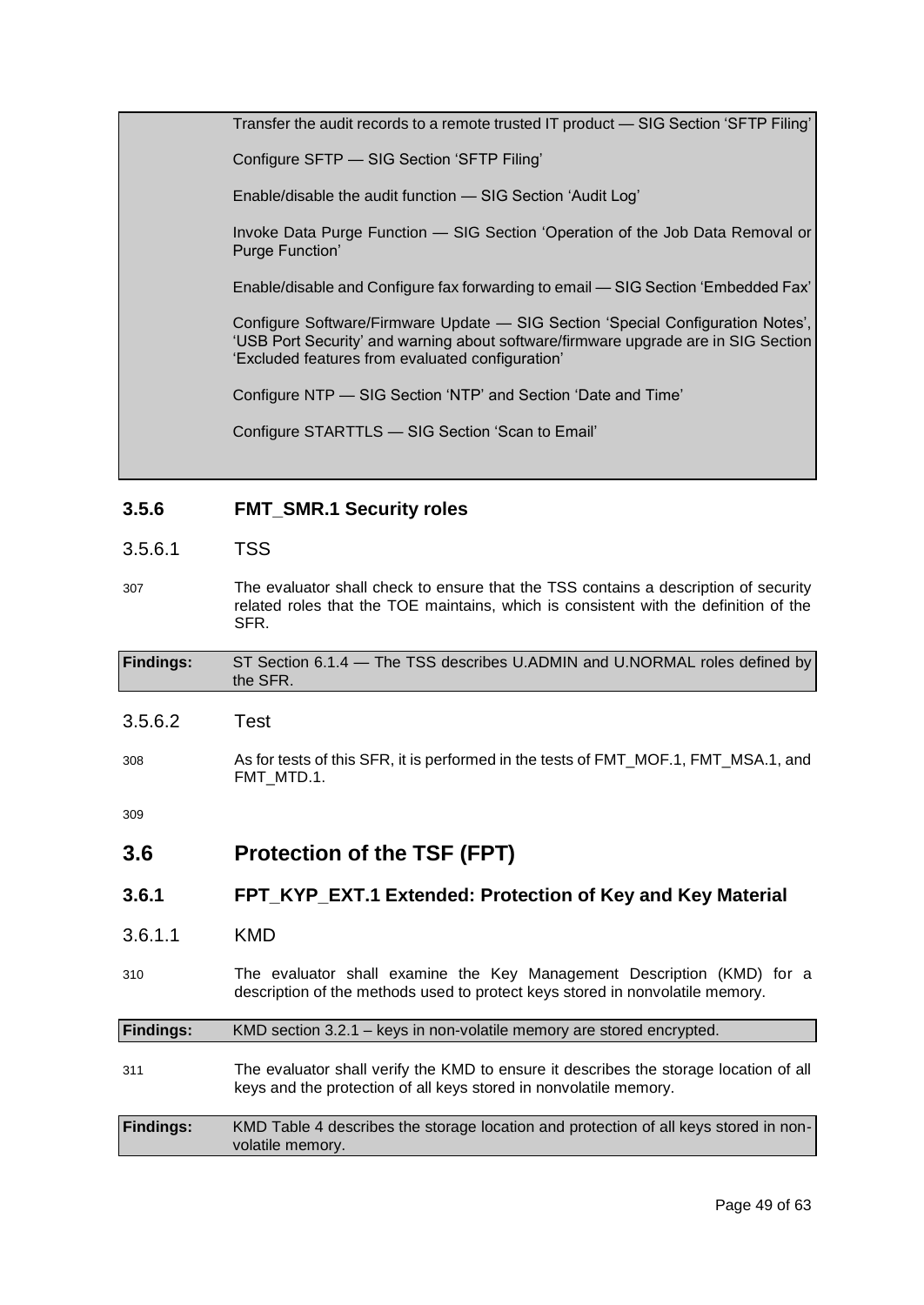### **3.6.2 FPT\_SKP\_EXT.1 Extended: Protection of TSF Data**

### 3.6.2.1 TSS

312 The evaluator shall examine the TSS to determine that it details how any pre-shared keys, symmetric keys, and private keys are stored and that they are unable to be viewed through an interface designed specifically for that purpose, as outlined in the application note. If these values are not stored in plaintext, the TSS shall describe how they are protected/obscured.

**Findings:** In ST Section 6.1.5 and in Table 16, the TSS describes how all cryptographic keys are stored and protected in the TOE. Pre-shared keys, symmetric keys and private keys are protected using encryption.

### **3.6.3 FPT\_STM.1 Reliable time stamps**

- 3.6.3.1 TSS
- 313 The evaluator shall check to ensure that the TSS describes mechanisms that provide reliable time stamps.

**Findings:** Section 6.1.2 in the ST – The TOE is configured to synchronize with an NTP server to provide reliable time stamps.

### 3.6.3.2 Guidance Documentation

- 314 The evaluator shall check to ensure that the guidance describes the method of setting the time.
- **Findings:** The SIG Section 'NTP' describes date and time and NTP settings.
- 3.6.3.3 Test
- 315 The evaluator shall also perform the following tests:
- 316 1. The evaluator shall check to ensure that the time is correctly set up in accordance with the guidance or external network services (e.g., NTP).
- 317 2. The evaluator shall check to ensure that the time stamps are appropriately provided.
- **Findings:** The evaluator for the DTR test for FPT\_STM.1 configures NTP, performs an action to generate an audit record, and verifies the time stamp is accurate.

### **3.6.4 FPT\_TST\_EXT.1 Extended: TSF testing**

### 3.6.4.1 TSS

318 The evaluator shall examine the TSS to ensure that it details the self-tests that are run by the TSF on start-up; this description should include an outline of what the tests are actually doing (e.g., rather than saying "memory is tested", a description similar to "memory is tested by writing a value to each memory location and reading it back to ensure it is identical to what was written" shall be used). The evaluator shall ensure that the TSS makes an argument that the tests are sufficient to demonstrate that the TSF is operating correctly.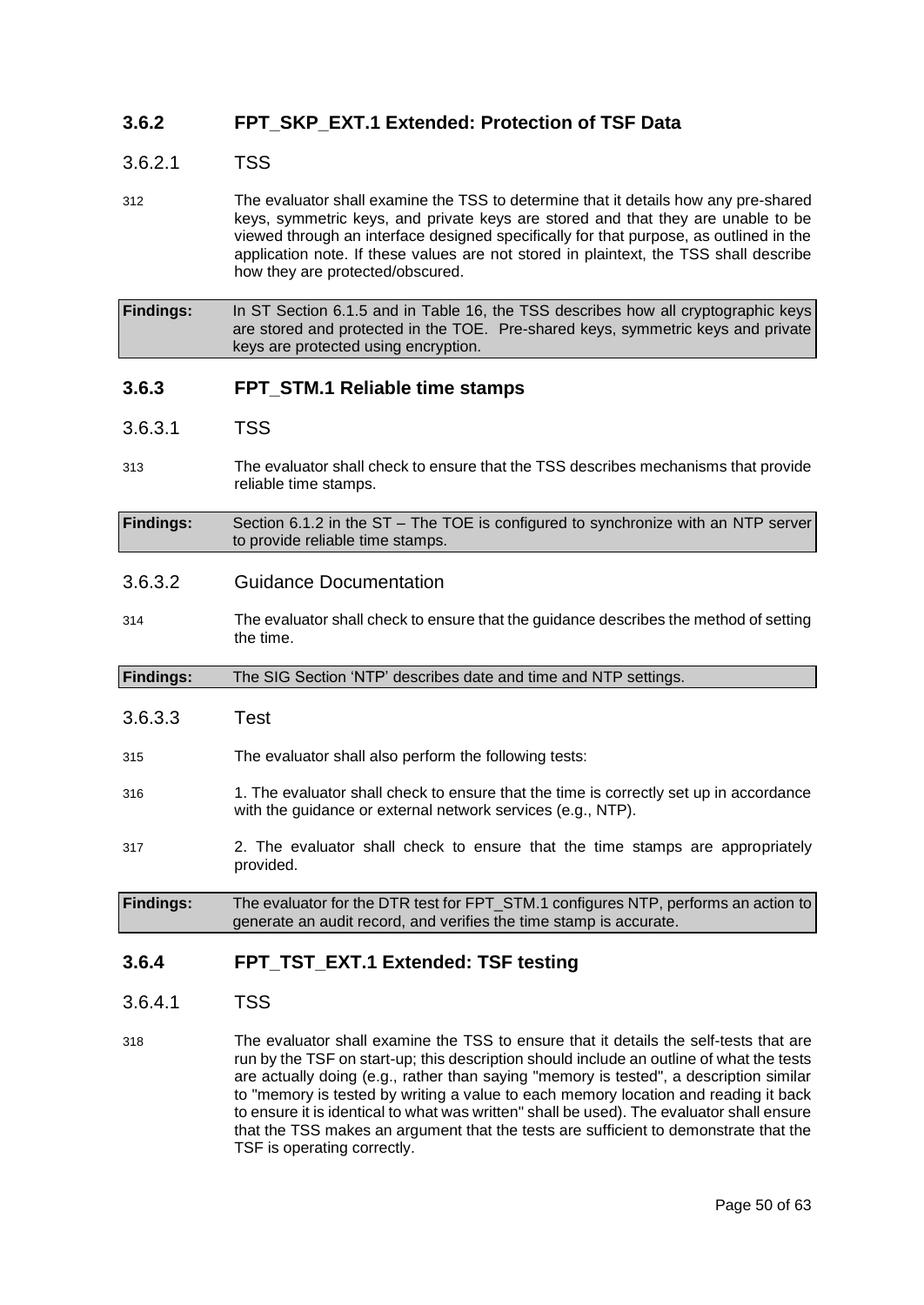**Findings:** ST Section 6.1.5 — The TSS describes the self-tests ran when the TOE starts to include a trusted boot test, McAfee Embedded Control test, and Cryptographic module verification. The TSS includes an argument that the tests are sufficient to demonstrate correct operation of the TSF.

### 3.6.4.2 Guidance Documentation

319 The evaluator shall also ensure that the operational guidance describes the possible errors that may result from such tests, and actions the administrator should take in response; these possible errors shall correspond to those described in the TSS.

**Findings:** The SIG Section 'Special Configuration Notes' describes the possible errors that may result from the self-tests that are run by the TSF.

### **3.6.5 FPT\_TUD\_EXT.1 Extended: Trusted Update**

- 3.6.5.1 TSS
- 320 The evaluator shall check to ensure that the TSS contains a description of mechanisms that verify software for update when performing updates, which is consistent with the definition of the SFR.
- **Findings:** ST in Section 6.1.5 'Trusted Operation' describes that the TOE performs signature verification to verify software for update. This is consistent with the SFR.
- 321 The evaluator shall check to ensure that the TSS identifies interfaces for administrators to obtain the current version of the TOE as well as interfaces to perform updates.
- **Findings:** ST Section 6.1.5 The TSS describes that administrator can check the current version of the TOE via both the LUI and EWS. EWS provides the interface to perform updates.

### 3.6.5.2 Guidance Documentation

322 The evaluator shall check to ensure that the administrator guidance contains descriptions of the operation methods to obtain the TOE version as well as the operation methods to start update processing, which are consistent with the description of the TSS.

**Findings:** The SIG Section 'Secure Acceptance' and Section 'Special Configuration Notes' describe the steps to obtain the TOE version and provides the instructions to start the update process.

- 3.6.5.3 Test
- 323 The evaluator shall also perform the following tests:
- 324 1. The evaluator shall check to ensure the current version of the TOE can be appropriately obtained by means of the operation methods specified by the administrator guidance.
- 325 2. The evaluator shall check to ensure that the verification of the data for updates of the TOE succeeds using authorized data for updates by means of the operation methods specified by the administrator guidance.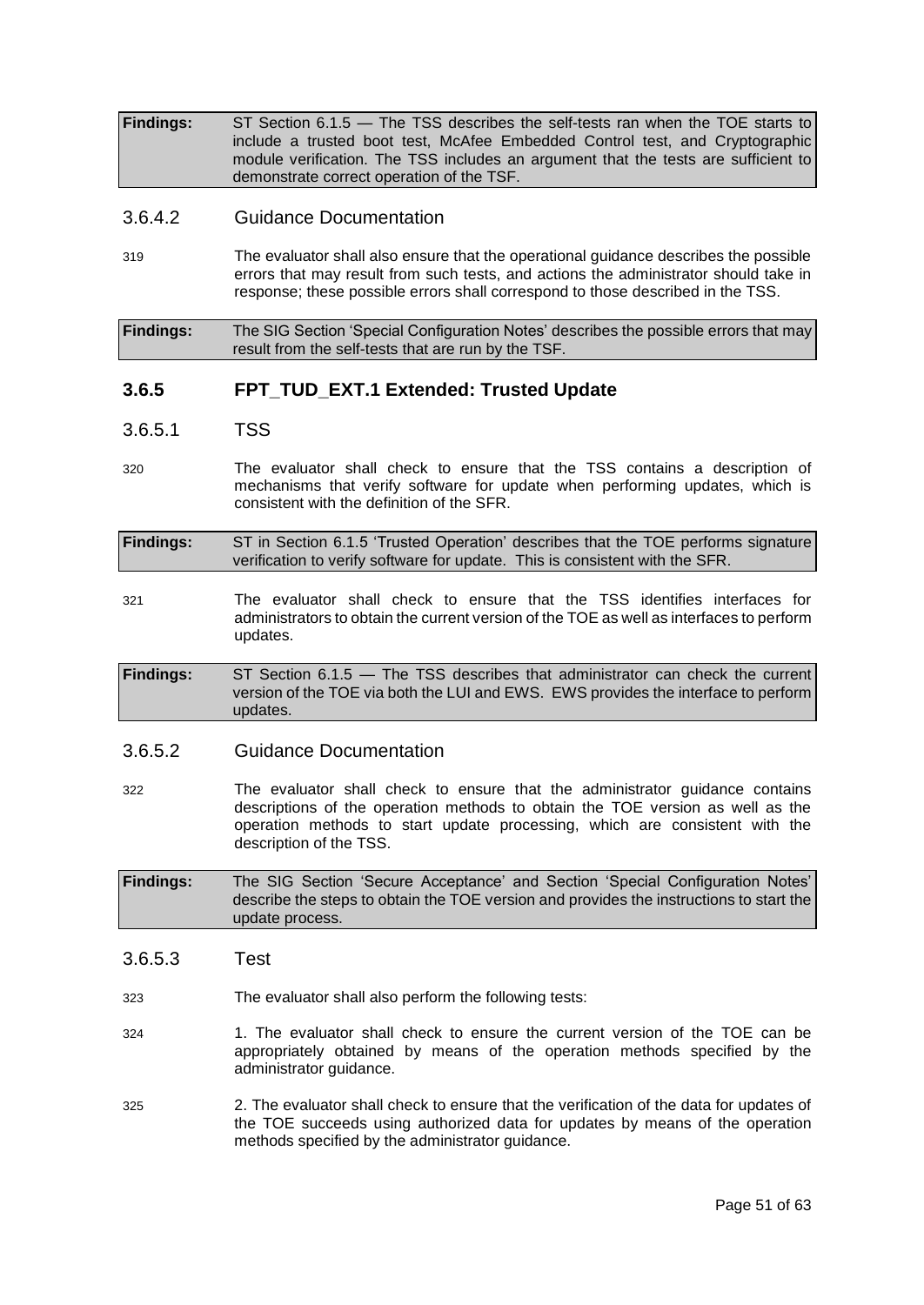- 326 3. The evaluator shall check to ensure that only administrators can implement the application for updates using authorized data for updates.
- 327 4. The evaluator shall check to ensure that the updates are correctly performed by obtaining the current version of the TOE after the normal updates finish.
- 328 5. The evaluator shall check to ensure that the verification of the data for updates of the TOE fails using unauthorized data for updates by means of the operation methods specified by the administrator guidance. (The evaluator shall also check those cases where hash verification mechanism and digital signature verification mechanism fail.)
- **Findings:** The DTR test for FPT\_TUD\_EXT.1 shows that the evaluator followed the guidance to check and display the current version of the TOE, performed a successful update of the TOE and verified that the correct TOE version is displayed once the update is complete. The evaluator also changed the signature on the update file, attempted to perform an update, and verified that the signature verification failed causing the update to be unsuccessful. The evaluator also verified that only the administrator can access the update function; non-admin users cannot see the 'Properties' options to perform TOE update.

### <span id="page-51-0"></span>**3.7 TOE Access (FTA)**

### **3.7.1 FTA\_SSL.3 TSF-initiated termination**

### 3.7.1.1 TSS

- 329 The evaluator shall check to ensure that the TSS describes the types of user sessions to be terminated (e.g., user sessions via operation panel or Web interfaces) after a specified period of user inactivity.
- **Findings:** ST Section 6.1.1 The TSS describes that user session timeout for both the LUI and EWS are configurable by the administrator and includes the default settings.
- 3.7.1.2 Guidance Documentation
- 330 The evaluator shall check to ensure that the guidance describes the default time interval and, if it is settable, the method of setting the time intervals until the termination of the session.
- **Findings:** The SIG Section 'Session Inactivity Timeout' describes the settings for configuring user session timeout for both the LUI and EWS. The default settings are 60 seconds for the LUI and 60 minutes for EWS.
- 3.7.1.3 Test
- 331 The evaluator shall also perform the following tests:
- 332 1. If it is settable, the evaluator shall check to ensure that the time until the termination of the session can be set up by the method of setting specified in the administrator guidance.
- 333 2. The evaluator shall check to ensure that the session terminates after the specified time interval.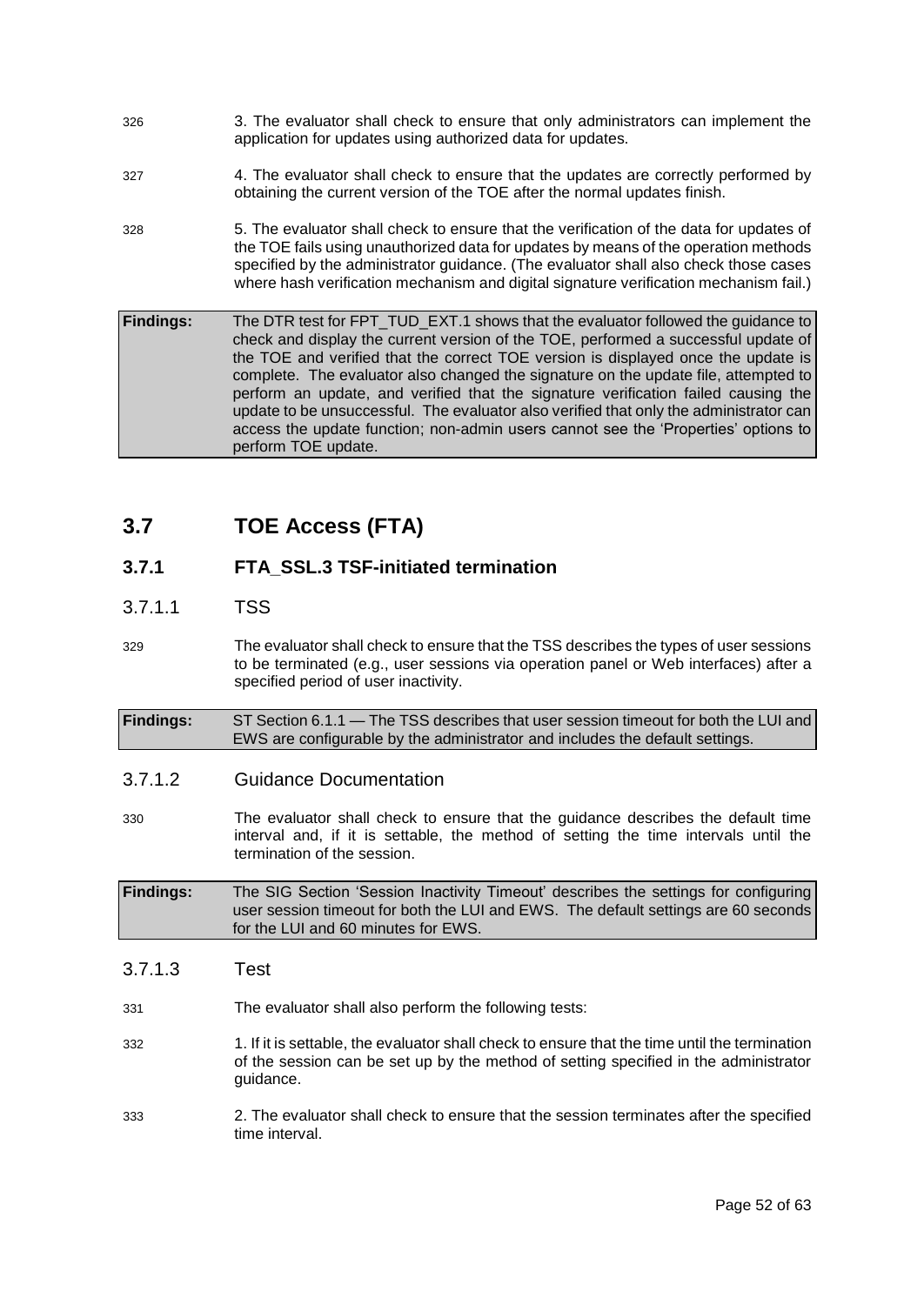334 3. The evaluator shall perform the tests 1 and 2 described above for all the user sessions identified in the TSS.

**Findings:** The DTR test for FTA\_SSL.3 describes how the evaluator configured session timeout for both the LUI and EWS, login and remained idle past the configured interval of inactivity and observed that the TSF terminates the user session after the configured time interval elapsed.

### <span id="page-52-0"></span>**3.8 Trusted path/channels (FTP)**

### **3.8.1 FTP\_ITC.1 Inter-TSF trusted channel**

### 3.8.1.1 TSS

335 The evaluator shall examine the TSS to determine that, for all communications with authorized IT entities identified in the requirement, each communications mechanism is identified in terms of the allowed protocols for that IT entity. The evaluator shall also confirm that all protocols listed in the TSS are specified and included in the requirements in the ST. The evaluator shall confirm that the operational guidance contains instructions for establishing the allowed protocols with each authorized IT entity, and that it contains recovery instructions should a connection be unintentionally broken.

**Findings:** ST Section 6.1.7 — The TSS describes the trusted channels communication between the TOE and other authorized IT identities. The TOE uses TLS for communication with LDAP server, SSH for communication with external audit server, and IPsec for communication with a domain controller for smart card authentication. The SIG describes how to establish communications using TLS, IPsec, and SSH/SFTP. On page 23, it also describes recovery when a connection with an authorized IT entity is unintentionally broken.

### 3.8.1.2 Test

- 336 The evaluator shall also perform the following tests:
- 337 1. The evaluators shall ensure that communications using each protocol with each authorized IT entity is tested during the course of the evaluation, setting up the connections as described in the operational guidance and ensuring that communication is successful.
- 338 2. For each protocol that the TOE can initiate as defined in the requirement, the evaluator shall follow the operational guidance to ensure that in fact the communication channel can be initiated from the TOE.
- 339 3. The evaluator shall ensure, for each communication channel with an authorized IT entity, the channel data are not sent in plaintext.
- 340 4. The evaluator shall ensure, for each protocol associated with each authorized IT entity tested during test 1, the connection is physically interrupted. The evaluator shall ensure that when physical connectivity is restored, communications are appropriately protected.
- **Findings:** The DTR test case for FTP\_ITC.1 describes that the evaluator followed the instructions from the SIG to configure IPsec, TLS, and SSH. The evaluator successfully initiated connections to the LDAP server, the audit server and the domain controller, using Wireshark to capture the traffic and to show that the traffic is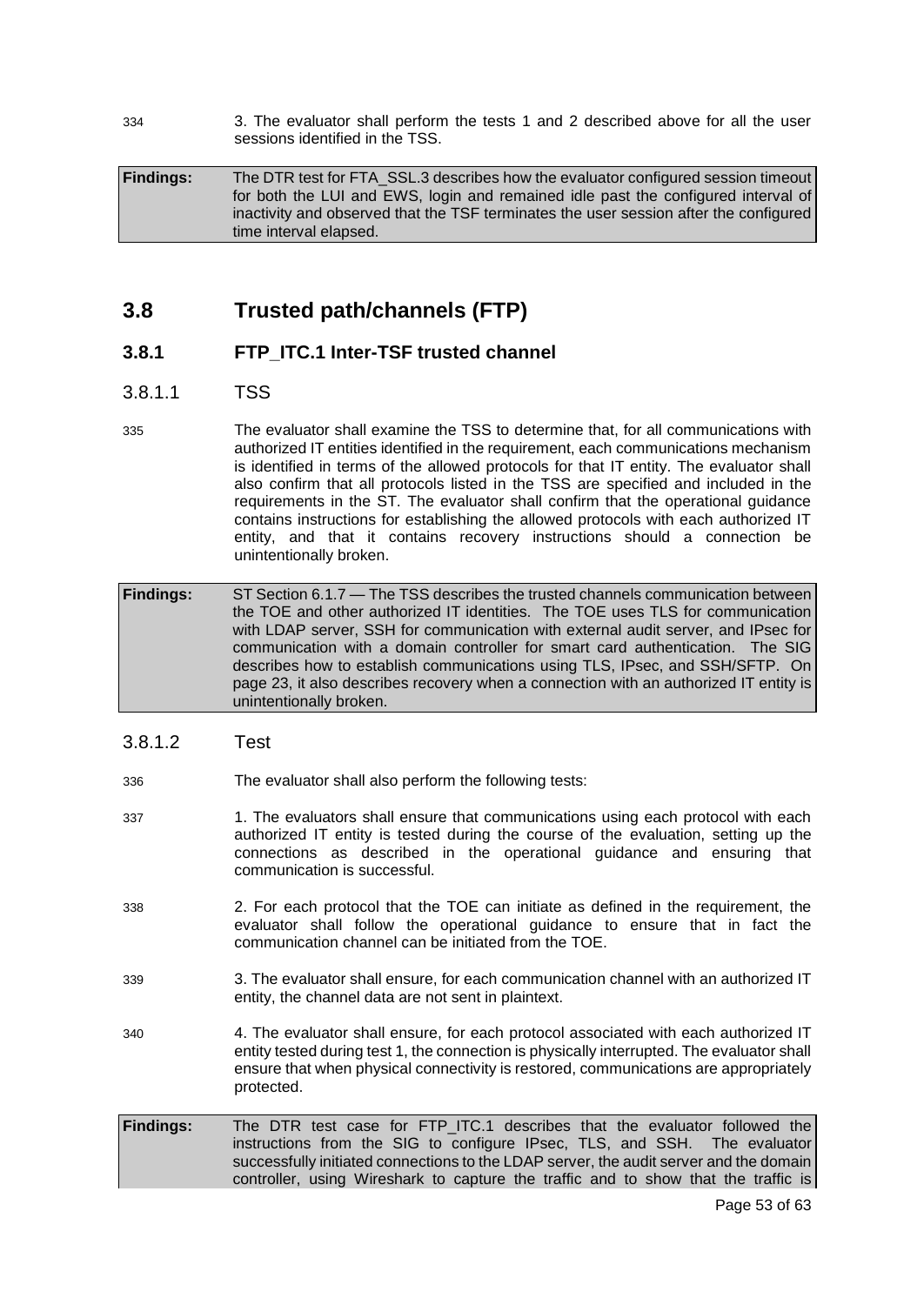encrypted. Then the evaluator broke the connection with the external server and used Wireshark to show that once connectivity is restored, the traffic is still protected.

341 Further assurance activities are associated with the specific protocols.

### **3.8.2 FTP\_TRP.1(a) Trusted path (for Administrators)**

- 3.8.2.1 TSS
- 342 The evaluator shall examine the TSS to determine that the methods of remote TOE administration are indicated, along with how those communications are protected. The evaluator shall also confirm that all protocols listed in the TSS in support of TOE administration are consistent with those specified in the requirement, and are included in the requirements in the ST.

**Findings:** ST Section 6.1.7 — The TSS describes that EWS is used for remote administration and access to EWS is protected via TLS/HTTPS. This is consistent with the requirement that TLS/HTTPS be used to protect communication between the TOE and remote administrators.

- 3.8.2.2 Guidance Documentation
- 343 The evaluator shall confirm that the operational guidance contains instructions for establishing the remote administrative sessions for each supported method.
- **Findings:** The SIG Section 'Establishing a Remote Session' describes configuring TLS. EWS is used for remote administration and it is accessed via TLS/HTTPS.
- 3.8.2.3 Test
- 344 The evaluator shall also perform the following tests:
- 345 1. The evaluators shall ensure that communications using each specified (in the operational guidance) remote administration method is tested during the course of the evaluation, setting up the connections as described in the operational guidance and ensuring that communication is successful.
- 346 2. For each method of remote administration supported, the evaluator shall follow the operational guidance to ensure that there is no available interface that can be used by a remote user to establish a remote administrative session without invoking the trusted path.
- 347 3. The evaluator shall ensure, for each method of remote administration, the channel data are not sent in plaintext.
- **Findings:** The DTR test case for FTP\_TRP.1(a) describes that the evaluator followed the instructions from the SIG to configure TLS. Then the evaluator successfully login to EWS with Wireshark setup to capture the traffic. The evaluator then reviewed the Wireshark capture to verify that the channel data is encrypted. The evaluator also checked that the guidance does not identify interfaces or methods to remotely administer the TOE that do not use TLS/HTTPS.
- 348 Further assurance activities are associated with the specific protocols.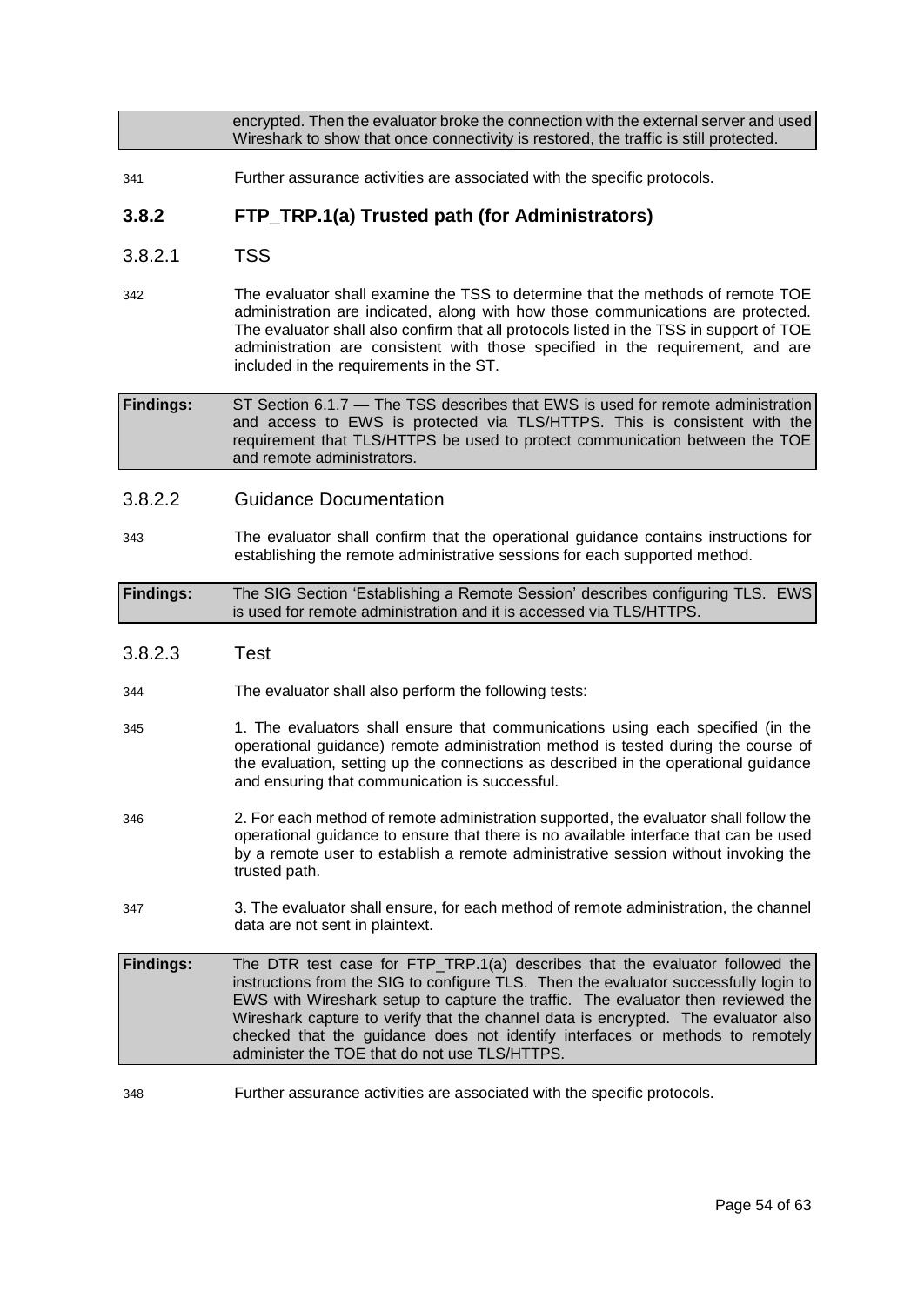### **3.8.3 FTP\_TRP.1(b) Trusted path (for non-Administrators)**

*(Modified by NIAP TD 0393)*

### 3.8.3.1 TSS

349 The evaluator shall examine the TSS to determine that the methods of remote TOE access for non-administrative users are indicated, along with how those communications are protected.

**Findings:** ST Section 6.1.7 — The TSS describes that remote non-admin users remotely access the TOE using EWS for scan jobs; EWS communication is protected using TLS/HTTPS. Print client jobs that are sent to the TOE are protected using IPsec.

350 The evaluator shall also confirm that all protocols listed in the TSS in support of remote TOE access are consistent with those specified in the requirement, and are included in the requirements in the ST.

**Findings:** ST Section 6.1.7 — The TSS describes that the TOE uses IPsec to secure remote print jobs from print clients and TLS/HTTPS when performing non-admin user access of the EWS, which is consistent with the SFR.

### 3.8.3.2 Guidance Documentation

351 The evaluator shall confirm that the operational guidance contains instructions for establishing the remote user sessions for each supported method.

**Findings:** The SIG on page 6 includes the Section "Establishing a Remote Session" which describes how to establish a remote user session. On page 9, it provides instructions for configuring TLS. The TOE uses TLS/HTTPS for access to EWS.

### 3.8.3.3 Test

- 352 The evaluator shall also perform the following tests:
- 353 1. The evaluators shall ensure that communications using each specified (in the operational guidance) remote user access method is tested during the course of the evaluation, setting up the connections as described in the operational guidance and ensuring that communication is successful.
- 354 2. For each method of remote access supported, the evaluator shall follow the operational guidance to ensure that there is no available interface that can be used by a remote user to establish a remote user session without invoking the trusted path.
- 355 3. The evaluator shall ensure, for each method of remote access, the channel data are not sent in plaintext.

**Findings:** The DTR Test case for FTP\_TRP.1(b) describes that the evaluator configures IPsec and TLS for remote access to the TOE. The evaluator used Wireshark to capture the traffic from the client machine to the TOE, the evaluator sent print jobs and verify that this traffic is encrypted. The evaluator also used Wireshark and logged into to the WebUI as the non-admin user and verifies that the traffic is encrypted. The evaluator reviewed the SIG and the SAG to confirm that the guidance does not identify an interface for non-admin users to access the TOE without going through the trusted path.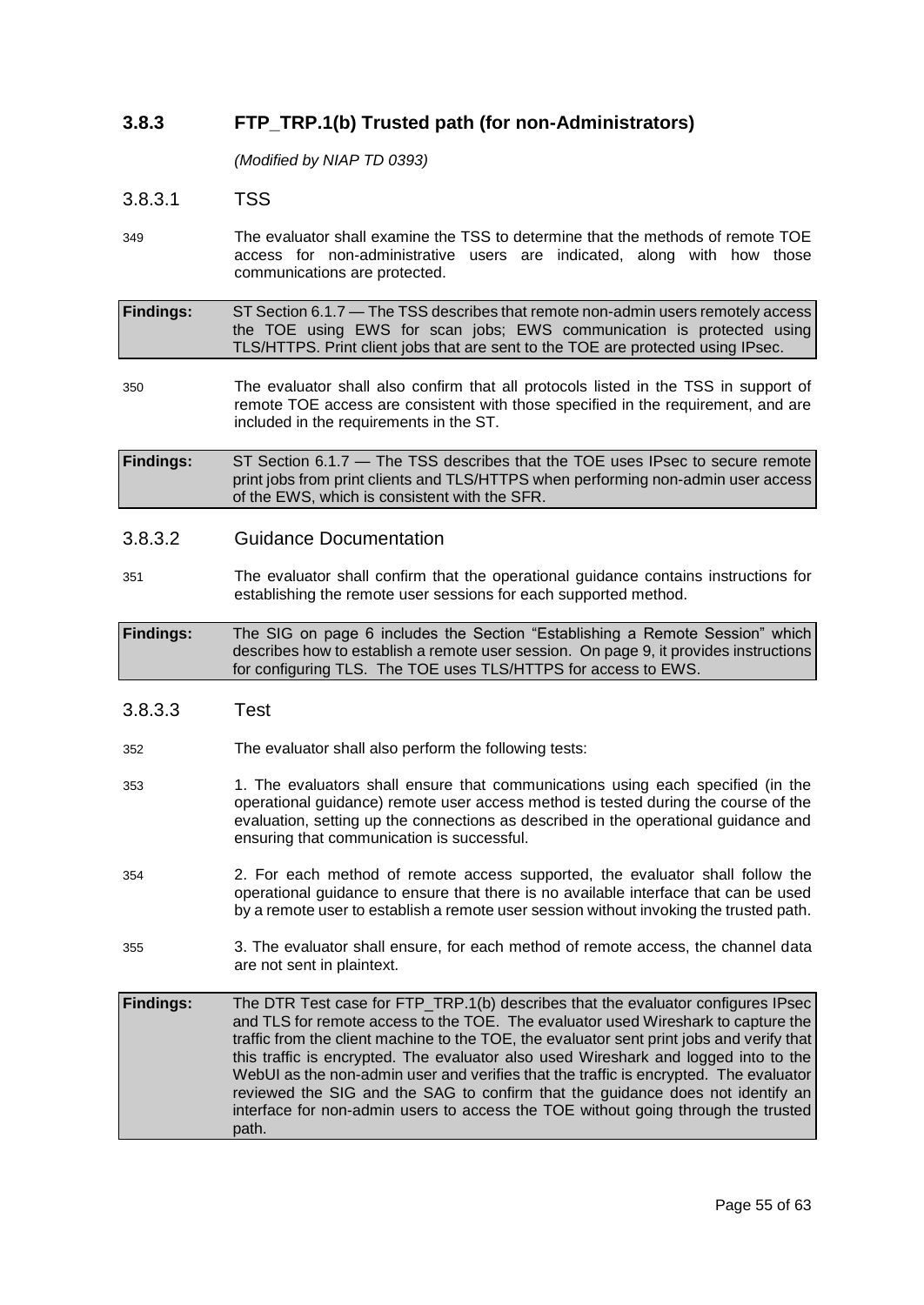356 Further assurance activities are associated with the specific protocols.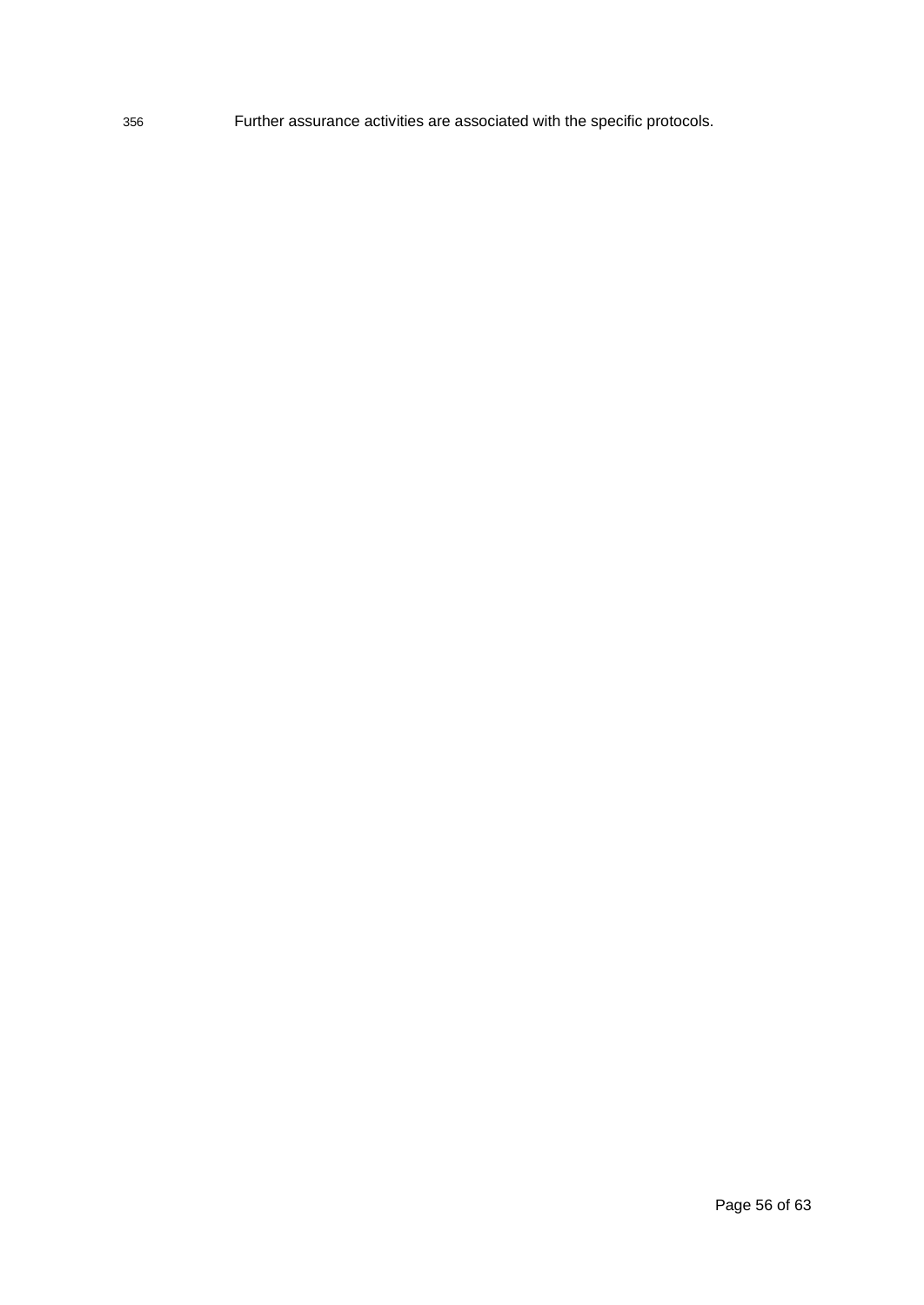# <span id="page-56-0"></span>**4 Security Assurance Requirements (APE\_REQ)**

### <span id="page-56-1"></span>**4.1 Class ASE: Security Target evaluation**

357 No additional assurance activities

### <span id="page-56-2"></span>**4.2 Class ADV: Development**

### **4.2.1 ADV\_FSP.1 Basic functional specification**

- 4.2.1.1 TSS
- 358 The evaluator shall confirm identifiable external interfaces from guidance documents and examine that TSS description identifies all the interfaces required for realizing SFR.
- 359 The evaluator shall confirm identification information of the TSFI associated with the SFR described in the TSS and confirm the consistency with the description related to each interface.
- 360 The evaluator shall check to ensure that the SFR defined in the ST is appropriately realized, based on identification information of the TSFI in the TSS description as well as on the information of purposes, methods of use, and parameters for each TSFI in the guidance documents.
- 361 The assurance activities specific to each SFR are described in Section 4, and also applicable SFRs from Appendix B , Appendix C , and Appendix D , and the evaluator shall perform evaluations by adding to this assurance component.

**Findings:** The evaluator reviewed the guidance documentation to catalog the identifiable TSFIs. The TSS identifies the external interfaces that implement the security features of the TOE including the user/administrator interfaces WebUI also called EWS and the LUI, as well as the protocol interfaces to external IT entities including audit log server, LDAP server, Windows domain controller, and print clients via SSH/SFTP, HTTPS, TLS and IPsec.

> The TSS describes how the TOE implements each SFR. The description of security behavior at the TSFIs is consistent with the SFR claims.

The evaluator performed independent testing of the TOE and completed all test assurance activities using the TSS description of the TSFIs as well as the guidance instructions on method of use and configuration parameters needed to realize the SFRs.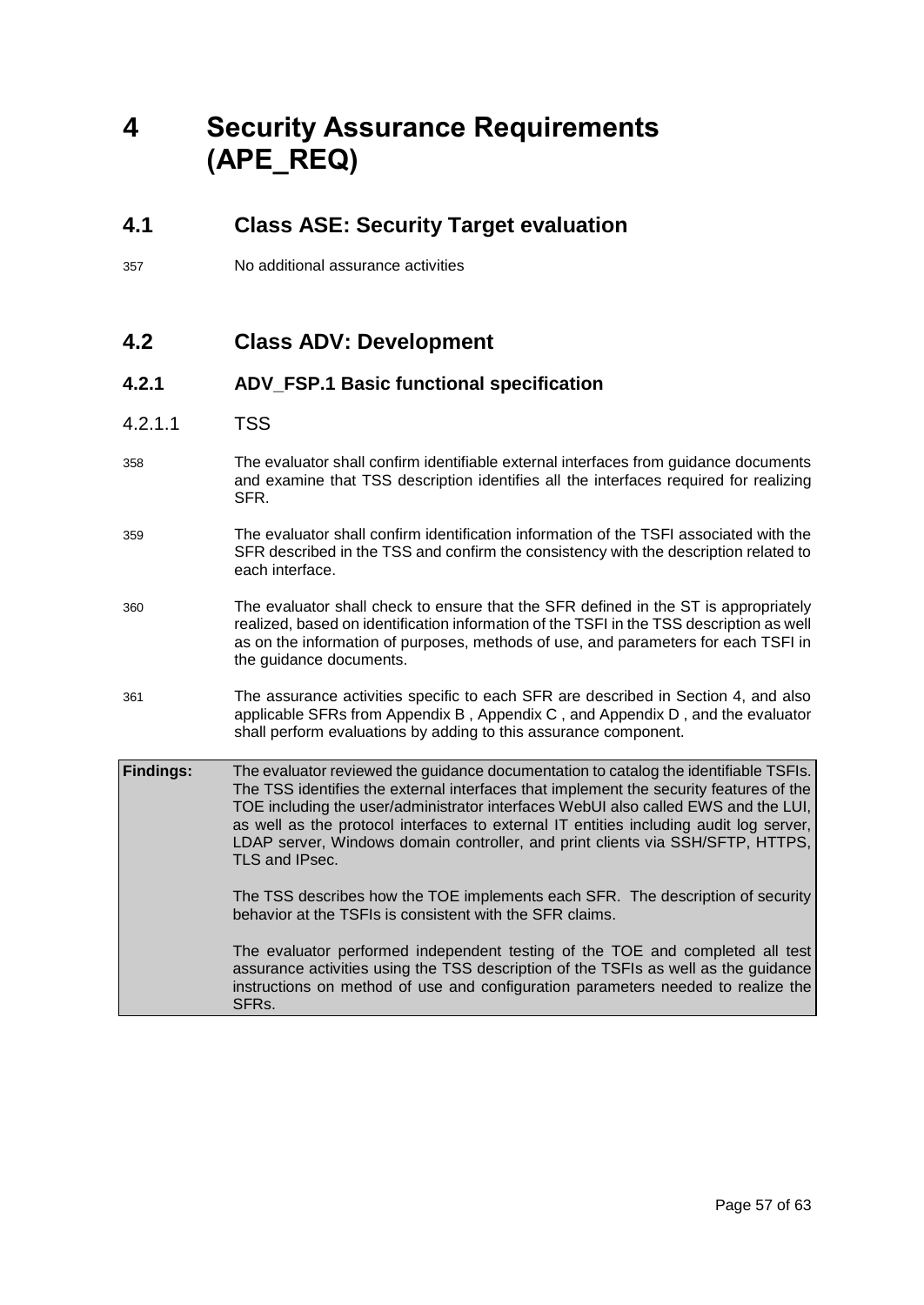### <span id="page-57-0"></span>**4.3 Class AGD: Guidance Documents**

### **4.3.1 AGD\_OPE.1 Operational user guidance**

- 4.3.1.1 Guidance Documentation
- 362 The contents of operational guidance are confirmed by the assurance activities in Section 4, and applicable assurance activities in Appendix B , Appendix C , and Appendix D , and the TOE evaluation in accordance with the CEM.
- 363 The evaluator shall check to ensure that the following guidance is provided:
- 364 Procedures for administrators to confirm that the TOE returns to its evaluation configuration after the transition from the maintenance mode to the normal Operational Environment.

**Findings:** The SIG in Section V 'Additional Items' describes how the administrator can confirm that the TOE returned to its evaluated configuration after a transition from maintenance mode.

### **4.3.2 AGD\_PRE.1 Preparative procedures**

- 4.3.2.1 Guidance Documentation
- 365 The evaluator shall check to ensure that the guidance provided for the TOE adequately addresses all platforms claimed for the TOE in the ST.

**Findings:** All MFP platforms claimed in the ST are covered by the guidance provided.

### <span id="page-57-1"></span>**4.4 Class ALC: Life-cycle Support**

### **4.4.1 ALC\_CMC.1 Labelling of the TOE**

- 4.4.1.1 Guidance Documentation
- 366 The evaluator shall check the ST to ensure that it contains an identifier (such as a product name/version number) that specifically identifies the version that meets the requirements of the ST. The evaluator shall ensure that this identifier is sufficient for an acquisition entity to use in procuring the TOE (including the appropriate administrative guidance) as specified in the ST. Further, the evaluator shall check the AGD guidance and TOE samples received for testing to ensure that the version number is consistent with that in the ST. If the vendor maintains a web site advertising the TOE, the evaluator shall examine the information on the web site to ensure that the information in the ST is sufficient to distinguish the product.
- **Findings:** Table 2 in the ST identifies the Xerox printer model devices and firmware versions that meet the requirements of the ST. The TOE devices provided for testing are labeled with the model numbers included in the ST and the firmware version are consistent with the ST. Xerox advertises the Xerox AltaLink printers and the information in the ST is sufficient to distinguish the TOE product from the other Xerox products.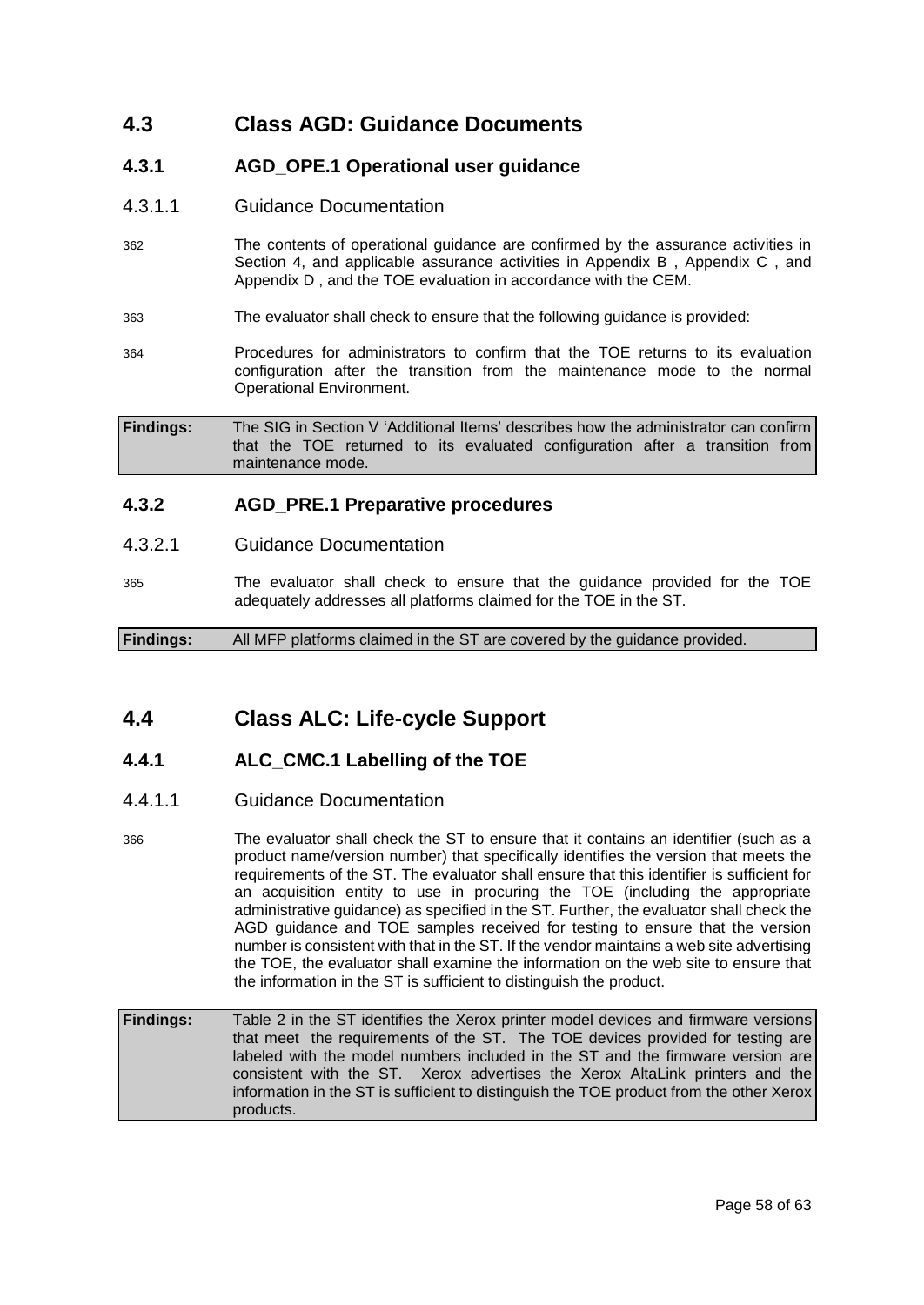### **4.4.2 ALC\_CMS.1 TOE CM coverage**

### 4.4.2.1 Guidance Documentation

367 The "evaluation evidence required by the SARs" in this PP is limited to the information in the ST coupled with the guidance provided to administrators and users under the AGD requirements. By ensuring that the TOE is specifically identified and that this identification is consistent in the ST and in the AGD guidance (as done in the assurance activity for ALC\_CMC.1), the evaluator implicitly confirms the information required by this component.

**Findings:** The ST and AGD identifies all hardware and firmware components that comprises the TOE. The evaluator confirmed that the multi-function printer device models provided for testing, the firmware versions are included in the ST TOE Description. The evaluator also confirmed that the cryptographic module claimed in the CAVP certificates is included in the TOE.

### <span id="page-58-0"></span>**4.5 Class ATE: Tests**

### **4.5.1 ATE\_IND.1 Independent testing - Conformance**

### 4.5.1.1 Test

- 368 The evaluator shall prepare a test plan and report documenting the testing aspects of the system. The test plan covers all of the testing actions contained in the body of this PP's Assurance Activities. While it is not necessary to have one test case per test listed in an Assurance Activity, the evaluators must document in the test plan that each applicable testing requirement in the ST is covered.
- 369 The Test Plan identifies the product models to be tested, and for those product models not included in the test plan but included in the ST, the test plan provides a justification for not testing the models. This justification must address the differences between the tested models and the untested models, and make an argument that the differences do not affect the testing to be performed. It is not sufficient to merely assert that the differences have no affect; rationale must be provided. In case the ST describes multiple models (product names) in particular, the evaluator shall consider the differences in language specification as well as the influences, in which functions except security functions such as a printing function, may affect security functions when creating this justification. If all product models claimed in the ST are tested, then no rationale is necessary.
- 370 The test plan describes the composition of each product model to be tested, and any setup that is necessary beyond what is contained in the AGD documentation. It should be noted that the evaluators are expected to follow the AGD documentation for installation and setup of each model either as part of a test or as a standard pretest condition. This may include special test drivers or tools. For each driver or tool, an argument (not just an assertion) is provided that the driver or tool will not adversely affect the performance of the functionality by the TOE.
- 371 The test plan identifies high-level test objectives as well as the test procedures to be followed to achieve those objectives. These procedures include the goal of the particular procedure, the test steps used to achieve the goal, and the expected results. The test report (which could just be an annotated version of the test plan) details the activities that took place when the test procedures were executed, and includes the actual results of the tests. This shall be a cumulative account, so if there was a test run that resulted in a failure; a fix installed; and then a successful re-run of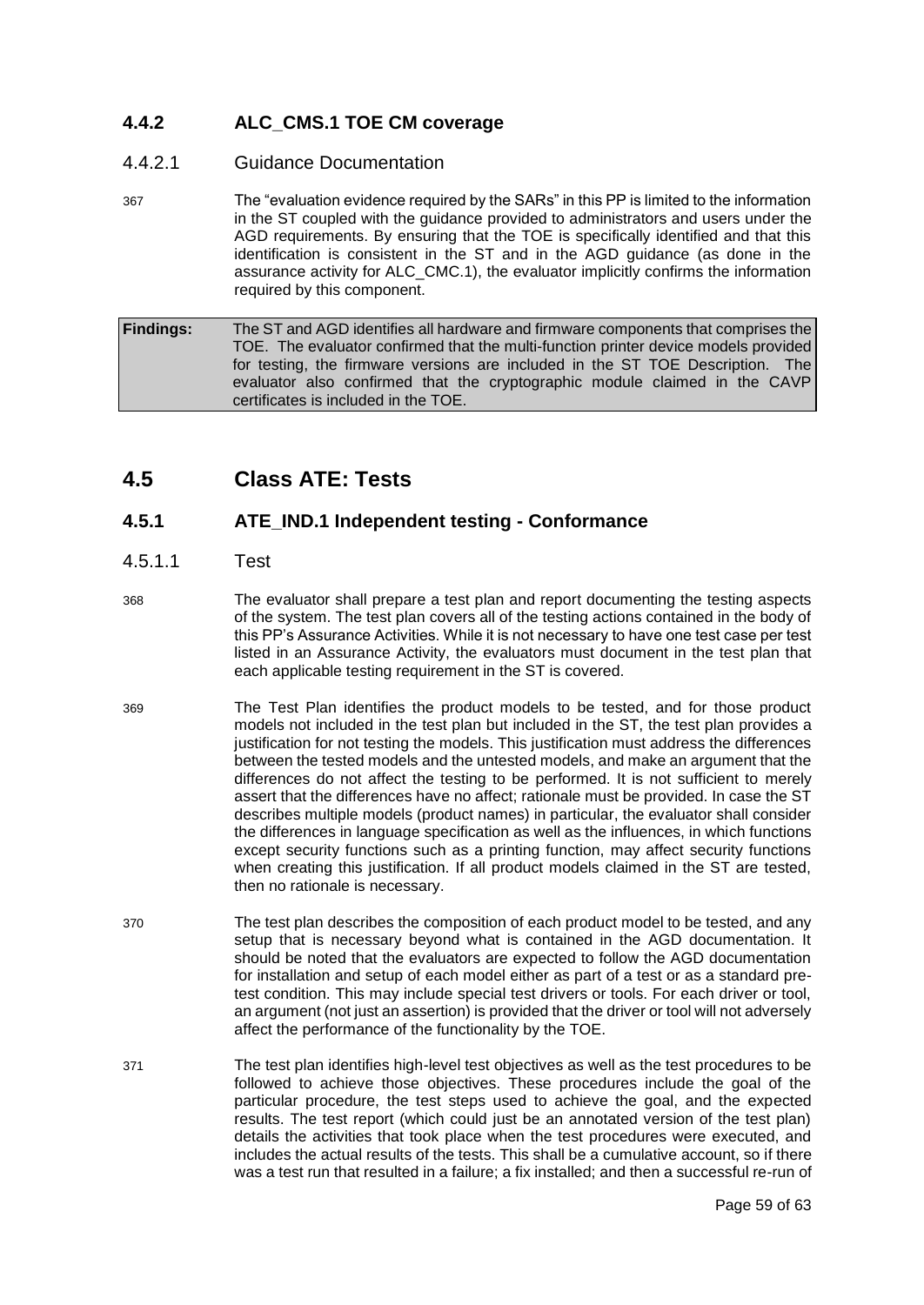the test, the report would show a "fail" and "pass" result (and the supporting details), and not just the "pass" result.

**Findings:** The evaluator prepared a detailed test report (DTR) identifying all aspects of the system that was tested and mapping all testing assurance activities to the related tests. The DTR identifies the MFP models used for independent testing and includes an equivalency argument that provides a rationale for selecting the MFP models used for actual testing. The DTR describes the test configurations and tools used for testing. Each SFR test description includes purpose, test steps, expected and actual test results. If a test fails initially and later passes, the actual test results include both the failed and the passed results. The evaluator used the provided guidance to install and configure the TOE for testing. All components of the testing environment are listed in the table below.





### **Table 6: Devices Used in the Testing Environment**

| <b>Device Name</b>        | <b>OS Version</b>                                       | <b>Purpose</b>                                                                                                             |  |
|---------------------------|---------------------------------------------------------|----------------------------------------------------------------------------------------------------------------------------|--|
| Server<br>Windows<br>(VM) | <b>Windows</b><br>Server<br>Standard<br>2019<br>Edition | Active<br>Directory,<br>to Mailbox<br>Scan<br>Server, Print Server,<br>Window DNS Server.                                  |  |
| Linux Server (VM)         | Linux<br>$4.9.0 - 13 -$<br>Debian<br>amd64<br>4.9.228-1 | NTP, Audit Server,<br>FTP Server, TLS<br>Server, TLS Client,<br><b>IPsec Endpoint, SSH</b><br>Client, SSH Server,<br>SMTP. |  |
| <b>Windows Desktop</b>    | Windows 10                                              | TOE Print<br>Drivers,<br>Fax                                                                                               |  |
| <b>ESXi Server</b>        | ESXi-6.7.0                                              | Host for all virtual<br>machines                                                                                           |  |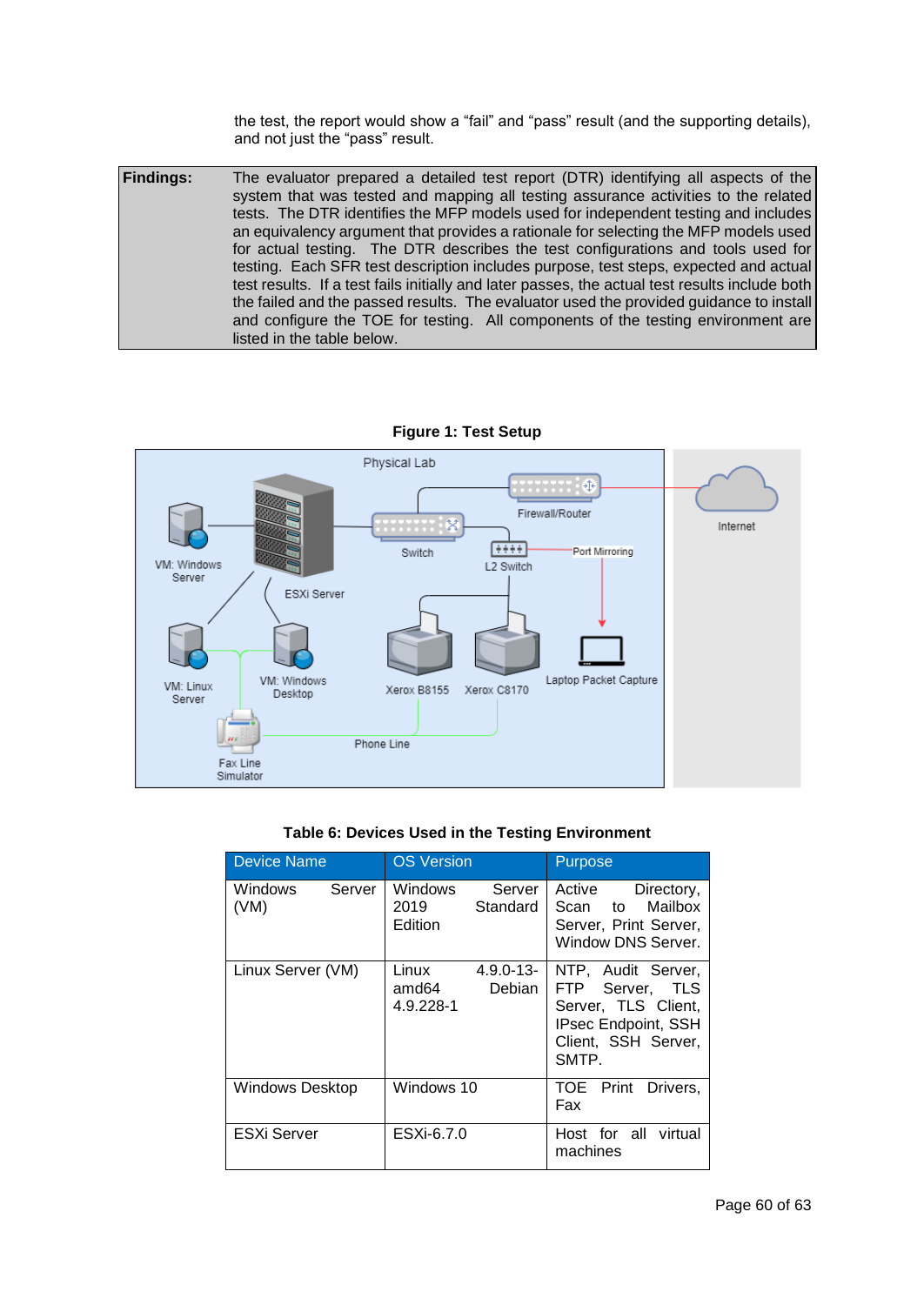| Laptop                           | Windows 10 Pro              | Wireshark                                                                                                                            |  |
|----------------------------------|-----------------------------|--------------------------------------------------------------------------------------------------------------------------------------|--|
| Advance Phone Line<br>Simulator  | Viking<br>Model DLE-<br>300 | Communication<br>between the TOE<br>and the Window Fax<br>Machine (software)<br>goes over<br>an<br>advanced phone line<br>simulator. |  |
| Xerox C8170                      | 111.011.000.27020           | <b>Test Printer</b>                                                                                                                  |  |
| 111.013.000.27020<br>Xerox B8155 |                             | <b>Test Printer</b>                                                                                                                  |  |

### **Table 7: Tools Used for Testing**

| Tool                    | Version                                  | <b>Tool Location</b>       | <b>Tool Purpose</b>                              |
|-------------------------|------------------------------------------|----------------------------|--------------------------------------------------|
| GreenLight              | 2.2.8                                    | Linux Server (VM)          | FCS_TLS_EXT.1<br>and<br>FCS SSH EXT.1<br>testing |
| <b>IPSec</b>            | U5.5.1/K4.9.0-13-<br>strongSwan<br>amd64 | Linux Server (VM)          | FCS IPSEC EXT.1<br>testing                       |
| Ping                    | N/A                                      | Linux Server (VM)          | FCS IPSEC EXT.1<br>testing                       |
| sshd-Is                 | OpenSSH_7.1p2-Lightship                  | Linux Server (VM)          | FCS SSH EXT.1<br>testing                         |
| <b>SNMP</b>             | Net-SNMP                                 | Linux Server (VM)          | FAU_STG.4 testing                                |
| <b>LPR</b>              | Part of Windows 10                       | Windows<br>Desktop<br>(VM) | FDP_ACF.1 testing                                |
| Xerox<br><b>Drivers</b> | Version 7.132.19.0                       | Windows<br>Desktop<br>(VM) | FDP ACF.1<br>and<br>FTP_TRP.1(b)                 |
| Wireshark               | Version 3.2.6                            | Laptop                     | Packet<br>captures<br>throughout testing         |
| Tera Term               | Version 4.105                            | Laptop                     | FDP DSK EXT.1<br>and<br>FDP_FSX_EXT.1            |
| <b>DNSmasq</b>          | Version 2.76                             | Linux Server (VM)          | <b>DNS</b> services                              |
| Active<br>Directory     | objectVersion 88                         | Windows Server (VM)        | FTP_ITC.1 testing                                |
| Cerberus                | <b>Version 9.0.5.3</b>                   | Windows Server (VM)        | FCS_SSH_EXT.1<br>testing                         |
| Postfix                 | Version 3.5.6                            | Linux Server (VM)          | FAU_STG.4 testing                                |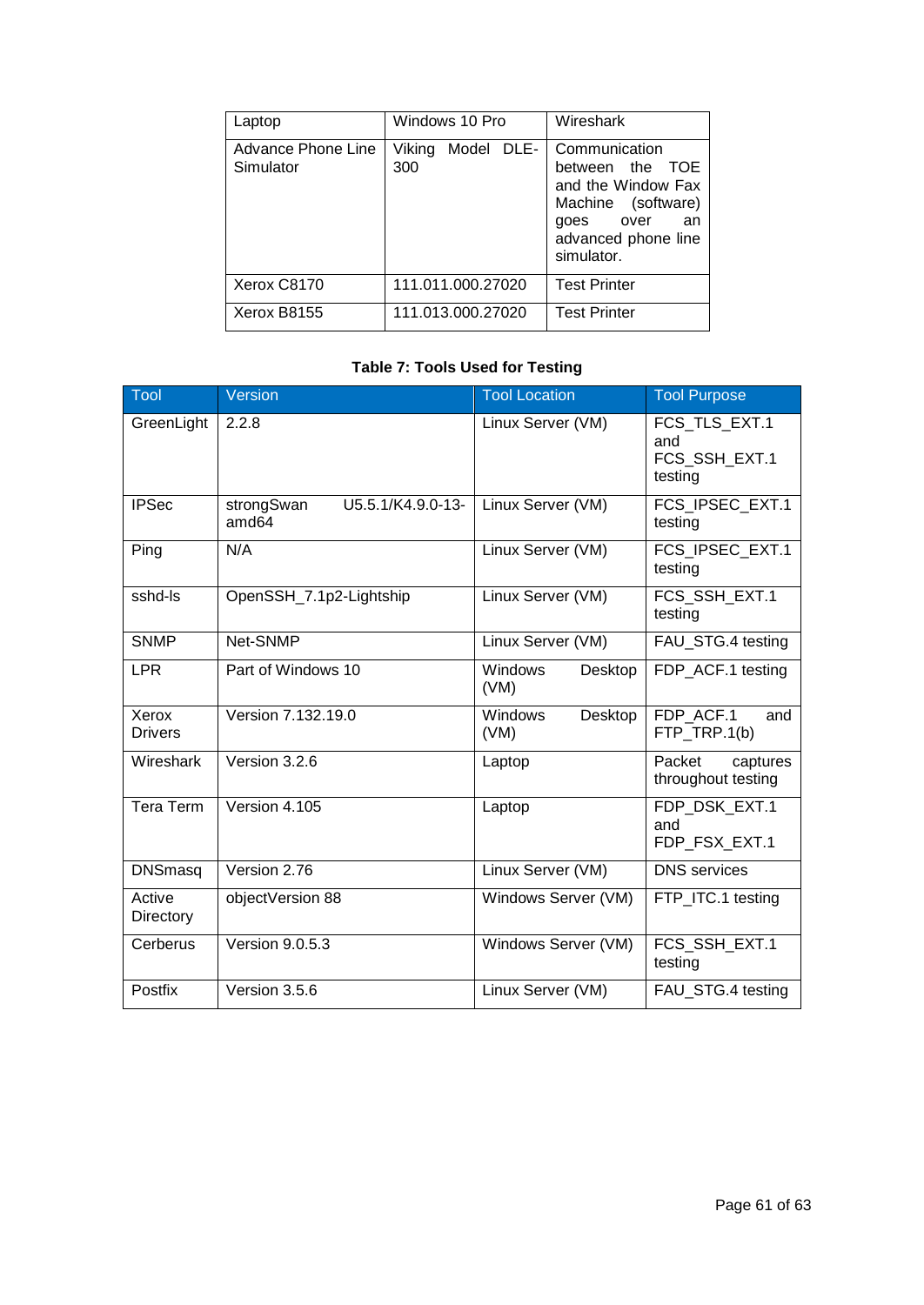### <span id="page-61-0"></span>**4.6 Class AVA: Vulnerability Assessment**

### **4.6.1 AVA\_VAN.1 Vulnerability survey**

- 4.6.1.1 Test
- 372 As with ATE\_IND, the evaluator shall generate a report to document their findings with respect to this requirement. This report could physically be part of the overall test report mentioned in ATE\_IND, or a separate document. The evaluator performs a search of public information to determine the vulnerabilities that have been found in printing devices and the implemented communication protocols in general, as well as those that pertain to the particular TOE. The evaluator documents the sources consulted and the vulnerabilities found in the report.
- 373 For each vulnerability found, the evaluator either provides a rationale with respect to its non-applicability, or the evaluator formulates a test (using the guidelines provided in ATE\_IND) to confirm the vulnerability, if suitable. Suitability is determined by assessing the attack vector needed to take advantage of the vulnerability.
- 374 For example, if the vulnerability can be detected by pressing a key combination on boot-up, for example, a test would be suitable at the assurance level of this PP. If exploiting the vulnerability requires an electron microscope and liquid nitrogen, for instance, then a test would not be suitable and an appropriate justification would be formulated.